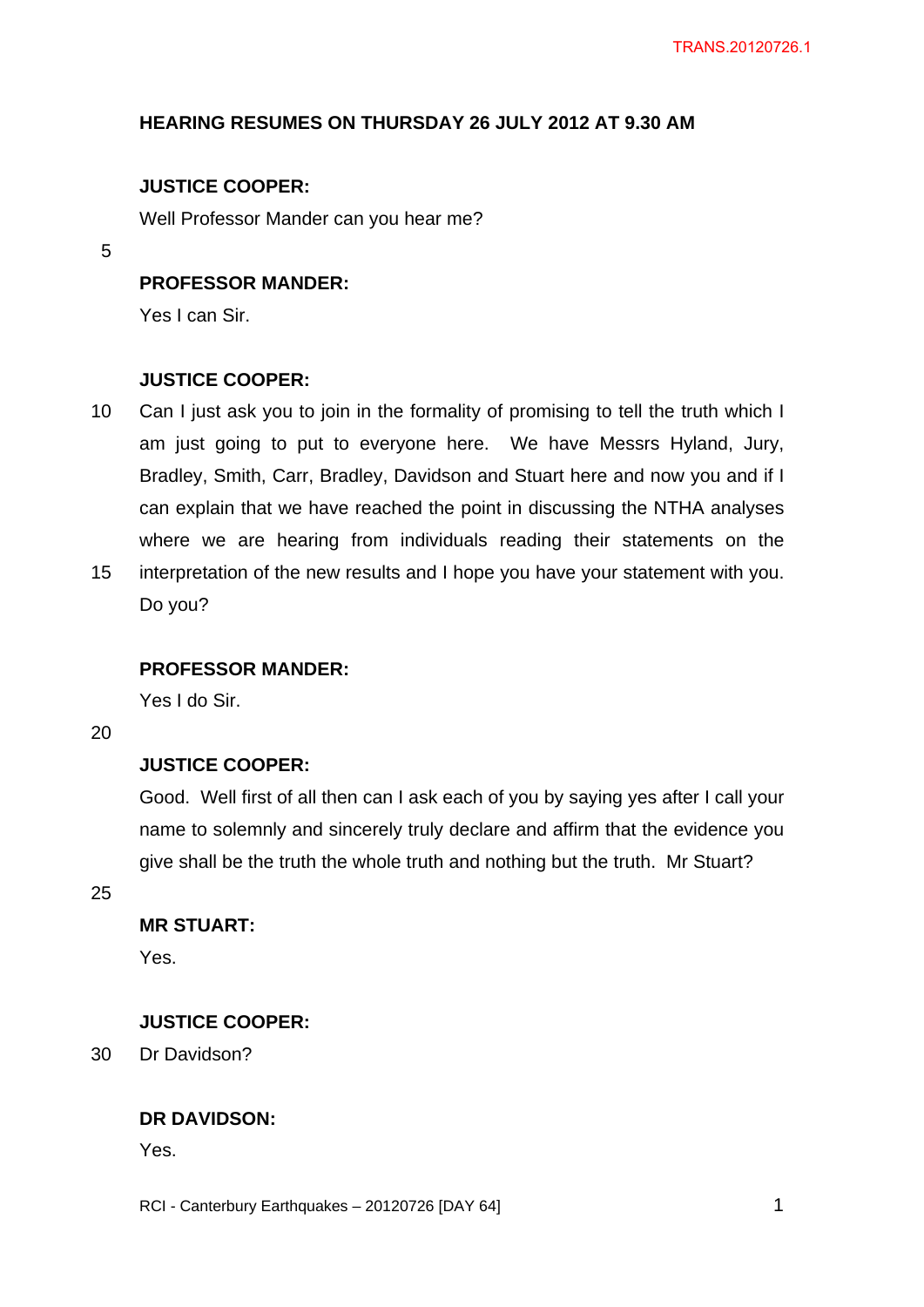# **JUSTICE COOPER:**

Mr Derek Bradley?

5 **MR BRADLEY:** 

Yes.

# **JUSTICE COOPER:**

Professor Carr?

10

# **PROFESSOR CARR:**

Yes.

# **JUSTICE COOPER:**

15 Mr Smith?

# **MR SMITH:**

Yes.

20 **JUSTICE COOPER:** 

Dr Brendon Bradley?

# **DR BRADLEY:**

Yes.

25

**JUSTICE COOPER:** 

Mr Jury?

# **MR JURY:**

30 Yes.

# **JUSTICE COOPER:**

Dr Hyland?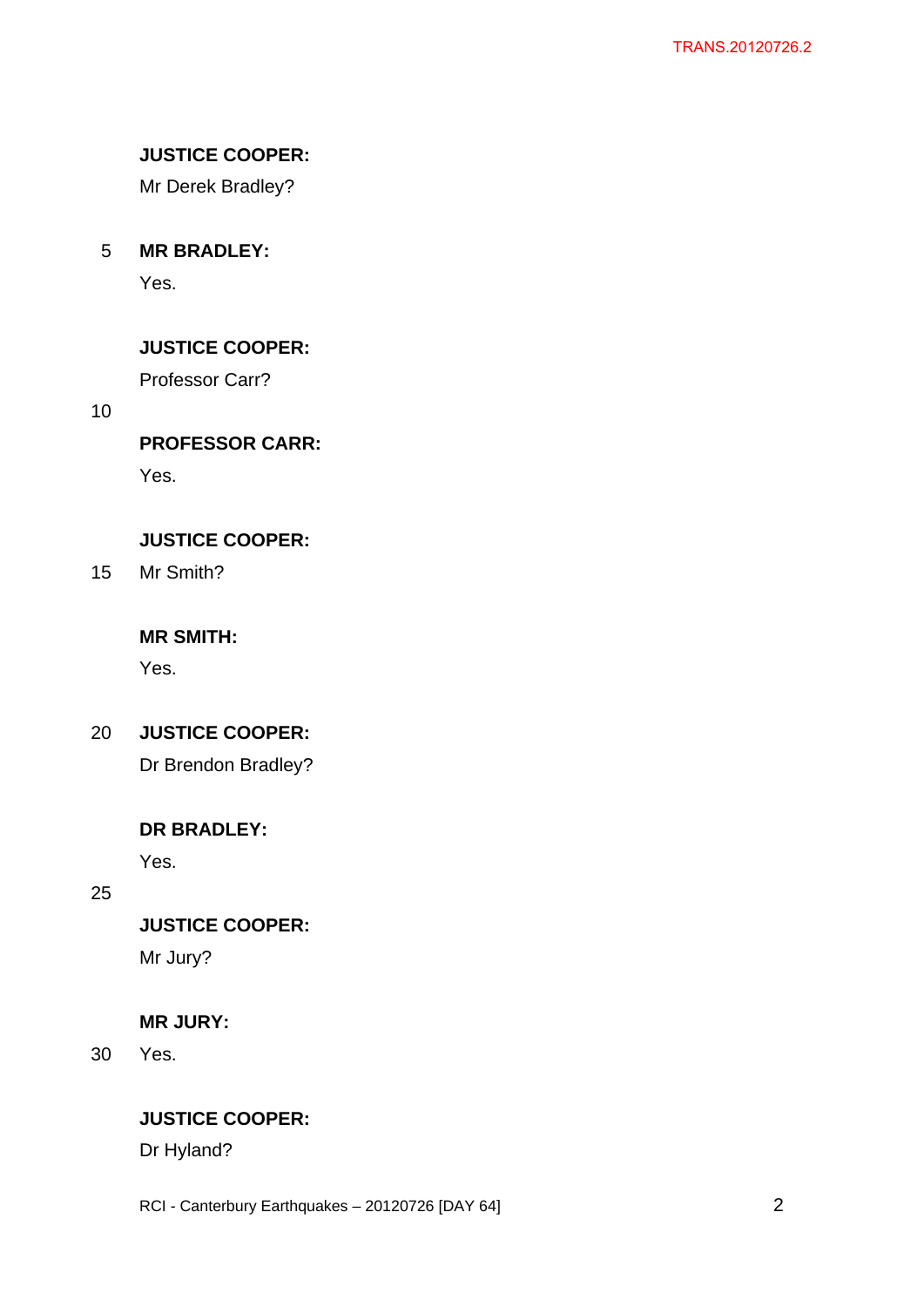# **DR HYLAND:**

Yes.

5 **JUSTICE COOPER:** 

And Professor Mander?

# **PROFESSOR MANDER:**

Yes I do.

10

# **JUSTICE COOPER:**

Thank you. Now Professor Mander your statement about the revised NTHA analysis I think is one page and the first line is response regarding the overall findings of the NTHA panel?

## 15

# **PROFESSOR MANDER:**

Yes that's correct.

# **JUSTICE COOPER:**

20 Would you read that to us please?

# **PROFESSOR MANDER:**

25 1. The NTHA process has come a long way since the original submission from the DBH. The first report was thought with so many problems, faulty assumptions and errors that in my view should not have been published in its present form. Nevertheless the first analysis and report provided a useful starting point for the second round the NTHA recently completed.

# 2. Main accomplishments in the second round have included

30 (a), modelling of the beam column joints,

> (b) end on end analysis of earthquakes commencing 4 September 2010 through, well including  $22<sup>nd</sup>$  of February 2011,

(c) the REHS motion is now included,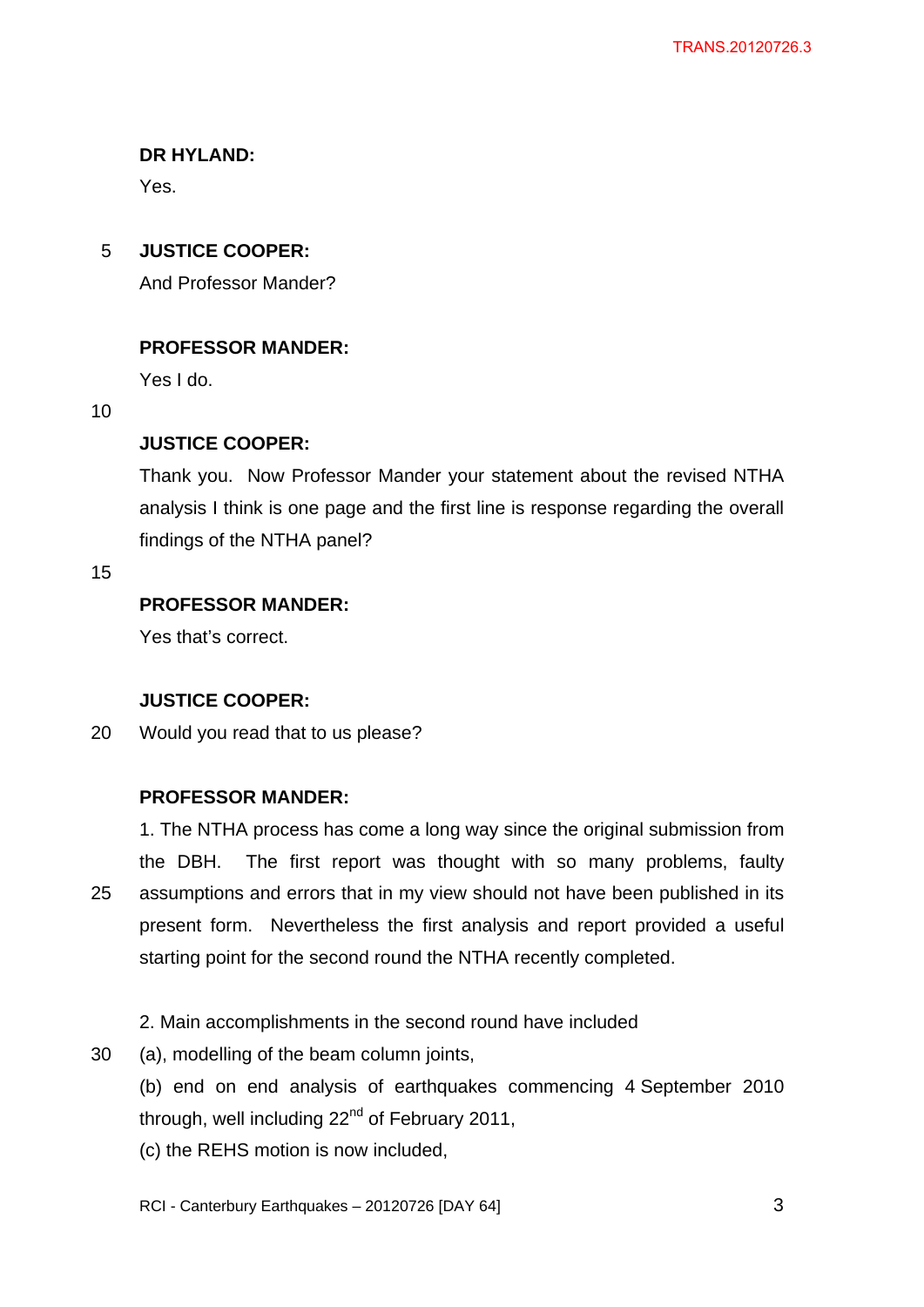TRANS.20120726.4

(d), and more realistic concrete strength,

(e), a PMM concrete failure surface for the columns largely due to the fibre element modelling used for the columns.

5 (3) Notwithstanding these improvements the second phase still needs further fleshing out for sake of completeness and to raise confidence in the comprehensiveness of the results.

(4) Specific modelling enhancements that remain to be done are:

- 10 (a) improvements in the beam column joint modelling. It is contended that the interior strengths assumed remains excessively high. Rational mechanics results show this, and while it may be possible under some rare circumstances to justify the chosen model capacities it is contended that at best this higher strength can only apply for the initial cycle of loading until the
- 15 joint cracks. Subsequent cyclic softening is not adequately modelled but is more likely to be similar to that sighted in the Park and Mosalam paper. By the way I believe that's in the input file and record that Professor Carr put together.
- 20 25 30 (b) Another major problem with the joint modelling is the capacity is set based on an average axial load while in reality it will be a function of axial load should be permitted to fluctuate accordingly. Reinforcing bars within the joints particularly the pair adjacent to each side without a beam will be prone to buckle under a modest axial strain. This buckling effect is considered to assist the breaking off of the wings in the precast units leaving the joints completely exposed to rapid failure. Attempts should be made to model this phenomena and then capture its effect in subsequent analyses. The connections are based on post processing using a CD ratio process. This approach is archaic and given the power of the modelling should be avoided wherever possible. Instead the direct inelastic behaviour should be modelled and the member performance permitted to be whatever it needs to be without bias. In this way complete failure can follow through until collapse is observed. True geometric non-linear analysis is not handled directly, only inferred by a stiffness matrix modifications and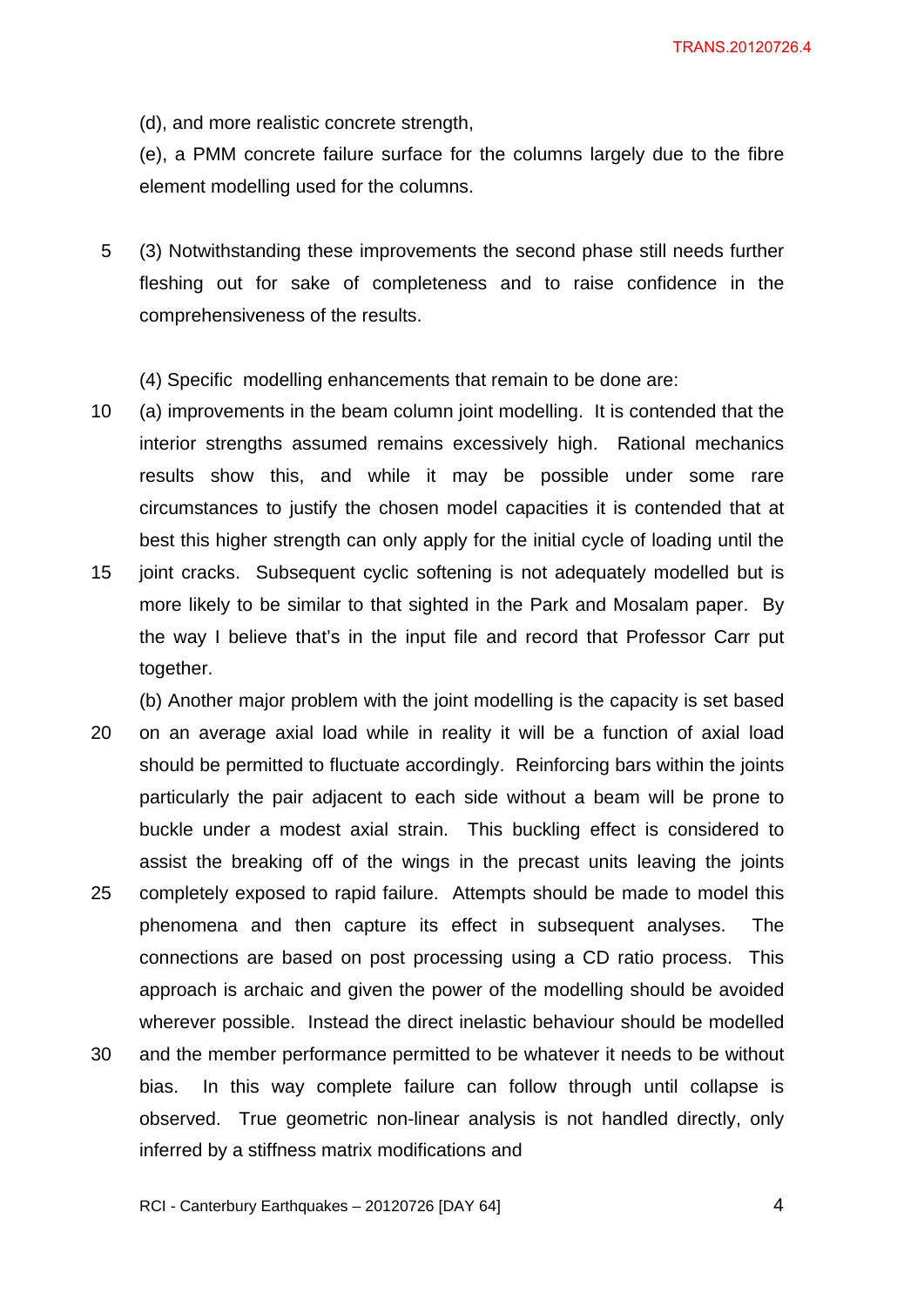(5) with the above changes implemented it is likely to confirm that the interior frames on lines two and three were indeed weaker in the location of the collapse initiation.

5

# **JUSTICE COOPER:**

Thank you very much Professor Mander. Mr Rennie, is there anything else you would like to lead from Professor Mander at this point.

#### 10 **MR RENNIE:**

Not at this point Sir no.

#### **JUSTICE COOPER:**

15 All right well then I think we should hear next. If you will just wait Professor Mander we'll come back and there'll be a discussion about what you've said as well as what others are going to cover. We heard from Dr Hyland yesterday evening with his statement. Have you read that?

### **PROFESSOR MANDER:**

20 Sir I've seen about four of them. Ms Kelly Paterson advised me to look at several pieces. Dr Hyland's was one and I've seen. I guess I've seen all of them except Professor Carr reading the statement but I've read that so I'm familiar with what's on.

#### 25 **JUSTICE COOPER:**

All right. Well you're up with the play then thank you. Now I think we go to you Mr Smith next please.

#### **MR SMITH:**

30 I'm referring to my letter dated  $23<sup>rd</sup>$  July.

## **JUSTICE COOPER:**

That's correct.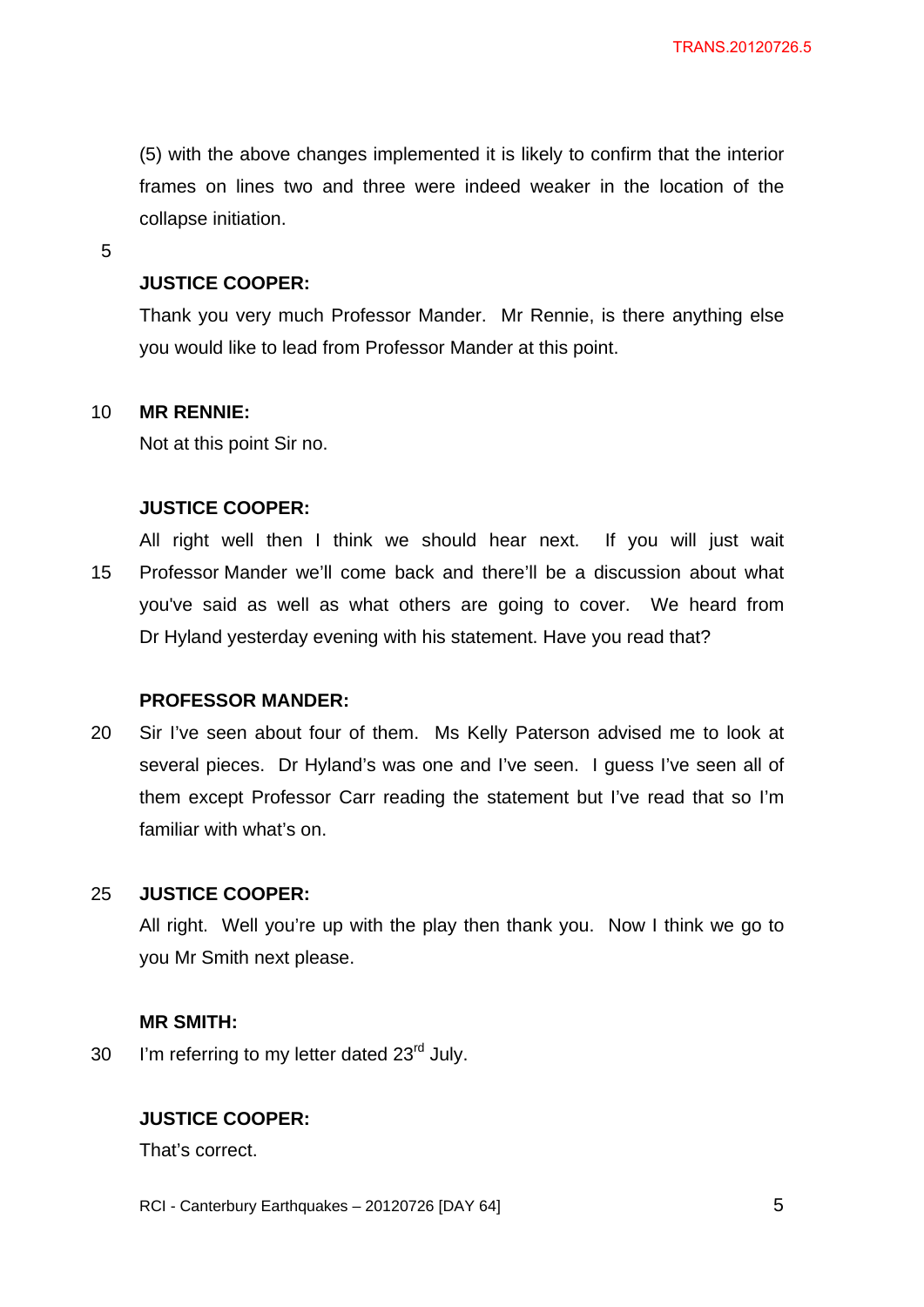TRANS.20120726.6

#### **MR SMITH:**

Now starting with the interpretation of the, or the joint report and the item that I identified as an item of disagreement. I possibly wouldn't call it disagreement

5 but I felt it needed further clarification and so I'm going to the bottom paragraph of the first page. The first section is just a repeat of the questions that were asked.

#### 10 **JUSTICE COOPER:**

Thank you.

#### **MR SMITH:**

15 20 25 The matters under item 6A were addressed in a joint report in relation to interpretation of the second Compusoft NTHA prepared by Professor Carr on  $22<sup>nd</sup>$  July 2012. Under areas of disagreement item five in that joint report I recorded a disagreement as follows and that is the revised NTA collapse scenario appears to be and under a) Mr Smith comments that there was failure of the line F columns. Some records predict mid to upper level columns to exceed their ultimate compressive strain prior to actual load carrying capacity being lost in the level 1 columns. The reason for my disagreement here was to clarify that ultimate compressive strains were well exceeded in some of the line F columns at mid to upper levels and after having looked further at the results it's actually, could be lower levels as well but all on line F. Prior to the ground level column actual failures listed in table

- one of the joint report. This means that either column bar buckling or significant concrete spalling may have occurred in the line F columns at those earlier times, to the extent that those line F columns could not support their axial force as explained in the agreement on uncertainties, item K of the joint
- 30 report. And for example now I would like to refer to these figures if I could? 0943

# **JUSTICE COOPER:**

Yes.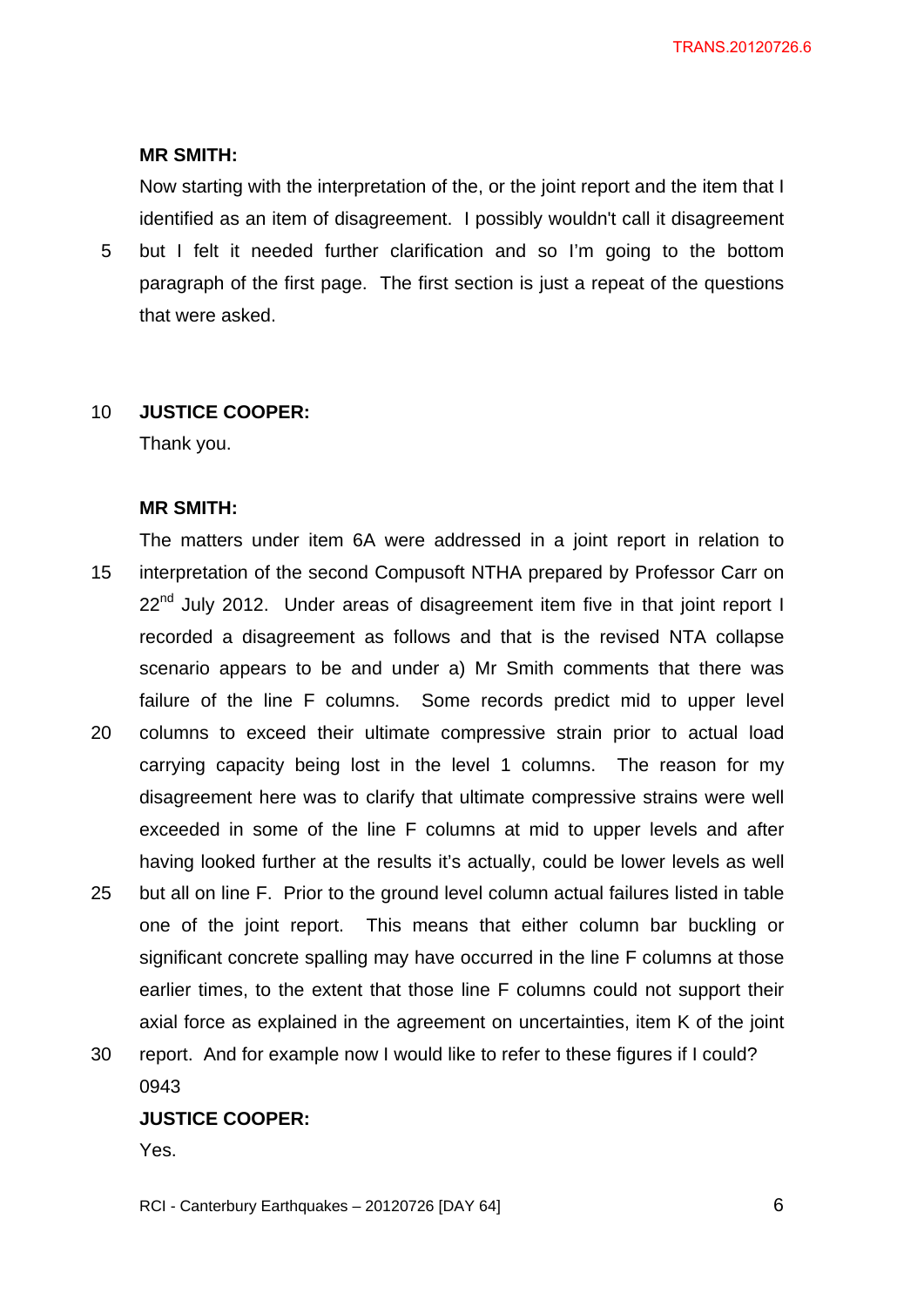### **MR SMITH:**

And I'm not sure whether to use the first draft to the second draft.

#### 5 **JUSTICE COOPER:**

I think if they're in both, use the second one.

#### 10 **MR SMITH:**

Use the second one? So the references I gave in the written report were actually the first draft. It becomes figure K21 in the second draft.

# **JUSTICE COOPER:**

15 K21, now do you know where we might find that?

# **MR SMITH:**

I'll just have a look for it.

#### $20<sub>2</sub>$ **JUSTICE COOPER:**

Does the "K" indicate it's an appendix?

# **MR SMITH:**

Yes it is, appendix K, it's the reference at the top right, BUI.MAD249.0552.273

25

# **JUSTICE COOPER:**

273, okay. Now Professor Mander are you able to see that?

### **PROFESSOR MANDER:**

30 Not at the moment Sir. I'm seeing you.

# **JUSTICE COOPER:**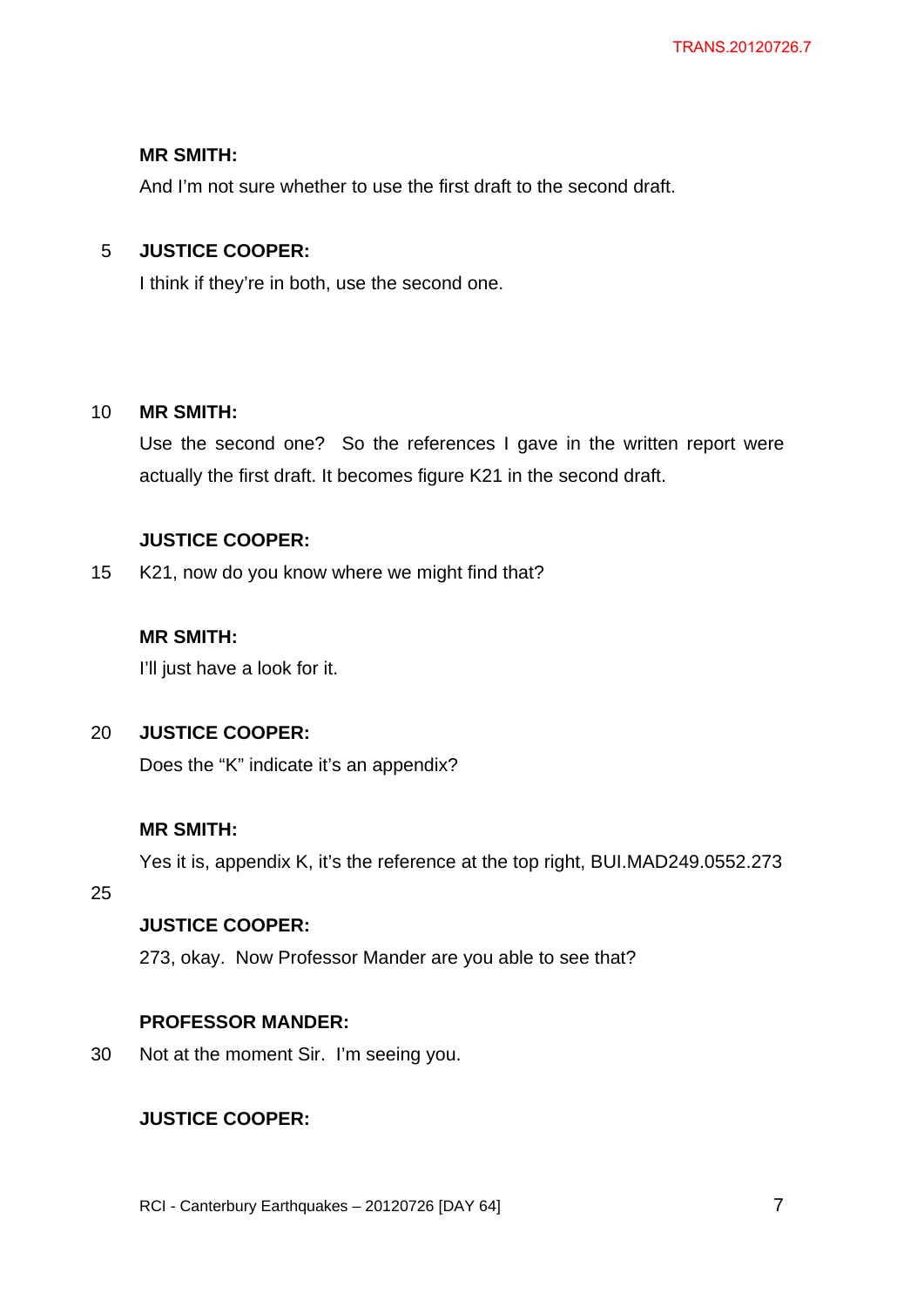Well there's something rather more pretty that we want you to be able to see. Will he be able to? No. Do you have the Compusoft amended report with you?

#### 5 **PROFESSOR MANDER:**

No, no I don't but let me try and see if I can get it online because this I believe is streaming live and I might be able to see it that way if it's being broadcast live.

#### 10 **JUSTICE COOPER:**

Right, okay.

# **PROFESSOR MANDER:**

I have my computer in front of me so let me try.

15

# **JUSTICE COOPER:**

Yes.

# **PROFESSOR MANDER:**

20 Thank you. Sir this may take me a couple of minutes. I suggest that you continue on.

## **JUSTICE COOPER:**

Proceed, all right.

25

# **PROFESSOR MANDER:**

I will…

# **JUSTICE COOPER:**

30 Mr Smith?

## **MR SMITH:**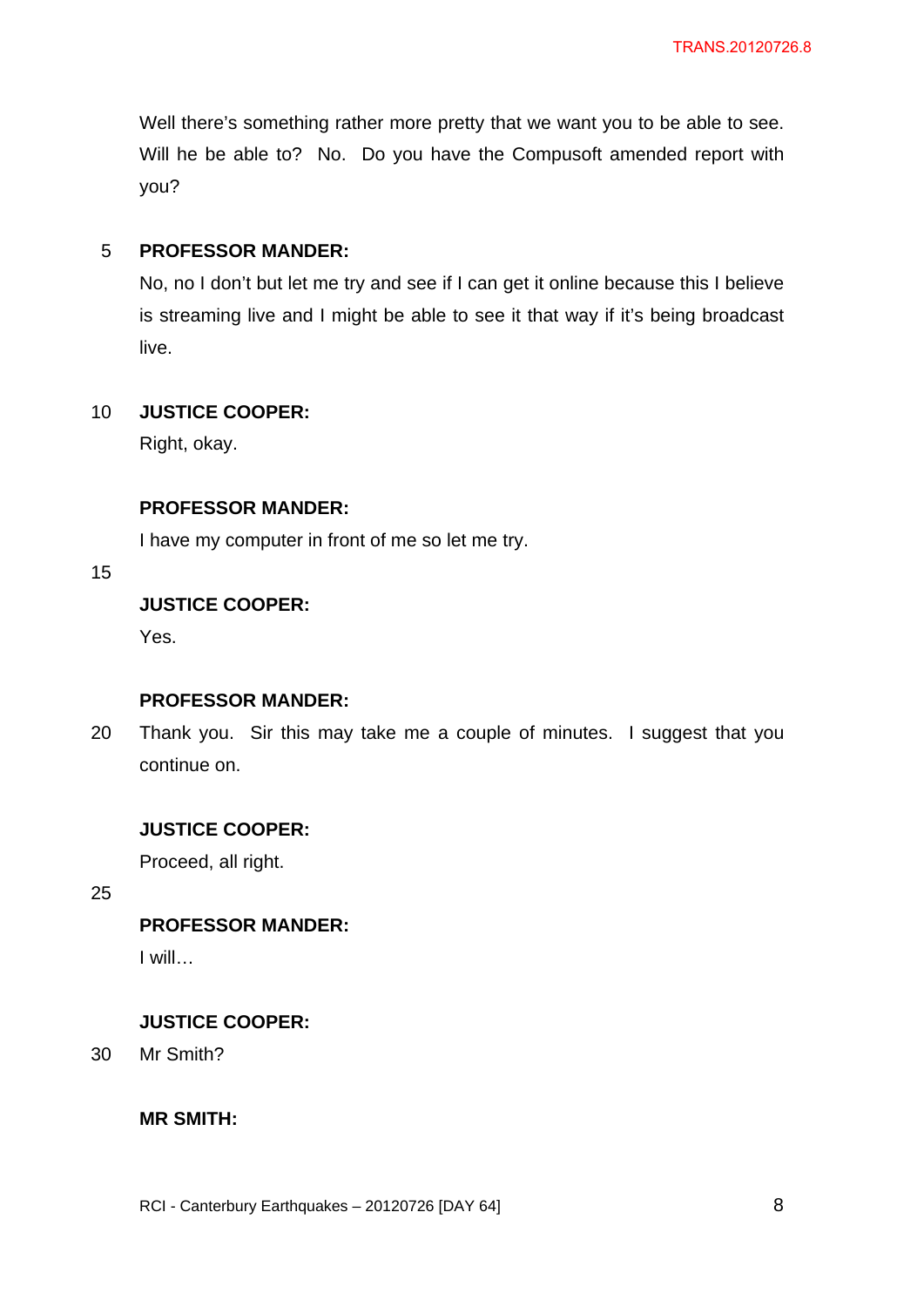TRANS.20120726.9

So I'm referring to the diagrams on the right-hand side in this figure. So we're looking there at the time histories for column at grid intersection F3 with level 1 at the bottom, level 5 at the top. So now what I'm looking at is what is occurring at the time of four seconds on that plot and I'm looking at the blue lines extending below zero on the vertical axis at the time of four seconds. If

we can, I'm not sure if we can make that out at that scale but…

# **JUSTICE COOPER:**

I can see it.

10

5

#### **MR SMITH:**

15 Okay, now the thing to, the other point is there is an orange dotted line horizontally across on each of those plots and that is drawn at the point where the concrete is exceeding its ultimate compressive strain, and so we're seeing some of those blue traces extend well below that line which indicates that the concrete is exceeding its ultimate compressive strain at that, at that point. It's happening at levels 1, 2 and 3. At levels 4 and 5 it does not extend below the

20 orange line, so we're seeing excessive strain at levels 1, 2 and 3 for that column at four second point.

And I want to compare that to, if we can now go to figure K23 on page 275, so it's two pages further on. And in particular I'm looking at the figure on the bottom right-hand corner which is for the interior columns at grid, or column at grid C2 intersection at level 1 and in particular we're looking at the green line

- 25 on that plot which is the failure criteria reported in the joint report at the time of I believe 5.82 seconds. So what we're seeing is the, at that time of 5.8, just prior to six seconds that column is losing axial capacity and that green line is dropping off. But the point of difference that I want to make is the earlier plot I
- 30 showed you was occurring at a time of four seconds, so well prior to that we are exceeding ultimate compressive strains in the grid F columns. Where the also, the other point that hasn't been modelled explicitly is potential for the column bars to buckle prior to that also. So there's two failure modes that are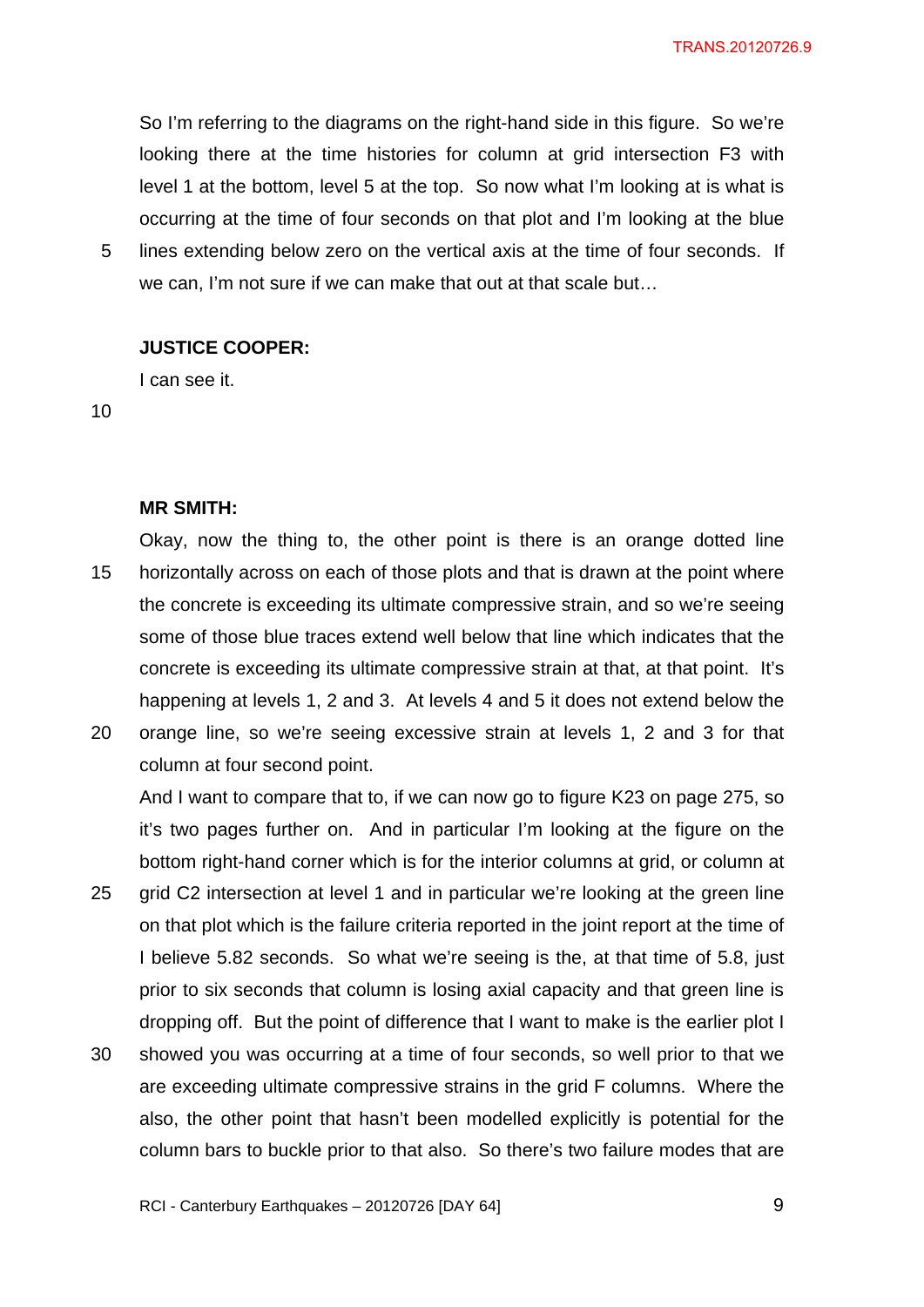mentioned in the joint report that are potentially occurring prior to this time that's been highlighted. That's really just what I wanted to clarify there. Now do you want me to continue through the?

#### 5 **JUSTICE COOPER:**

Yes, yes.

#### **MR SMITH:**

20

So really that, well let's read it out.

- 10 The reason for my disagreement here was to clarify that ultimate compressive strains were well exceeded in some of the line F columns at mid to upper levels, and as I said I've looked at the level 1, line F column also since writing this. The point about the level 1 column, it was drawn at a much smaller scale so it wasn't immediately apparent to me but it's just the scale of the plot. This
- 15 means that either column bar buckling or significant concrete spalling may have occurred in the line F columns at those earlier times to the extent that those line F columns could not support their axial force as explained in item K of the joint report.

I will skip the next paragraph because I have explained that by referring to those plots.

- 25 Regarding the questions under item 6B and 6C I have attached modified versions of the DBH report conclusions, so rather than trying to write something else I relooked at the conclusions that we had in our report and the summary of findings that I presented at my last visit and just to see if those statements, I felt, were still applicable. In both those attachments I have highlighted in yellow the points that I believe have been verified by the second Compusoft NTHA. So the point is I've highlighted some sections in yellow that are relevant to the analysis, other sections were determined by other means other than the analysis, so I'm highlighting in yellow the applicable
- 30 portions and then I'm reviewing that wording. In attachment B I have shown a revision to the wording that I used in relation to the north core diaphragm connections which takes –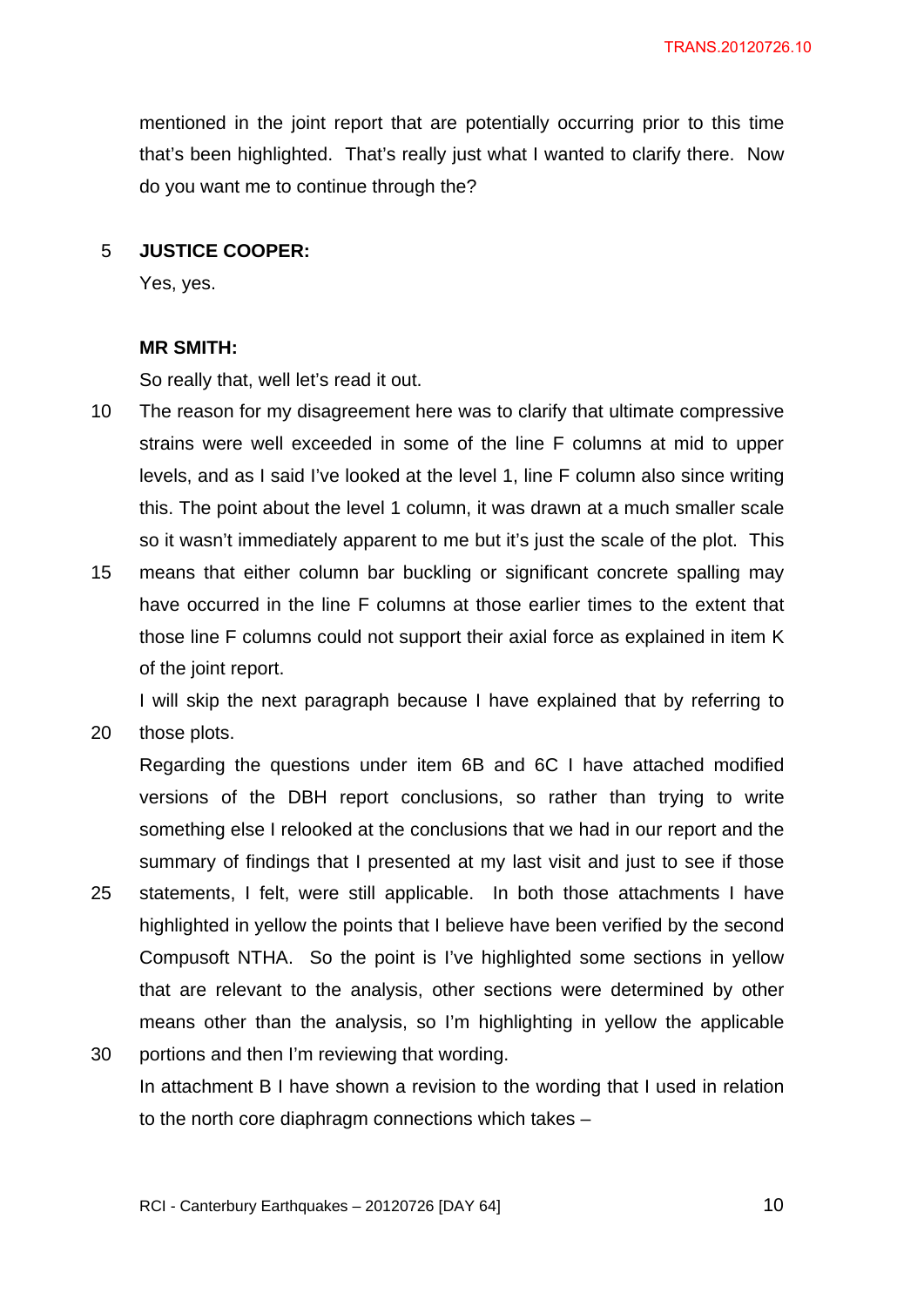# **JUSTICE COOPER:**

Perhaps we could display that?

# **MR SMITH:**

5 Look at that so it's  $-$ 

# **JUSTICE COOPER:**

550.5. BUI.MAD249.0550.5

#### 10 **MR SMITH:**

So I'm looking at the bottom paragraph, so which is the only one that's had an alteration because it's shown in red. So I'll just read it out as it is the amended form.

"It appears from the collapse evidence that these east face columns may have

- 15 failed prior to diaphragm slab or drag bar disconnection at the north core. However the NTHA indicates that slide, that diaphragm slab or drag bar disconnection, or at least partial damage to those connections was likely prior to the column failure, and so that certainly remains a possibility."
- 20 So I'm, I guess it's linked into our scenarios 1 and 2 in the DBH report. Scenario 2 was the internal low level column failure which was indicated on the green line in the plot that I showed and certainly what we're saying is did something happen prior to that to cause failure elsewhere and looking at the evidence, the other evidence we had we felt that something did occur on grid F prior to that, so just giving the basis for stating that.
- 25 0953

# **JUSTICE COOPER:**

So when you say there so that remains a possibility you're referring to disconnection of the diaphragm slab or drag bar occurring prior to column failure?

30

# **MR SMITH:**

That's correct. We do see this from the analysis.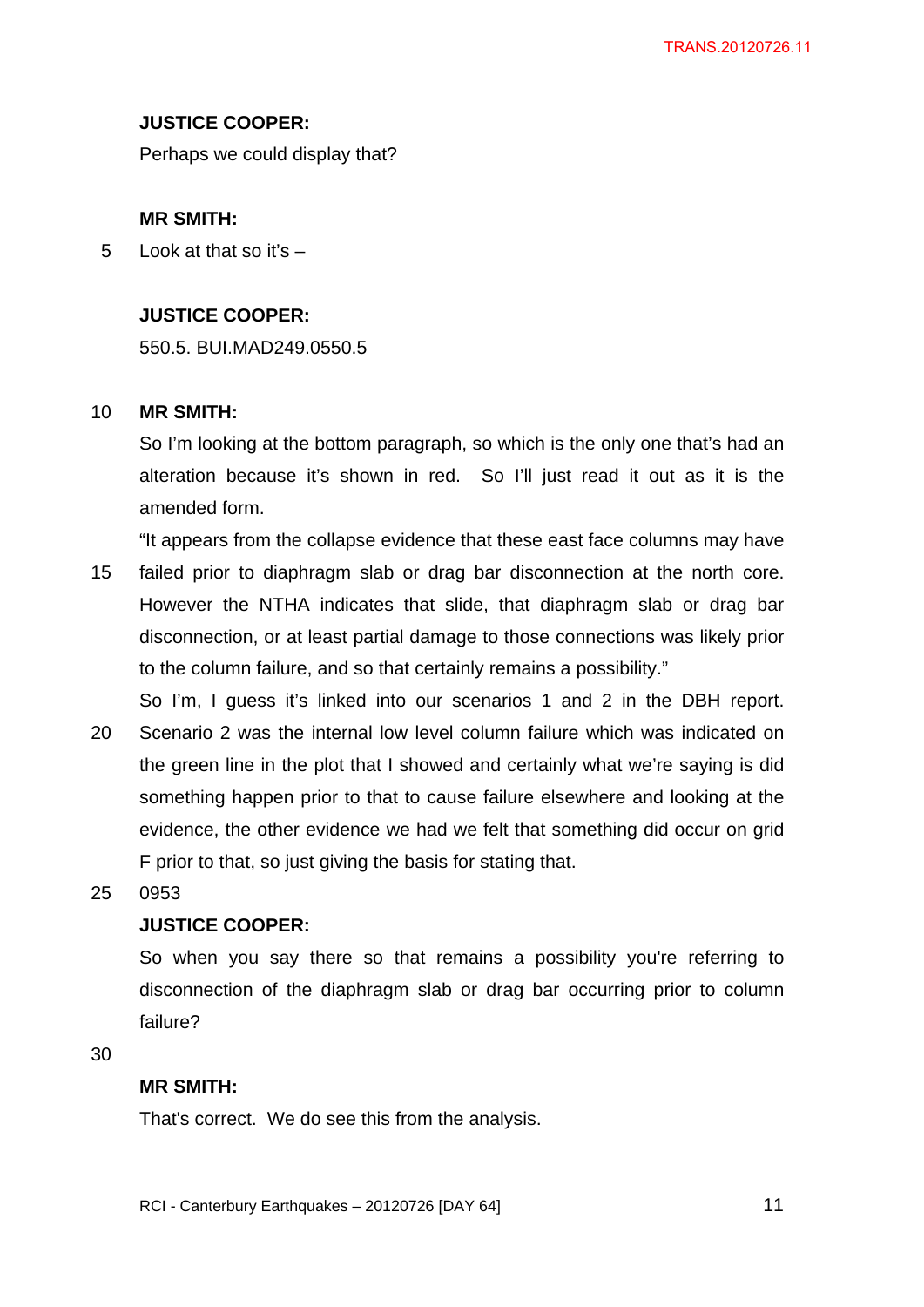#### **JUSTICE COOPER:**

And then is there anything, no, there is no other red changes in that attachment are there?

#### 5 **MR SMITH:**

That's correct, the thing I highlighted was just the portions that were relevant to the analysis.

#### **JUSTICE COOPER:**

10 Then you're going on to respond to each specific questions. You set out questions in italics. Is that right?

#### **MR SMITH:**

Okay, I'll respond to each of the specific questions as follows.

- 15 The first one about, do the results of the second Compusoft NTHA change any opinion expressed in relation to the response of the CTV building to the earthquake at 4.35AM on  $4<sup>th</sup>$  September? My response is no, refer to attachment A paragraph 3 which I can read it out. "Although there was some scope for interpretation of the reported building condition the estimated
- 20 response of the building using a September ground shaking records, and the assessed affects on critical elements are not inconsistent with observations following the September earthquake."

Under section 2, is there, do the results change my opinion on the response of the CTV building to the earthquake at 12.51PM on 22 February? The answer

25 no.

> Item 3, has my opinion changed on why the CTV building failed on  $22<sup>nd</sup>$  of February, and I guess, well I've just explained no. Refer to attachment B for clarification of wording I would use in relation to the northward core diaphragm connections which I read out just a minute ago.

30 Under item 4, has my opinion changed about the sequence of failure of the CTV building, as I explained no. A number of collapse scenarios were evaluated. Variability and uncertainty in physical properties and analysis processes do not allow a particular scenario to be determined with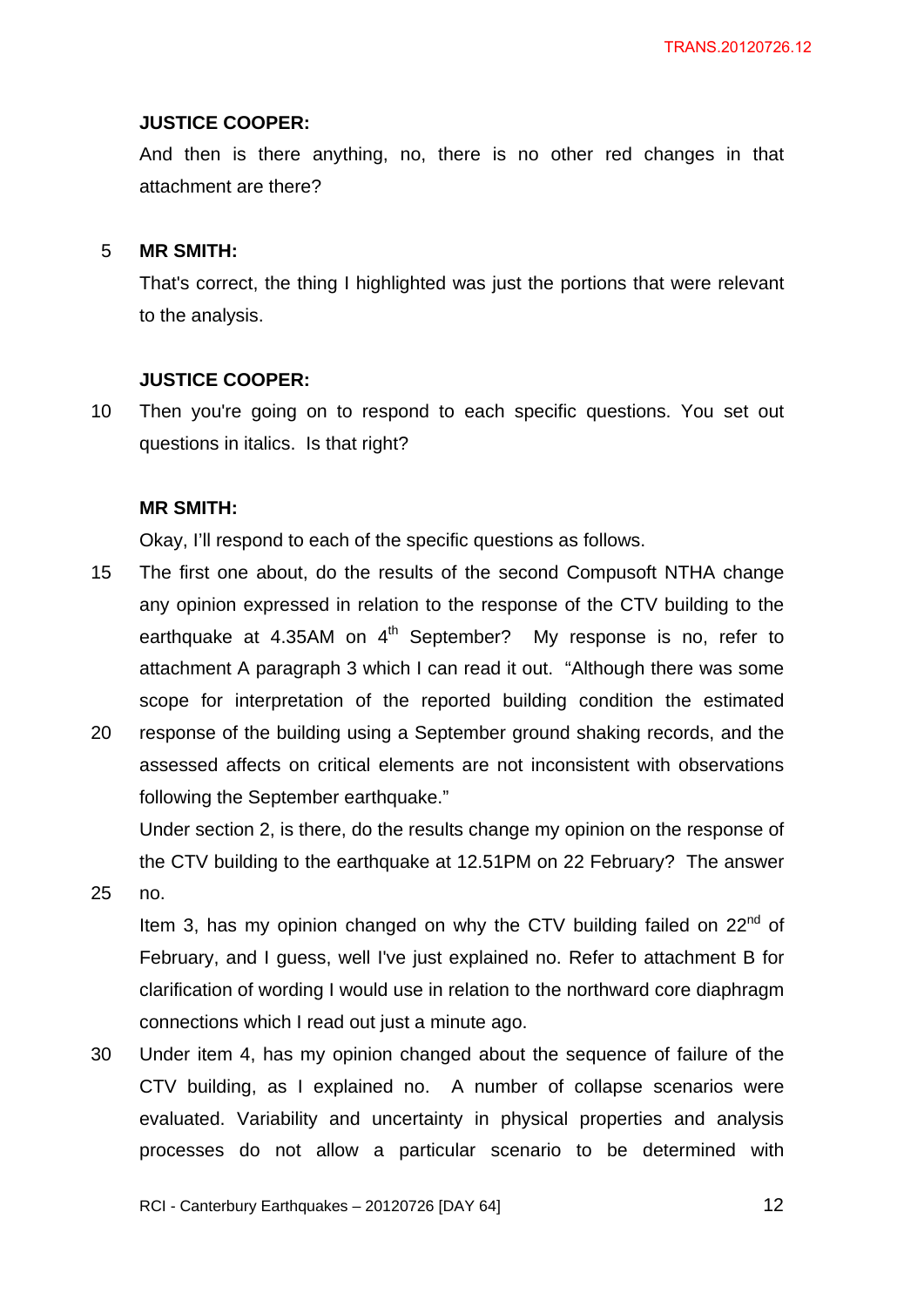confidence. That's the wording from our report. A likely scenario and the scenario that appears most consistent with the collapse evidence and the eye witness reports was initiated by failure of a column on the east face of the building at mid to upper level and as explained, I would also count level 1 as a

- 5 10 possibility having seen this latest analysis. This column failure would have been caused predominantly by north-south direction drifts but could also have been influenced by east-west drift or vertical seismic loads, spandrel panels or low concrete strength. Also from attachment A increased demands due to diaphragm slab separation from the north core or at least damage to those
- diaphragm connections may have contributed to the collapse. So I just want to explain further about the predominantly by north-south direction drift. That is also borne out by the results of these plots that I refer to that at the time prior to about five seconds in the record we're getting predominantly north-south direction drifts and that is also the case for the
- 15 September earthquake and it's only at around five seconds plus that we get major east-west drifts which cause the problems for those internal columns. So item 6, the experts are to address if the results of the second analysis change any opinion, in what way has the opinion changed? Okay, my opinions are covered in the attachments A and B which are again, the
- 20 conclusions from our report and my summary of findings. In summary I consider that the second Compusoft NTHA has been a worthwhile refinement of the initial NTHA that was carried out for the Department of Building and Housing. It is verified that the overall response of the building was accurately predicted by the first Compusoft NTHA. The
- 25 sequential analysis using ground motion records of the  $4<sup>th</sup>$  of September followed by 22<sup>nd</sup> of February appear to have had little effect on the overall results and conclusions. The second NTHA has investigated potential column and beam column joint failure mechanisms in greater depth and this has been helpful in achieving agreement by the various parties on many aspects. My
- 30 conclusions about the various vulnerabilities and the likely collapse scenarios remain largely unaltered.

### **JUSTICE COOPER:**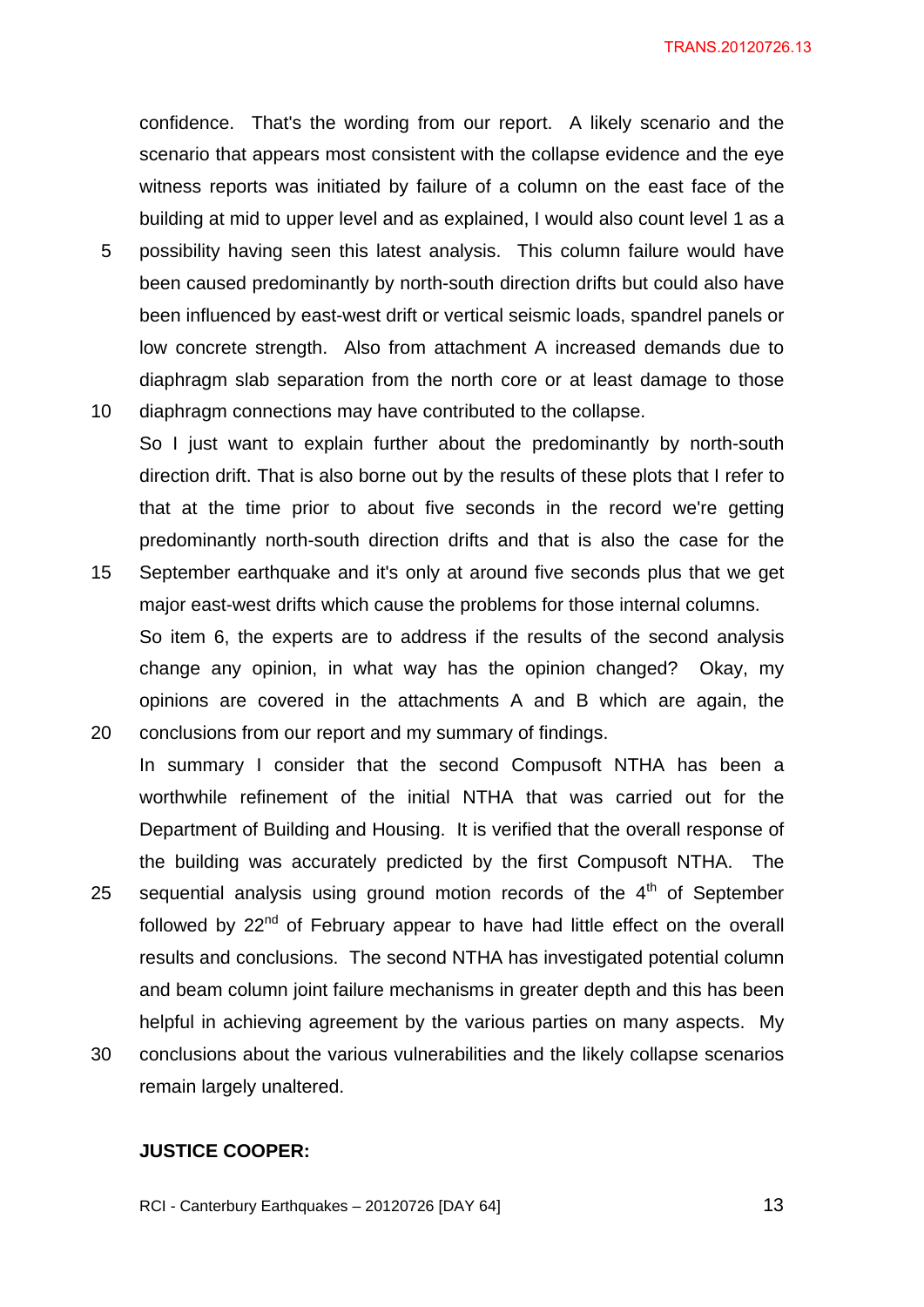Now I think we'll hear from you Dr Bradley?

# **DR BRADLEY:**

5 10 So from my individual submission it reads: this document provides written comments on the interpretation of the joint report in relation to the interpretation of the second Compusoft NTHA. The capability of the NLTHA model to simulate the likely failure mechanisms of the CTV building has been significantly improved from the first version which was included in the H-S report. However there remain acknowledged limitations of the current model which must be forthright in one's mind when considering the seismic response of the CTV building predicted during several earthquake events. These include:

(1) the beam column joints are now modelled with moment rotation springs while previously they were considered as rigid. However regarding the

- 15 constitutive of model for the moment rotation of the beam column joints, there is significant uncertainty as to the peak capacity of the joint and the constitutive model does not consider degradation of strength over successive cycles of loading which will occur following peak joint capacity being reached as a result of cracking.
- 20 The second point is particularly important because such degradation effects are considered in the fibre modelling of the column elements and therefore this impairs the ability of the analysis to allow for beam column joint failure prior to column failure. There are several alternative beam column joint models which could be considered and given the identified vulnerability of the
- 25 beam column joints it is prudent to examine the sensitivity of that NLTHA to this uncertainty in beam column joint modelling.

(2) The beam column join model also does not consider the time varying effective axial load which is known to be significant as a result of significant vertical acceleration.

30 (3) As a result of a lack of confinement in the joint, rebar buckling is likely to occur at small axial strains, particularly the pair adjacent to each side without the adjoining beams. This buckling effect is considered to assist in the breaking off of the wings in the precast units, leaving the joint completely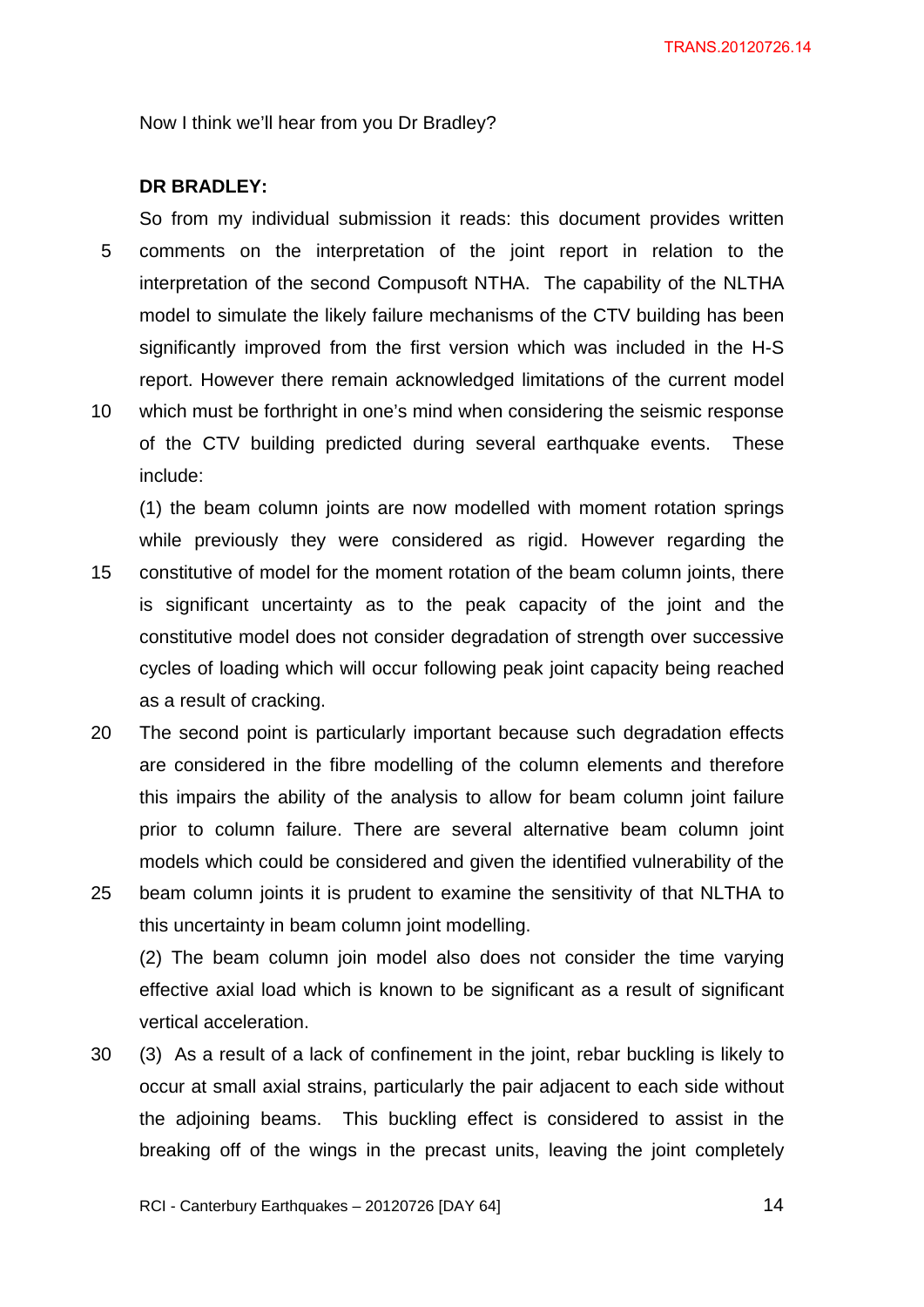exposed to rapid – that should say deterioration. Attempts should be made to model this phenomenon and then capture its effect in the subsequent analyses.

5 10 (4) There is debate on the uncertainty in concrete strength. Initial analyses used a strength of F prime C plus 2.5 megapascals while the revised analyses have used 1.5 times F prime C. As several potential failure mechanisms are not directly related to concrete compression or tension capacity, then the variation in concrete strength may result in a different sequence of local failures leading to the global collapse mechanism. As such the sensitivity analysis on concrete strength should be examined.

(5) I consider it somewhat a violation of the principle of consistent crudeness that such complexity was given to modelling of non-linearities in the structural details of the CTV building but the effect of sufficial soils were modelled simply as linear springs with tension gapping. At the least a sensitivity study should

- 15 have been considered and in that sensitivity study I note that larger variability than the plus or minus 20 metres per second shear wave velocity used by Sinclair should be considered. Soil non-linearity occurs at infinitesimal strains and therefore plastic deformation of soils is essentially always occurring. While high frequency vertical loading of the foundations such as that which
- 20 25 may result solely from vertical ground motion results in relatively small strains and therefore soil stiffness remains high. The lower frequency vertical loading which has transmitted through the foundation from translational sway of the structure likely resulted in larger strains, during which time the equivalent strain stiffness of the foundation soil would have been less than the small strain stiffness. I note that this occurs even under (inaudible 10:02:47) conditions which Tim Sinclair noted in his testimony is a reason for the high stiffness values that he provided. In the Compusoft report there is a citation to Carr 1994 in reference to it being more important to model gapping of the
- 30 is important to note that since the publication Carr 1994 the awareness of the importance of soil structure foundation interaction has been considerable and it would generally be accepted now that such a comment is only valid for dense soils which it is argued that the CTV site does not possess or does not

foundations and the underlying soil than modelling non-linear soil response. It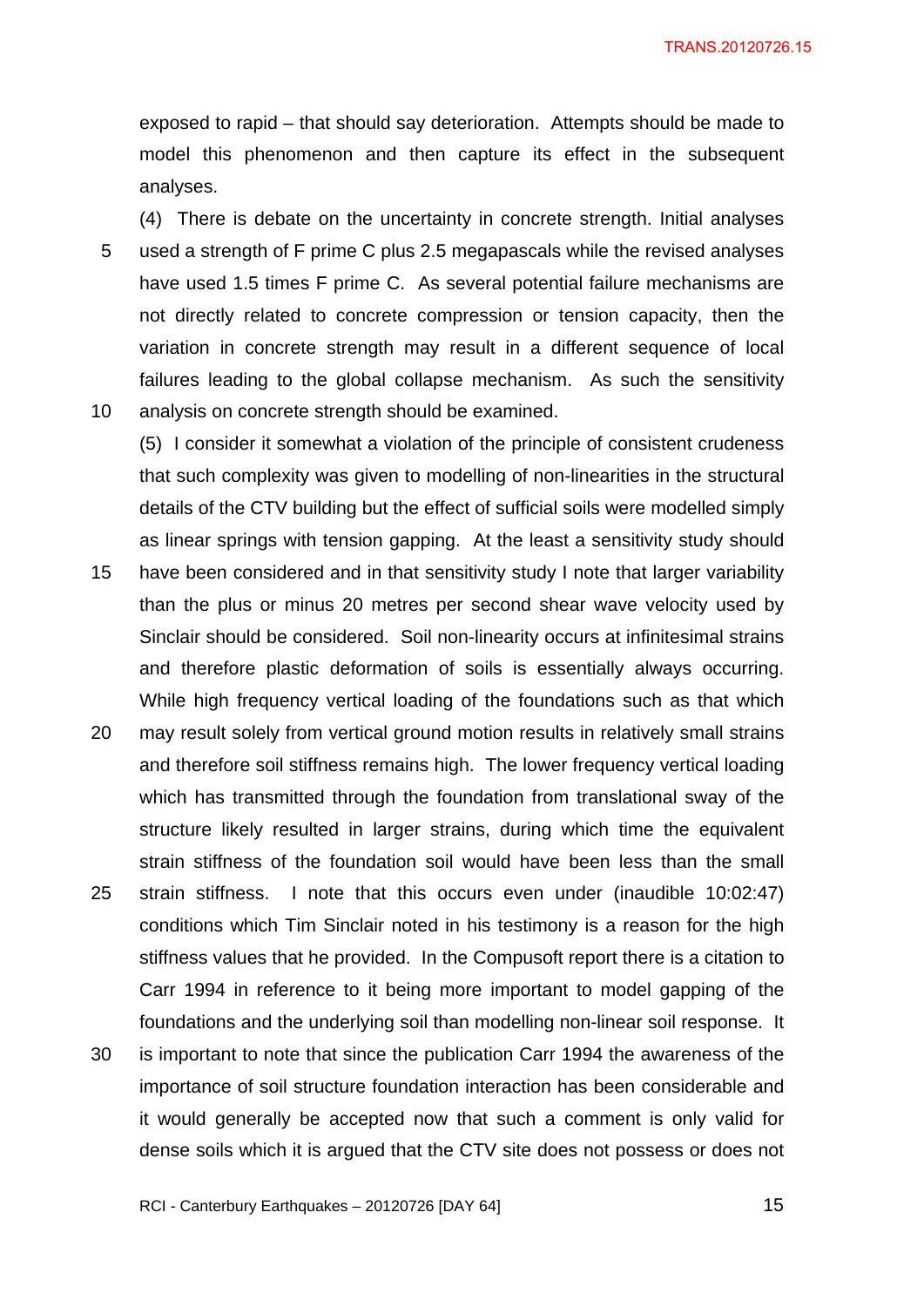TRANS.20120726.16

have. The explicit modelling of soil non-linearity would result in the ability of the foundations to have differential settlement during the response to ground motion. This would result in re-distribution of forces in the structure which may be significant in leading to additional distress at several critical elements.

- 5 (6) Drag-bar strengths used in the revised non-linear time history analysis are likely in upper bound as noted in the joint panel report. BECA provided information on their view for drag bar strengths. Professor Priestley's evidence also notes that the current drag bar strengths are based on drag bar bolt shear failure whereas his calculations suggest that failure will occur as a
- 10 15 result of flexural failure. Given that the analyses for the  $4<sup>th</sup>$  of September 2010 earthquake illustrate that failure of the drag bars was likely to have occurred, not to mention failure early in the  $22<sup>nd</sup>$  of February 2011 ground motion then the use of a lower and arguably more realistic value for the drag bar strengths will likely indicate a greater performance, a greater predominance of drag bar failure than their current analyses already illustrate.
- 20 (7) Beam bar pull-out was not explicitly modelled in the revised non-linear time history analysis. Post processing of the analysis results suggests that beam pull-out demands exceed their capacity. As a result, this failure mechanism should be modelled explicitly in any revised analyses to allow for the effects subsequent to this failure to be considered and to understand
- 25 whether it is important in the global failure of the CTV structure. Finally, (8) – The analyses utilised small displacement theory with a P-delta adjustment, hence geometric non-linearities are not explicitly considered which are likely significant given the high axial loads on vertical load resisting element. Differential vertical deformations as a result of foundation settlements and/or initiation of beam column joint or column collapse will lead to a redistribution of loads which may overload other elements and are not currently considered. It is noted that the neglect of large deformations does not allow for the possibility of buckling type failure that is postulated as a
- 30 possibility in the evidence of Professor Mander.

# **JUSTICE COOPER:**

The word in your text is "displacements". You read "deformations".

RCI - Canterbury Earthquakes – 20120726 [DAY 64]

 $\sim$  16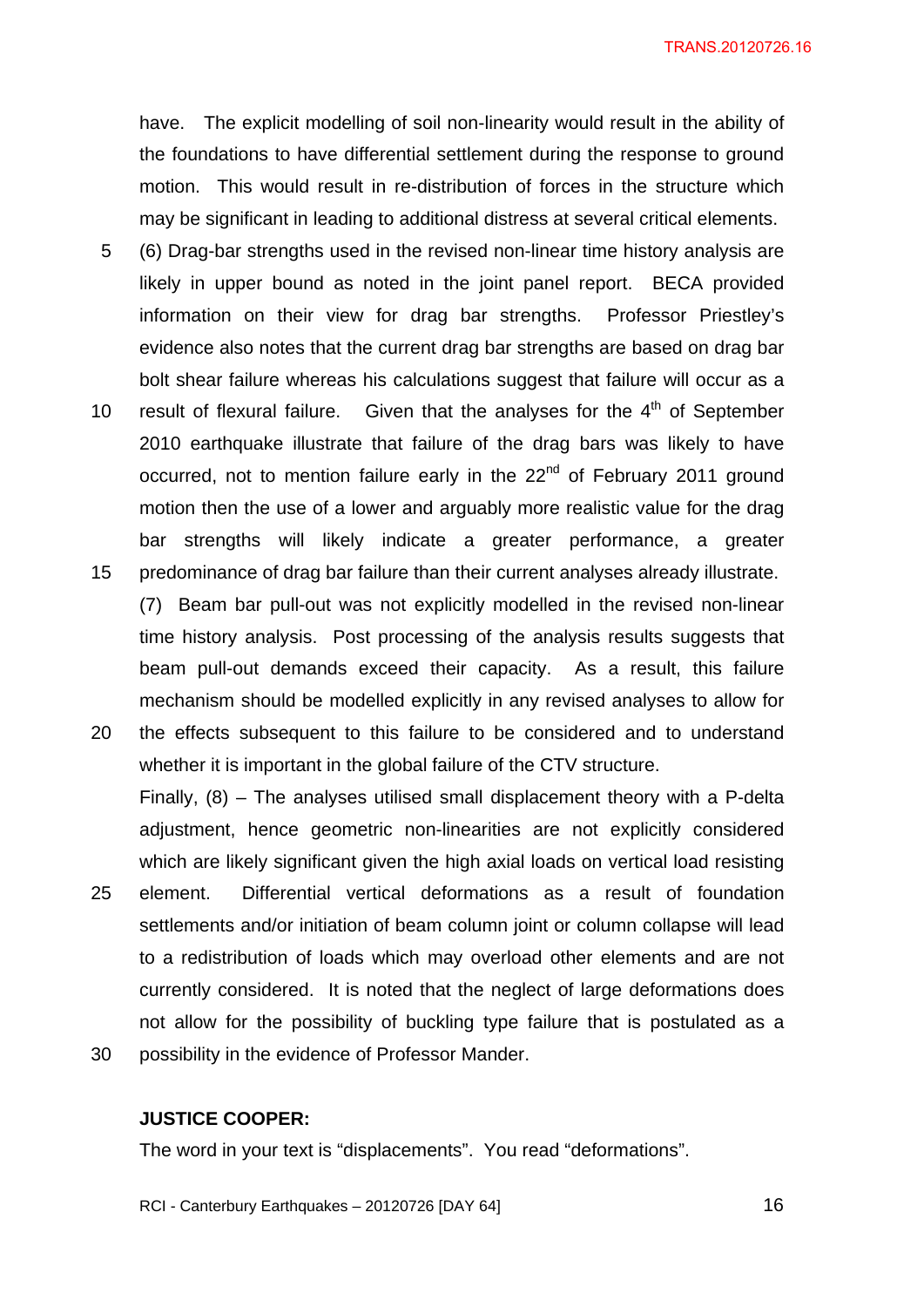#### **DR BRADLEY:**

Sorry, Sir. In this context.

reviewing the results.

#### 5 **MR JURY:**

10

15

I have read the report prepared by Compusoft Engineering dated July 2012, that's the first draft issue, and I have compared the results presented with those given in the report described in the first Compusoft Engineering Reported dated February 2012. I am aware of the additional results that are in the second draft issue and I don't believe my opinion changes as a result of seeing those. It may be obvious but I just noted that I wasn't a member of the expert panel that directed these new analyses but have really just been

I will respond, as others have, to the particular questions requested by Counsel Assisting the Royal Commission. They were dated 17<sup>th</sup> of July.

In relation to the matter of a response to the CTV building to the earthquake on  $4<sup>th</sup>$  of September 2010 – Although the latest analysis results might arguably suggest slightly higher levels of damage than the original analyses, I still agree with the view expressed in the DBH expert panel report that the

- 20 reported damage after this event, and quoting, "appeared to be relatively minor and was not indicative of a building under immediately distress or having a significantly impaired resistance to earthquake shaking." In reaching this position I am putting greater weighting on the observations that were reported after the September event, necessarily on either the first or the
- 25 second NTHA results. I also note the NTHA carried out the  $4<sup>th</sup>$  of September 2010 and  $22<sup>nd</sup>$  of February 2011 shaking in series or in sequence indicate that the damage following the  $4<sup>th</sup>$  of September event had little influence on the overall performance of the building during the 22<sup>nd</sup> of February event. In relation to the matter of the response of the CTV building to the earthquake on
- 30  $22<sup>nd</sup>$  of February 2011 – Notwithstanding the refinements made to computer model the levels of storey drift predicted by the second NTHA are comparable with those predicted by the first NTHA. This is also after conclusion of the results using the Rest home records. This confirms to me that although there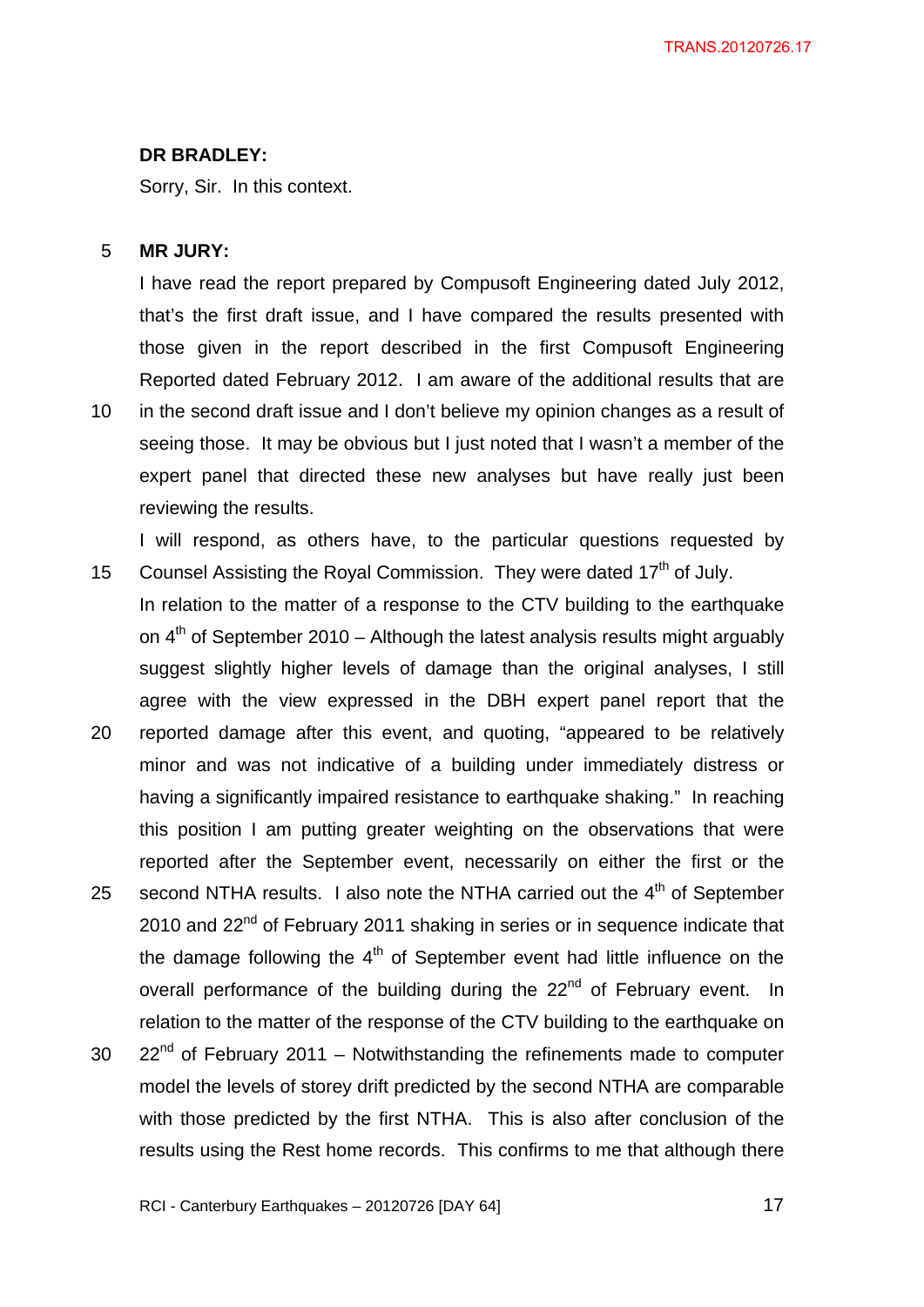TRANS.20120726.18

are obvious changes in the elemental force envelopes and the order in which elements reach particular levels of stress, that the overall levels of performance of the building predicted by the two analyses are not dissimilar given the accuracy of the analysis procedure.

- 5 In relation to the matter of why the CTV building failed on the  $22<sup>nd</sup>$  of February – The second NTHA analysis confirmed that the most likely reason for the building collapse was the failure of one or more columns. This is consistent with my view and that of the DBH Expert Panel as expressed in its report. Joint failure was not predicted in the latest analyses but I do recognise the
- 10 joint model, although refined from earlier analyses, may still not model performance of the actual joints during this earthquake. It would appear that this issue is not likely to be resolved in the short term and I would also add that I still believe that the loss of stiffness of the joints is perhaps more important, if not equally important, to the loss of strength.
- 15 In relation to the matter of the sequence of failure of the CTV building on the  $22<sup>nd</sup>$  of February – the second NTHA provides strong support for the DBH Expert Panel collapse initiation scenarios 2 and 4. They related to the failure of the internal columns and in scenario 4 also affected or were influenced by the failure of drag-bars. In my evidence to the Royal Commission on the  $10<sup>th</sup>$
- 20 of July of this year I indicated that collapse initiation scenario 2 was the most likely in my view at that time. The latest NTHA results provide a stronger case for this view in my opinion than the earlier analyses but do not rule out the possibility of failure of the floor diaphragm to north wall connection on a number of floors, and that's collapse initiation scenario 4. There still remains
- 25 30 the possibility that these connections did not fail based on the observations made following this event and as diaphragm connection failure is not necessary to predict column failure, I am still comfortable to retain my view that collapse initiation scenario 2 is the most likely of those that have been proffered. It is at least possible in my view that the NTHA predicted diaphragm connection forces that are of such short duration that the magnitudes of the forces on their own are not sufficient to indicate failure and
	- that relates to the high frequency nature of the forces that are predicted in those elements. Based on the above or the opinions that I've mentioned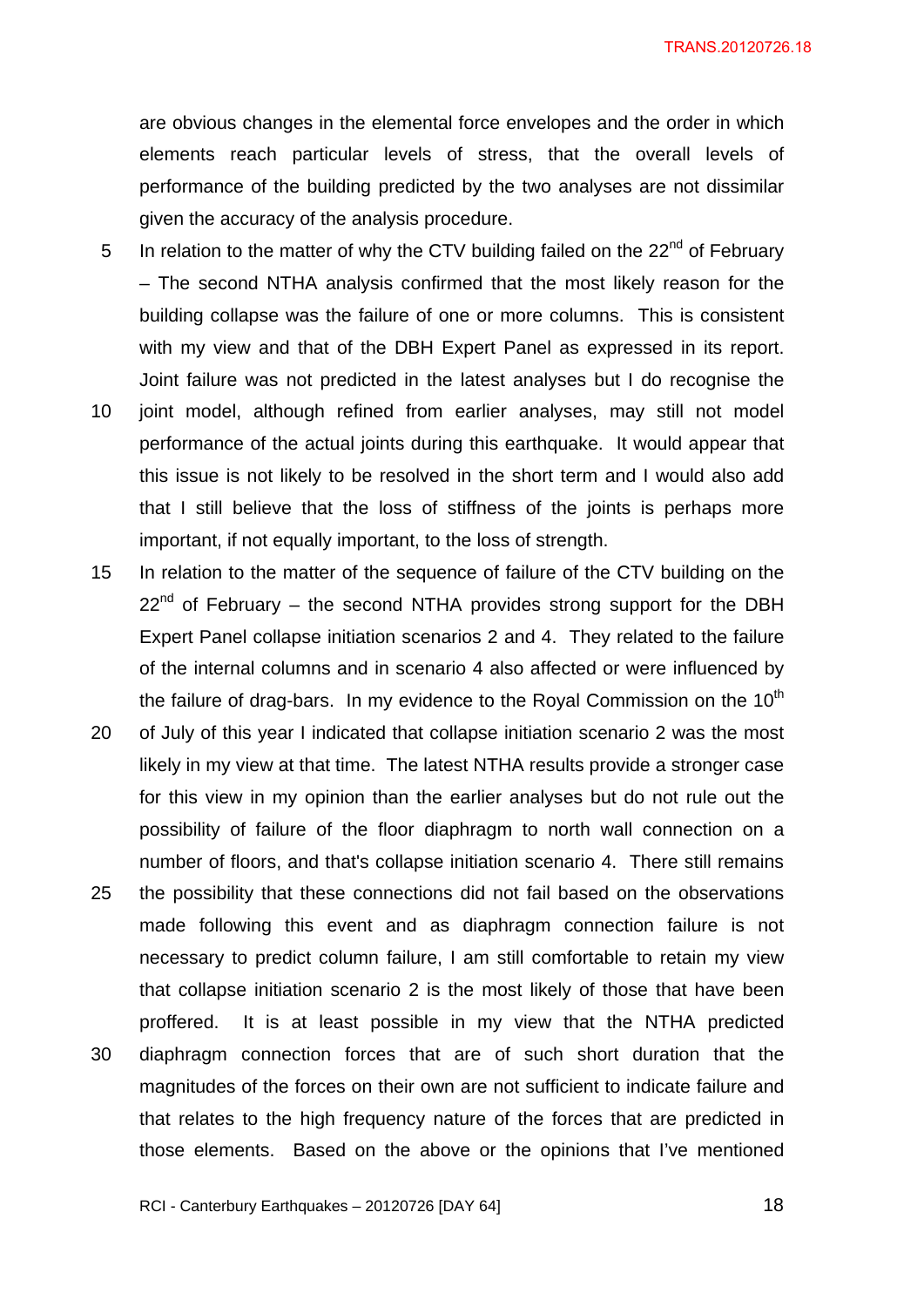earlier, I confirm that in my opinion the second NTHA would not lead me to change the opinions that I expressed to the Royal Commission on the  $10<sup>th</sup>$  of July.

#### 5 **JUSTICE COOPER:**

Now Professor Carr you said that your separate statement was largely repetitive of matters in the agreed statement, is there anything you'd like to raise at this point?

#### 10 **PROFESSOR CARR:**

Not particularly. I wasn't initially intending to give evidence on the first report and therefore any changes were not relevant in that sense and so I feel again there's nothing more that I add at this point apart from the fact that there are uncertainties and maybe they need to be thought about at some point.

#### 15

# **JUSTICE COOPER:**

Right, thank you. Now Dr Davidson and others from Compusoft there have been some criticisms of the second analysis. Is there anything that has been raised to which you'd like to respond? Yes, Mr Bradley.

#### 20

### **MR BRADLEY:**

25 I guess there are some obvious areas where some improvements could be made, notably the beam column joints but again we have noted that there is no real data with which to calibrate any model or recognised model that we could use. We believe that the analysis that we've got adequately projects or shows the trends in building behaviour and any enhancements that we would do would, you know, help narrow down some things but I don't think there'd be any fundamental change to the performance in the building from what we've shown to date.

30 1013

## **JUSTICE COOPER:**

Yes. Dr Davidson, anything you'd like to add?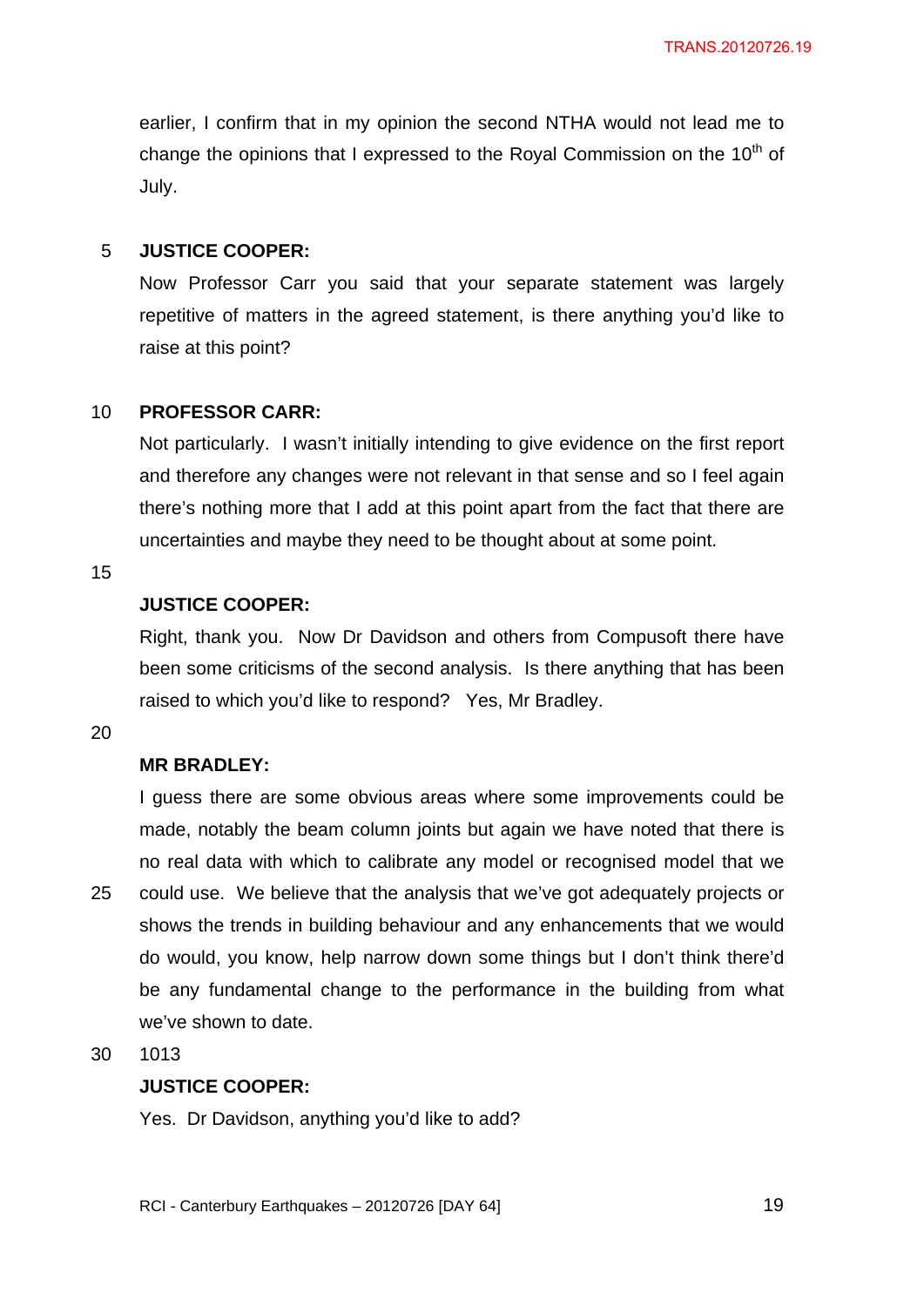#### **DR DAVIDSON:**

I support what Mr Bradley has said. It seems to me that the criticism is primarily in the modelling of the beam column joint and we sort of feel that as not particularly being experts in concrete behaviour we would need some

5 good support from other people as Professor Mander to try and resolve that and that what not be resolved in the timeframe I suspect the Royal Commission wants to act in.

The other point is the north wall connection and the forces and this high frequency, whether it would disconnect or not. It could be modelled for sort of

10 almost historic reasons the way the modelling process took off, that has not been modelled as a possible disconnection feature and it could be redone but that would be a few weeks' work and that might resolve that issue. I think the third point, and may be the only one that we think is possible and

15 feasible, is to investigate may be whether more damage was done during the September earthquake, was whether the masonry shouldn't be modelled as sort of the expected value. So in other words, most of our model in the main has been taken using expected values. I know there's a discussion on the drag bars but at the moment we have no masonry in the sense of a structural element in there. It was not intended to be structural in the design we

20 25 understand but it could be modelled with gapping elements and so on so we believe it would interfere and alter the behaviour during the September earthquake to some amount of and of course we've tried to bound it in the original analyses by having it in completely and not having it in, but as we have discussed today and yesterday, these things do interfere with the dynamic behaviour and it may alter some damage that would have occurred in September. We don't believe it would make any difference when we come again to February.

### **JUSTICE COOPER:**

30 Yes, well Professor Mander, you've heard what's been said about the difficulties of modelling the behaviour of the beam column joints. What do you say to that?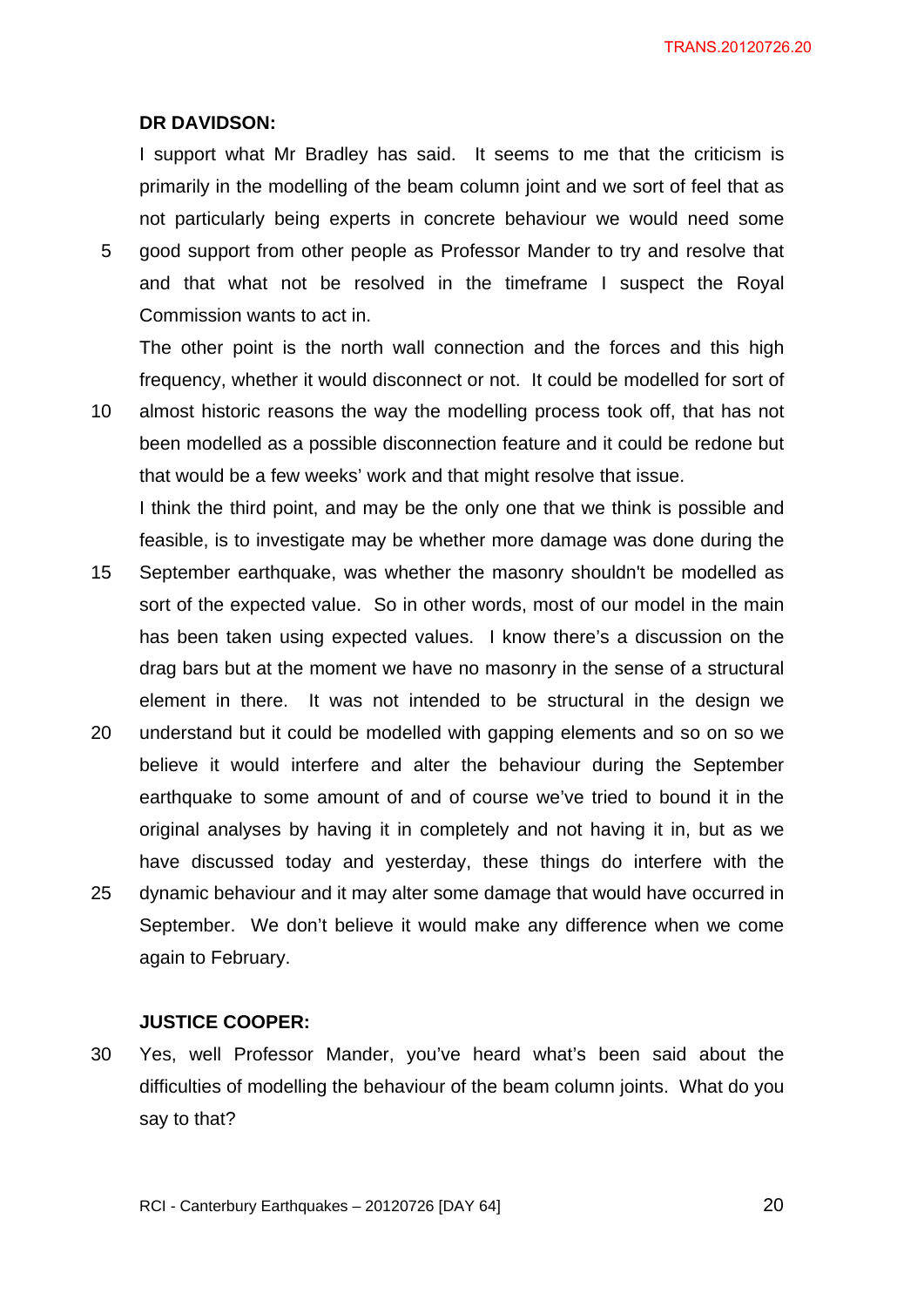TRANS.20120726.21

#### **PROFESSOR MANDER:**

I don't have the numbers here but I believe you probably have them. It's in Professor Carr's paper on the inputs and in that I did an analysis on the strengths of the joints based on a rational mechanics approach plus using

- 5 what is in FEMA documents. Now I will concede that the FEMA document is conservative but when we actually discover this other paper by Park and Mosalam from the University of California, Berkeley, it seems that this is the most recent (inaudible 10:17:07) work that's been done and then modelled that is properly relevant for our situation but the main issue is that most of the
- 10 model was calibrated for a low level of axial load and it calibrates very well but interestingly there is data there but which they kind of have parked and felt that it was too difficult to deal with because they couldn't get their heads around what was the influence of axial load on the performance. So they essentially parked that but they do plot the results and it essentially shows
- 15 that it seems to support the earlier, I might say very arbitrary it would seem, position that has been held in the United States that beam column joint capacities is somewhat invariant of axial load. Now this is somewhat of a surprise to a lot of people but I think what we're really talking about here is there are two issues.
- 20 The first issue is how does the joint behave on the first cycle and I do believe in some respects that is what we have modelled and so therefore one might argue that is enough about.

25 30 Then what happens after the very first cycle, it cracks and then it settles down and behaves and it's going to get further in-cycle deterioration but it's after that first cycle I believe that these experimental joint performance that you see by Park and Mosalam is really what they are modelling. And then when you apply their latest formulation, this kind of came up yesterday indirectly through some questioning from Commissioner Fenwick but it's to do with the aspect ratio of the joint. The joints are taller than they are wide and so this actually gives a little bit more capacity to the joint in this particular case and when you do that, when you run the numbers on that, it turns out that the capacity as per this latest information comes out to be remarkably close back to what the

FEMA recommendations were. Now in the – I think one of the Compusoft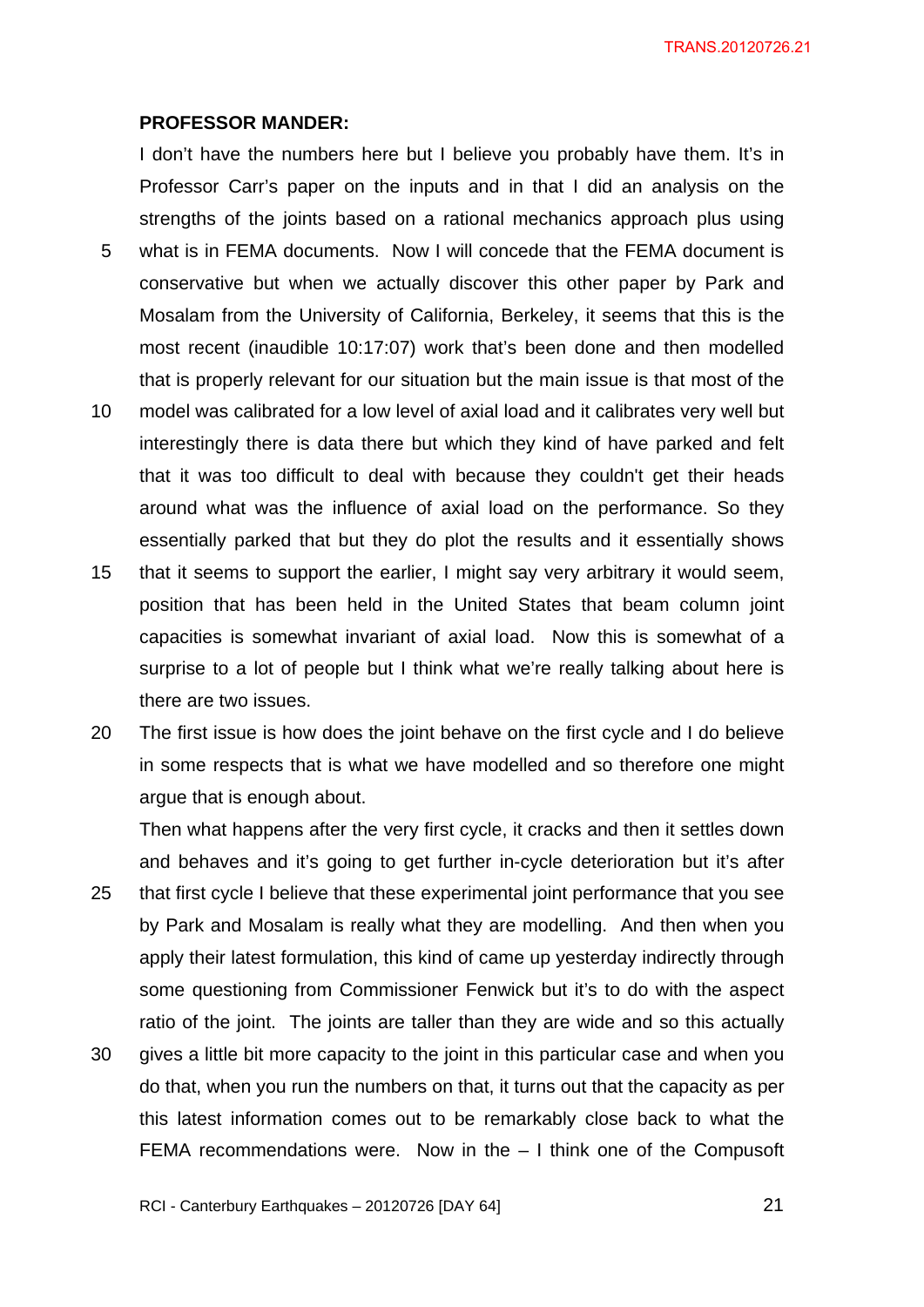people will be able to find this. They've actually got a plot in their report of that recommendation plus what they have used. Now for the exterior joints – what I'm trying to explain here is none of these results that we've received on the second round at all surprised me. They're totally in support of what I

- 5 thought might happen and so what I'm really saying is that we seem to think that we're miles apart. We're not very far apart at all. I think one extra analysis might be all that's necessary to fix this and my contention is this, that for the low levels of axial load that the exterior joints have on them, they are modelled about right. There's not a big difference between their first crack
- 10 prediction and what the, you might say the Park and Mosalam capacities would show and those are also not too far from what my rational mechanics approach would also show. Now at higher levels of axial load however, I think there's quite a divergence between what the two different hypotheses of joint performance would predict and interestingly what they do not show there now
- 15 is that it appears that the capacity is not capped. So in other words, if you get a very, very high spike in axial load the capacity just kind of keeps on going up. Now, I don't believe they've modelled it that way. I think they should correct me if I'm wrong here, but I believe they've set the level of capacity in the joints based on the static equivalent axial load. So my sense is, and I
- 20 25 don't have it in front of me, may be that figure could be brought up so we could discuss it, but I think it's about 40 or 50% higher than it perhaps should be for the interior joints and because we are seeing in the results that the interior joints are indeed failing, and a goodly number of them, but not as many as the exterior, I think if that adjustment had been made then there would be either at least some equity between the interior or exterior frames or in fact the interior frames may well take over and fail more quickly.

#### **JUSTICE COOPER:**

Let's get the figure brought up if we know what we're talking about.

#### 30 **MR BRADLEY:**

I believe the one that you are referring to Professor is figure C6 and C7 of page 145 of the second report. BUI.MAD249.0552.164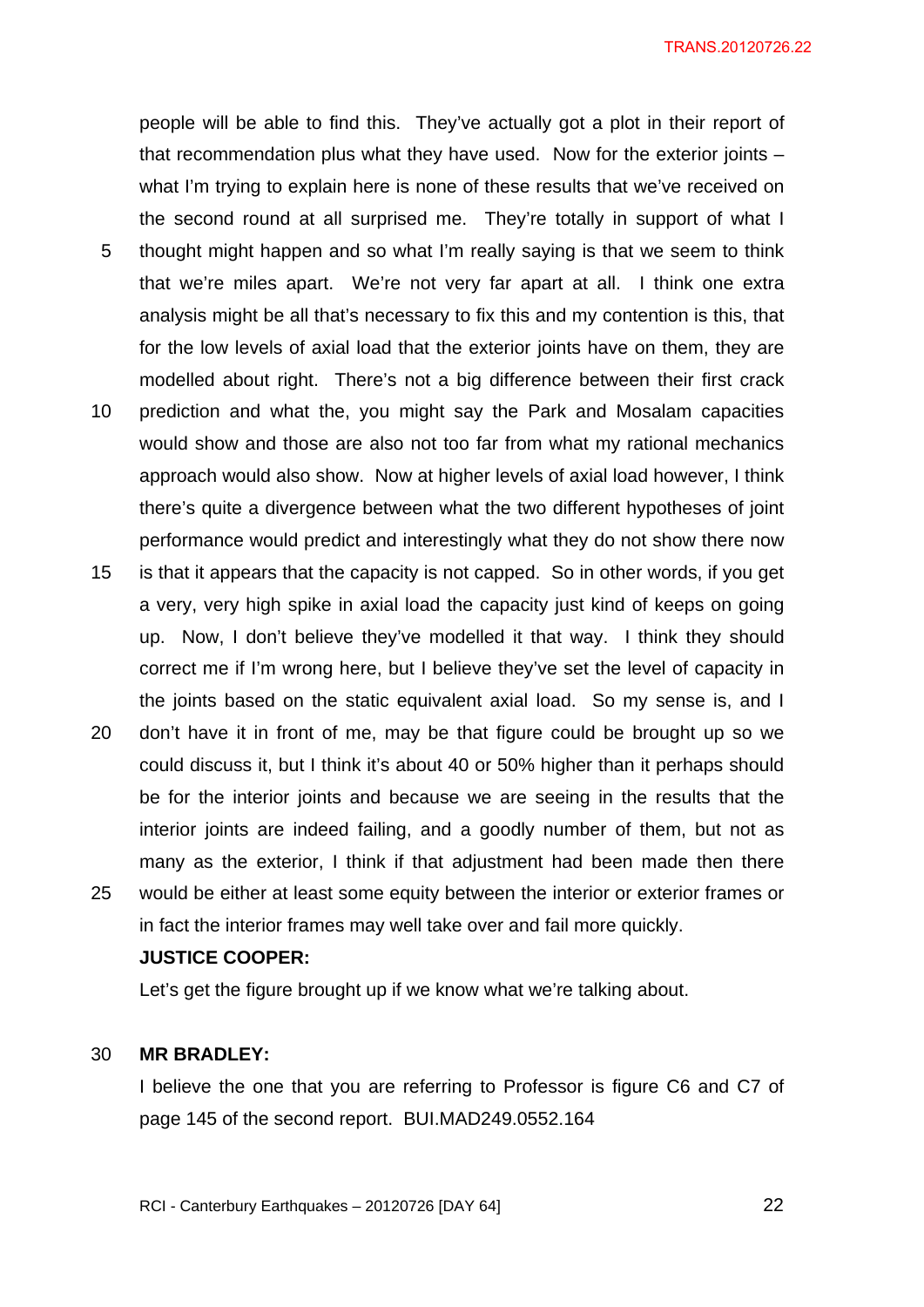### **JUSTICE COOPER:**

So C6 or C7?

### **MR BRADLEY:**

5 C6 relates to the interior joints and C7 relates to the exterior joints.

# **JUSTICE COOPER:**

Right. Now Professor Mander can you see that where you are?

#### 10 **PROFESSOR MANDER:**

I can but I would appreciate it if interior one was highlighted.

### **JUSTICE COOPER:**

That's the top diagram.

15

# **PROFESSOR MANDER:**

Yes. Yes so you can see that's a little better thank you. Okay so the joint shear stress intensity coefficient. This I might say I think is PSI units but you just get the number and divide it by 12 and convert it to the capacity unit. The

- 20 lower storeys are down on the right-hand side where the red and green lines end and converge whereas the upper storey, sorry this is the exterior frame I mean the upper storeys are on where the lines converge. The lower storeys are probably around about the .4 mark or thereabouts and you can see there's almost a factor of two difference in the strength. Now the contention is and a
- 25 lot of this debate was started by the Compusoft chaps doing some due diligence searching and they found that one of the people that work in this area in California Professor Jack Murray who has kind of spearheaded or led a lot of this work was claiming that the FEMA results which is really plotted I think in the blue line were off by say a factor of two. Now again I would say
- 30 that's right but if you look at this graph here this is going up quite a long way and it's not capped at all and even using the allowable stress approach, the more circle allowable stress approach which the red line is based upon, if you were to cap it based on those recommendations which is based on some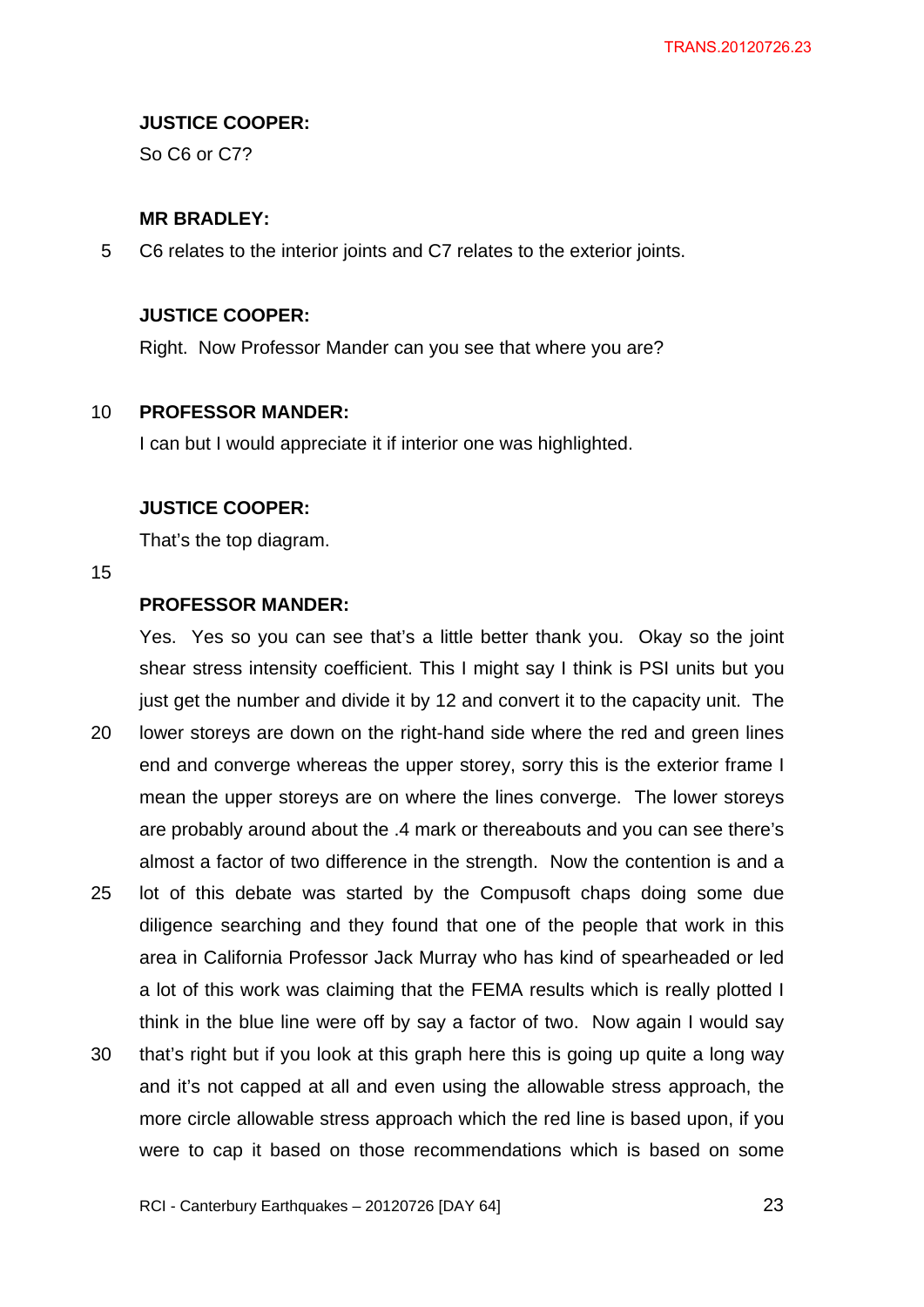quite old work now and recommendations from Professor Priestley that should be factored in axial range shell of 0.5. All right so even if you could imagine a horizontal or a vertical line at minus point - .5 going up vertically at that level we've got say a factor of two overcooking it. So in reality I'm not so sure that I

- 5 would say that green is a lower bound but it certainly the first cycle of loading on subsequent loadings after initial cracking. And the only other comment I would make is that it's very unfortunate we don't have more experimental results. Like if the experimental results that are reported there are in a couple of tests of very high levels of axial load but then when you look back those
- 10 experiments are quite old you know like 30 or 40 years old and I think the reinforcing conditions were quite different back then and configuration was somewhat different, but nevertheless I think this is really the detail that we're getting down to now as to why the differences remain on this figure. I must say I'm very, very much happier with what I see because it is confirming my
- 15 understanding of what I would have expected to see by doing sort of hand analysis of a different type and I think as I said if you had less capacity on those interior joints then you will probably see those, a similar number fail as to on the exterior frames.

#### 20 **JUSTICE COOPER :**

Does anybody wish to respond to what Professor Mander has just said?

#### **COMMISSIONER FENWICK:**

- 25 If I have got this correct, the joint zones were probably - certainly the internal ones were probably modelled as a higher strength than you would expect given the degradation and so that would not really alter the – you know that would indicate wouldn't it it's more likely to have been a joint failure than a relevance because the joint failure was likely to be weaker than the way it was modelled. Now is that your interpretation?
- 30 1028

#### **PROFESSOR MANDER:**

Yes it is, I think that column C2 ends up becoming the indicative column. So you know how it goes, it's either one, it's either the column or the joint will be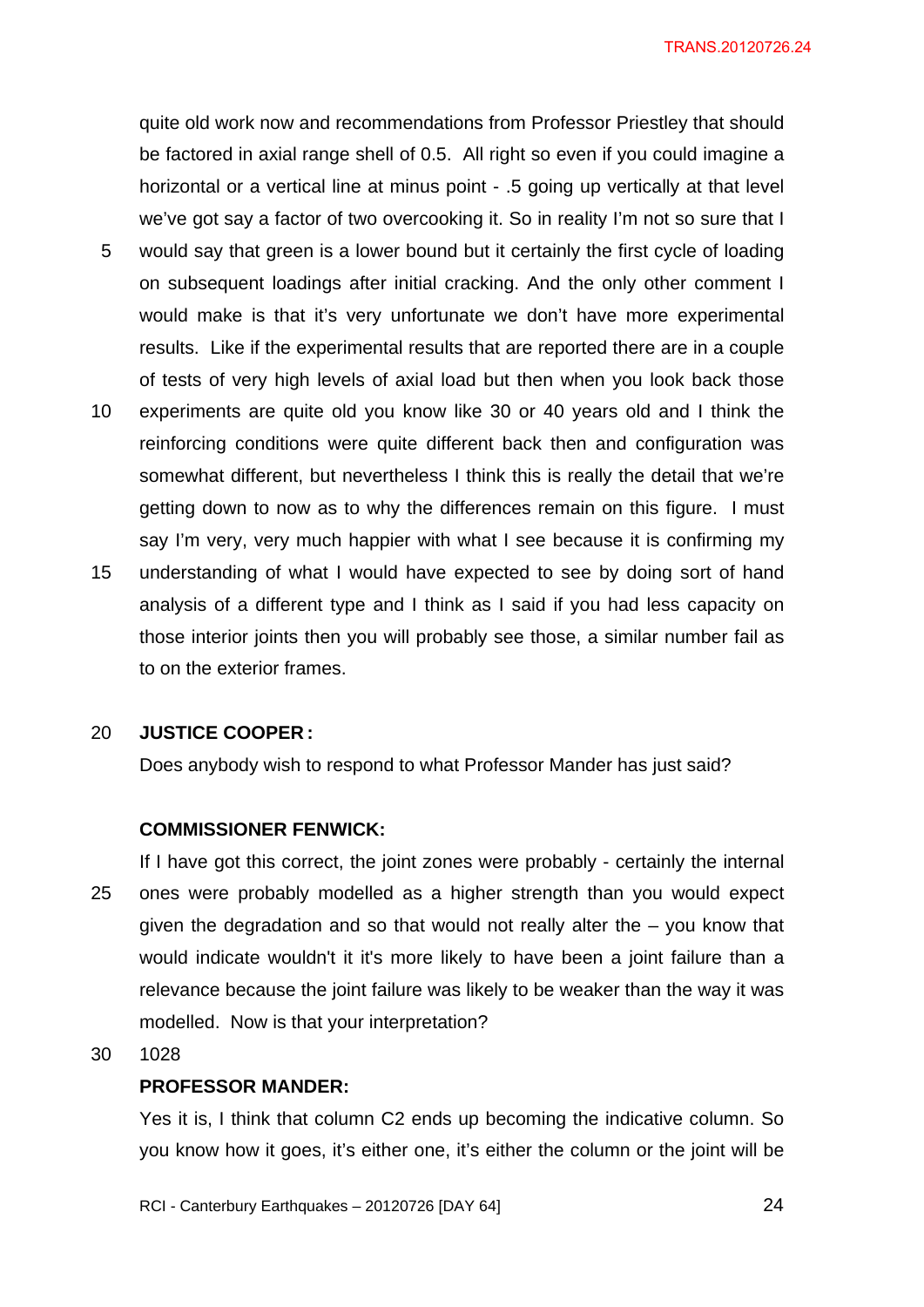5 10 the weak link in the chain, and it seems that the column has failed both at the ground level and of course it's likely to have a similar moment at the head of the column. In some respects it doesn't matter if you get a decent sort of hinge at the ground level but if that head of the column it's going to penetrate into the joint, you can imagine that this would additionally deteriorate the joint capacity more as well and neither of those things are being modelled at the present time. So I suppose, and Professor Fenwick you had a question yesterday which I did see online about the length of the plastic hinge zone. I just would like to comment on that because when we first started our discussions we didn't, well, one of the ideas was that we wouldn't possibly need to model the columns as fibre models, rather they could be just modelled purely elastically if in the belief was true that the joints were indeed completely weaker than the columns and but at the same time still have the possibility for capturing that if necessary by having a plastic hinge in there and so how we were planning to do that, and I'm sorry I'm going to have to use this word

- 15 again as a kluge. What we would've done was to have a kind of a plastic hinge at either end of the column which was really more representative of what the joint was doing. So you could calculate the shear capacity in the joint and then from that back calculate what the moment capacity in the
- 20 25 30 column would mean to provide that joint shear capacity. And then model it accordingly. And the length of the 200 was really representative of what you would get with penetration into the joint below the lap splice at the floor level, so that's how that was set, and I admit if in the present way that this is being mould with fibre models, that's still about right for the floor level but on the soffitt of the beam the top hinge in other words on the column, that probably should be longer. I'm not so sure that it's going to make a big difference though. So in some ways we probably with all these swings and roundabouts, in some ways I believe we are indirectly capturing some of these effects in the column which are really happening in the joint as well. So possibly quite difficult to untangle them, and in reality they're interdependent on each other

#### **COMMISSIONER FENWICK:**

anyway.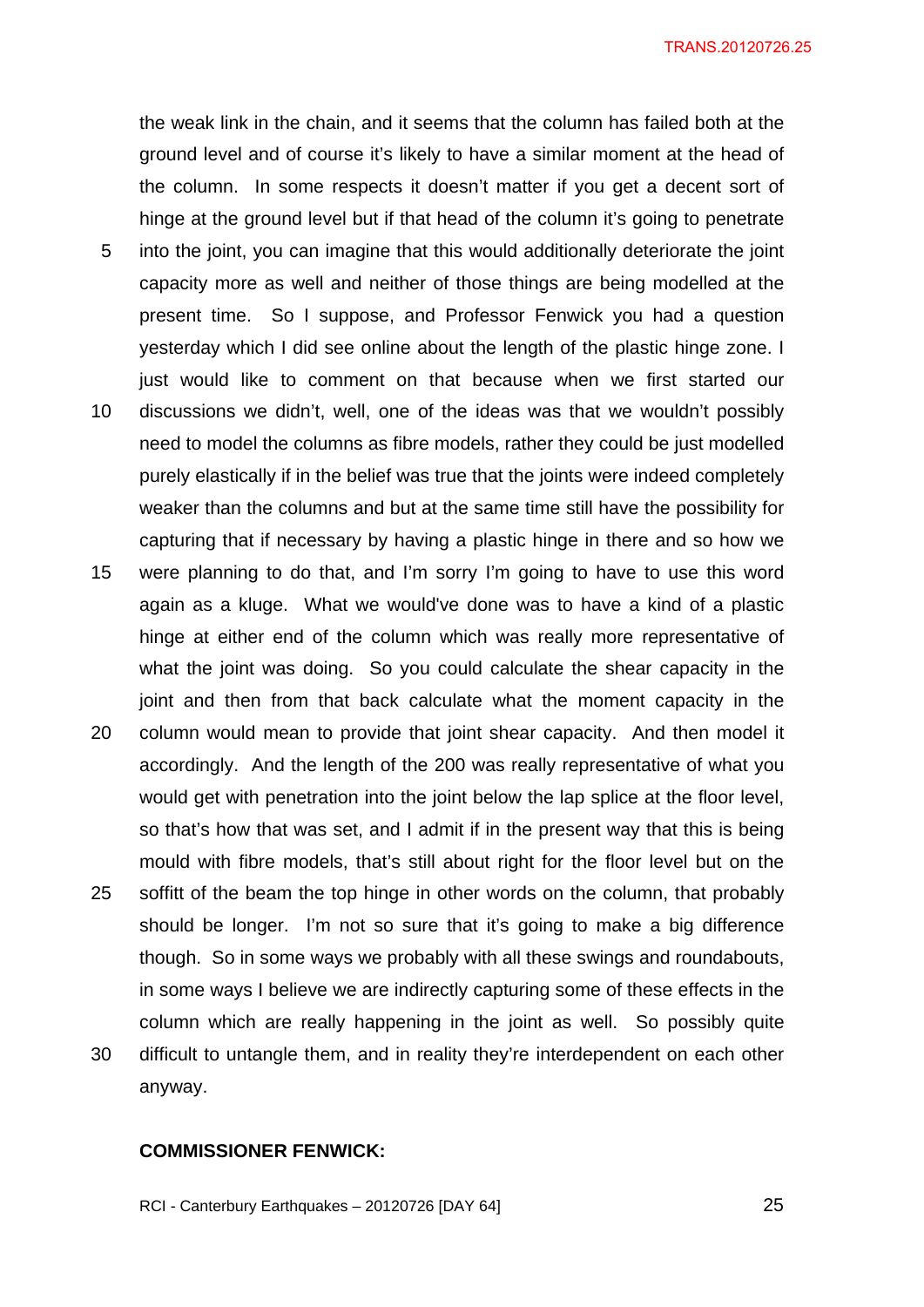TRANS.20120726.26

Can we just come back to the joint model for the time being? Okay there's some test results on joints that aren't shear reinforcement but I don't, are there any tests where you have bars bent up in the middle of the joint zone and receptor columns as there were in this case or is. This is a bit of an outlier isn't it? Is it really covered by the sorts of test results you've seen or are you

happy to just a lap between the hooks of about what 150 millimetre?

#### **PROFESSOR MANDER:**

5

10 15 20 I, I tend to agree but I do know, based on some work that we did when I was in Buffalo and there's a paper that you could look up. It's listed in my resumé. It's ACI 1994, Accardi, Mander and Reinhorn and it's on this whole topic and that was based on testing some one-third scale specimens and then at Cornell University they did some companion tests with the White Googly and Berries I believe from memory. They did some work that looked at testing essentially what's similar to this situation and quite common of non-seismic design or gravity load construction in the eastern and central United States. Now they were one foot square, (inaudible 10:32:31) 300 millimetres at their columns. They only had four bars running through the joints, not too dissimilar to what we have. And then there was a floor slab and beams. Sometimes there were four way beams. Sometimes there were two way

- beams. And then the way, the common way that those connections were constructed was to have a six inch embedment with no hook on the end into the joint. Now that six inch or 150 millimetre embedment interestingly under dynamic loads, and this is as verified by shaking table tests and it's not quite
- 25 so pronounced with static tests, but certainly with the shaking table tests you get full bond strength within that small length of embedment. And I think the reason for that is the columns were fairly heavily loaded. They were unreinforced in the joint shear and they hold on for the first couple of cycles and then they gradually release and then of course after a while they take no
- 30 capacity. But I was thinking about this too, that even if you got complete release of the hook bar, apart from the seating issues and it hanging together there to support the gravity load on the surrounding slab, there is sufficient top steel both going through the joint and of course all the slab steel that that can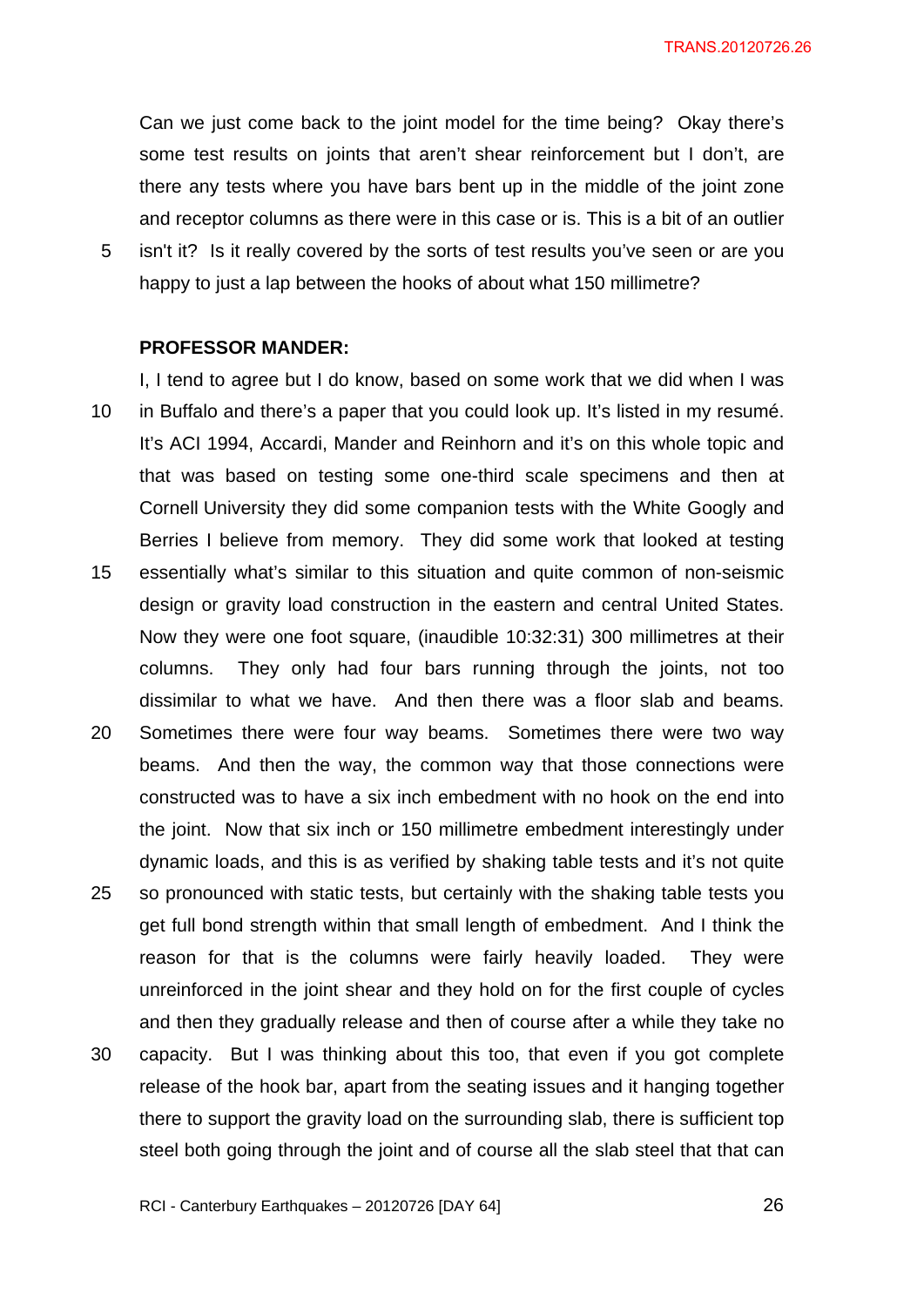hang in there to provide a very large negative moment on one side of the joint that is most probably going to be even still bigger than the combined moments coming in from the columns, particularly if the joints weakening down anyway. So I think it can hang in there and then still deteriorate, and I think looking at

- 5 the forensic evidence, there was good evidence that the top bars remained intact all the time and for the interior frames there was a lot of beams lying on the ground where the hooks had not appeared to be drawn and straightened out like you might expect to see, so that of course wasn't always the case for the exterior beams. Some of those were badly damaged. And then of course
- 10 you have to be a little cautious as to how you interpret that because some of that information can be, well some of the damage might be from the fall in the collapse itself.

### **JUSTICE COOPER:**

15 Does anybody else wish to comment on this issue? Mr Smith?

### **MR SMITH:**

Not on this issue.

20 **JUSTICE COOPER:** 

Mr Bradley?

**MR BRADLEY:** 

No.

25

# **JUSTICE COOPER:**

Dr Hyland?

#### 30 **DR HYLAND:**

No thanks.

# **COMMISSIONER FENWICK:**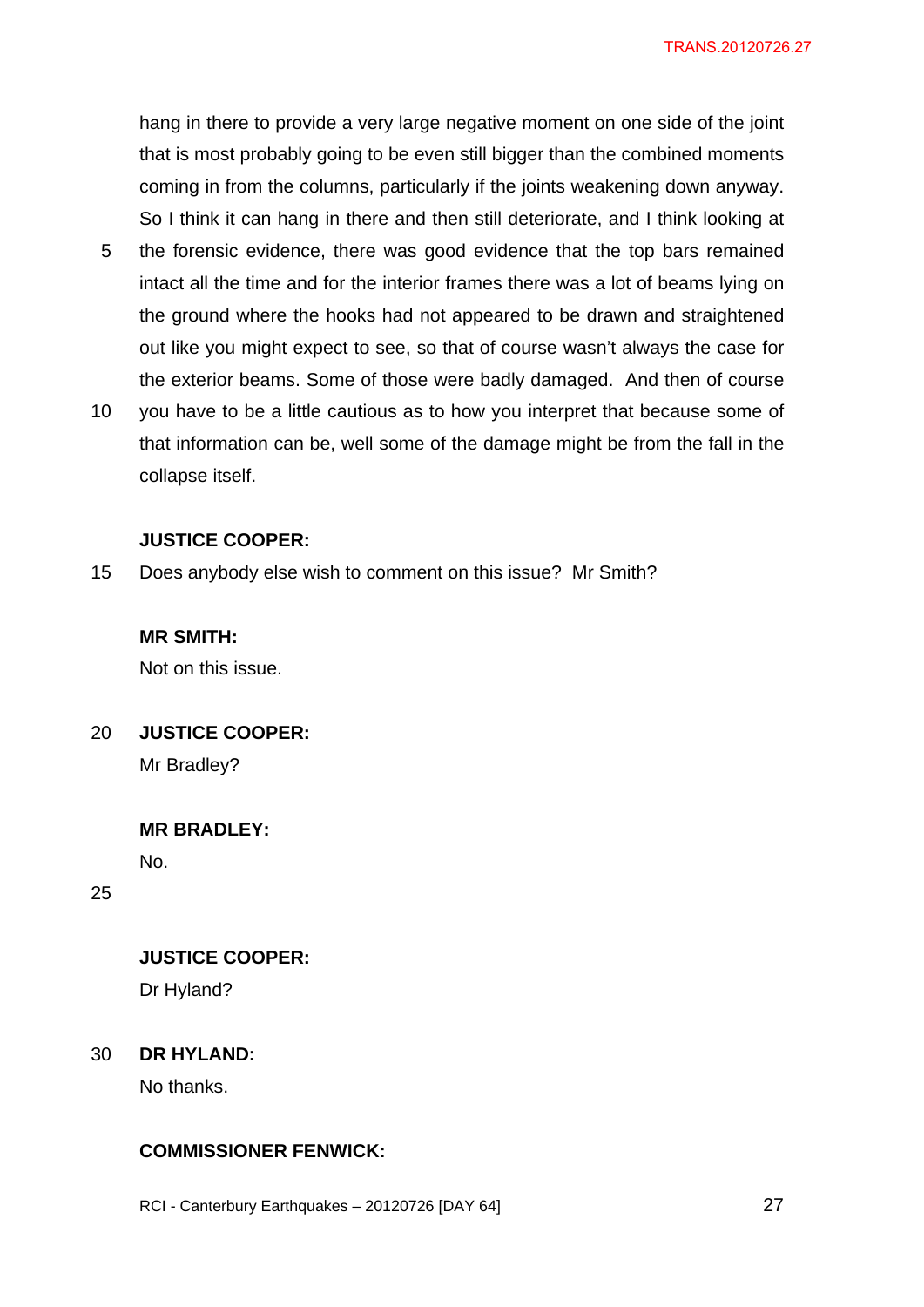There's one issue but I don't know who would want to consider this but when we had a look at the precast beams on the site it was quite clear there was no roughening of the end of the precast units where they were cast into the columns. In fact, you know, I took a pocket knife and scraped the edge and it

- 5 was quite powdery and there was clearly no interaction between the, interjunction at all between the precast beams and the column concrete that was cast in situ. Now those beams were perched on a 25 millimetre ledge of concrete and it looks to me as though there would've been absolutely no shear transfer across that interface, just completely smooth, and I think as
- 10 Frost and Heywood have pointed out that a bit of pressure there would've pushed the wings off because of the angle of attack and just a kind of rolling smooth surface there, and this would imply to me at any rate that all the shear was probably being tran – would've been transferred through the topping concrete and I just wonder if any of you have thought about that and whether
- 15 that could be a potential failure mechanism, suddenly loading that shear onto that, that slab concrete at the top? It's the only logical path I can see apart from potential dowel action of the bars at the bottom which of course could potentially be just above a crack. It might not be the most optimum position for action, but it's just a thought whether anyone would like to comment on
- 20 that?

#### **JUSTICE COOPER:**

Any volunteers? Mr Jury? Dr Hyland?

#### 25 **DR HYLAND:**

Yeah I mean I could see if you had a, if there wasn't full bond there then, then there's no shear friction significant across that joint, but –

#### **COMMISSIONER FENWICK:**

30 I can assure you that, I mean it amazed me when I got down and scraped it, it just came off like a powder.

## **DR HYLAND:**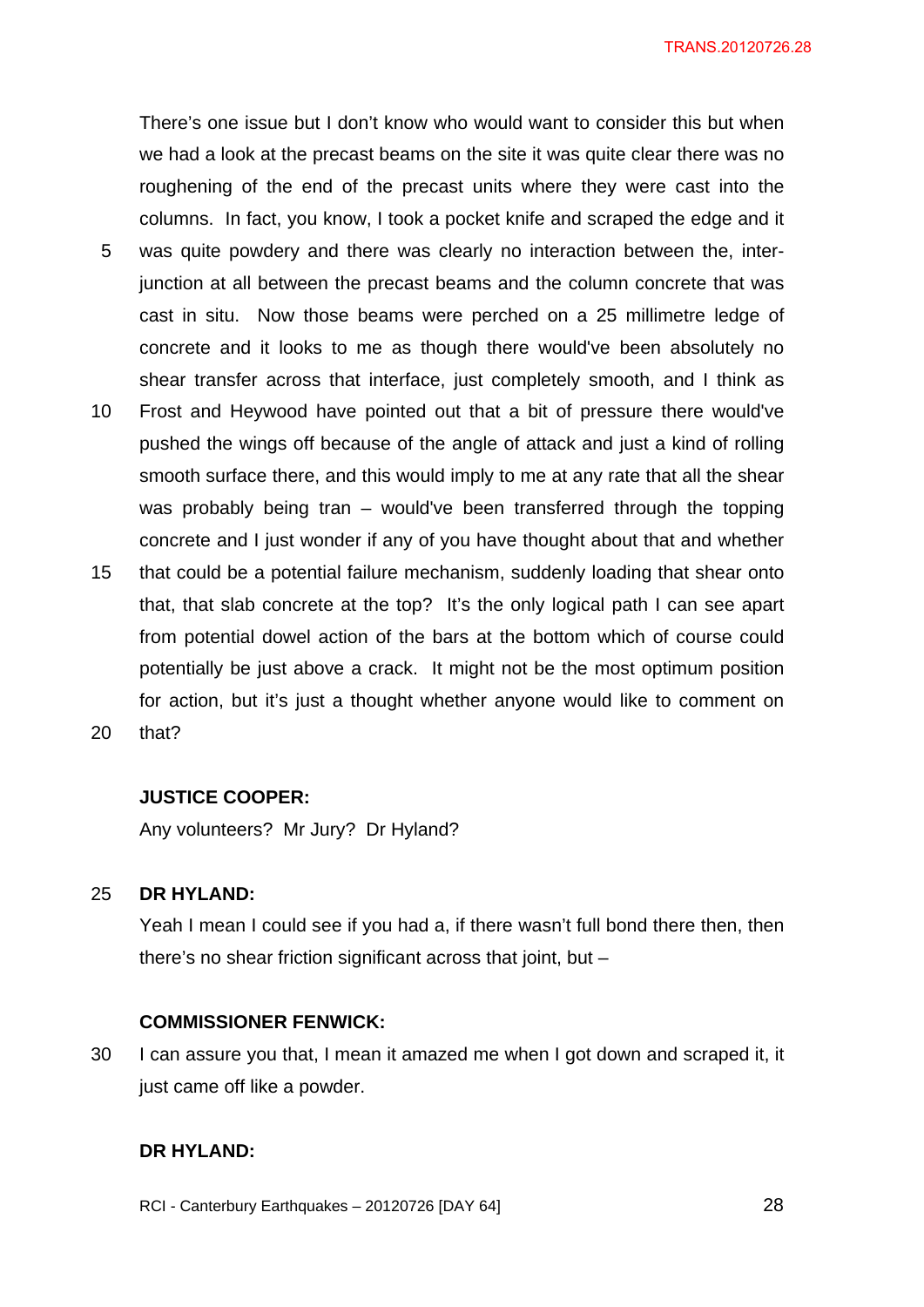Mmm, Mmm, no I understand that.

#### **COMMISSIONER FENWICK:**

5 So there would've been, I mean I really had expected to see some concrete sticking on it but there was absolutely nothing and smooth surface and I say scraped it and it was quite powdery.

1038

### **DR HYLAND:**

10 Yes, yes I saw that and yeah I was surprised at that detail as well. But with the beams undergoing just under their gravity loads there would be some, expect there to be some compression in the bottom there closing that joint and therefore you could expect there to be a you know a sort of compression strut sort of coming into that bottom zone on the so I mean I could – I think it had – it had limited its ability but there was obviously something there that could

15 hold it.

### **COMMISSIONER FENWICK:**

It's perched on a 25 millimetre strip, presumably lost the wings by then, so it's quite a high compression stress on there, right on a position I would have

20 thought where it's going to start to spall if you've got an appreciable column actions in there. I'm not saying you did but that's where you'd expect spalling to initiate.

#### **DR HYLAND :**

25 Yeah, I saw that. Again it gets down to what level of drift occurred along those lines at collapse. I guess a contention we've got is that you didn't actually need a lot of drift along those lines to get collapse occurring so it may not have got to that point prior to collapse initiating elsewhere and then consequentially pulling those joints apart. That's my view.

30

### **MR SMITH:**

If I could just make one comment. I think from a design point of view we often detail precast to sit slightly bored into a column to purely from a practical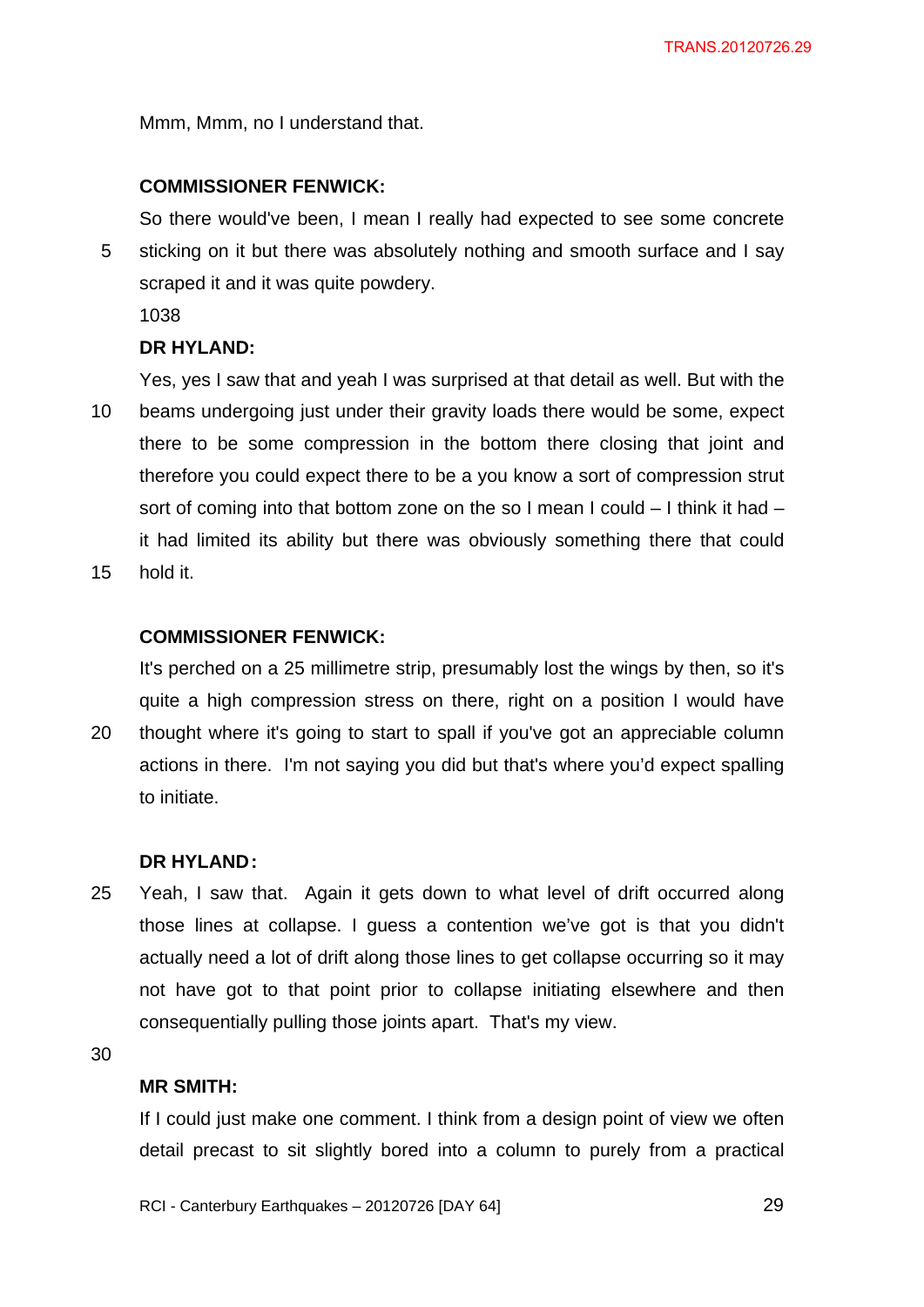reason of fitting the form work and things, but I would not rely on the compressive resistance of that cover concrete to hold the beam up, so normally you design the beams on the dowel action of the columns, of the bars that project into the column whether it's a smooth surface you take a

- 5 lower coefficient of friction or – so that would be a design method. The other point about the slab failure is I thought from what we could see I would expect to see sort of punching failure of the slab around that zone rather than column failure if that interface had given way first maybe, but the columns appear to get all crushed with the floors on top and so I didn't really pick up but where
- 10 I've seen failures in the past where a column's projecting through a floor that had failed around it, but you'd had a shear failure obviously of that floor. We didn't see that.

### **COMMISSIONER FENWICK:**

15 Unfortunately of course the slabs have all disconnected from the beams so one can't see what happened to them.

#### **JUSTICE COOPER:**

Do you wish to say anything on that subject Professor Mander?

20

### **PROFESSOR MANDER:**

25 30 The only comment that I would add is that I think Professor Fenwick maybe onto something, I think there's a definite possibility. The only caution I would say is that as pointed out by myself and also before that, by Mr Frost, there would seem to be a fairly decent – sufficient evidence to suggest a complete separation of the slab and the support beams and so you're down to a really, really thin piece that's tying everything together and if that has indeed happened and then I would find it very hard to believe that such a thin slice of concrete going through the beam column connection would really provide too much in the way of shear resistance at all, other than perhaps it acts as a tie

that ties everything together before it falls down. Again in my – I presented a few days ago, you may recall that one diagram I had where my hypothesis is that if the columns are indeed, I mean the joints are weaker than the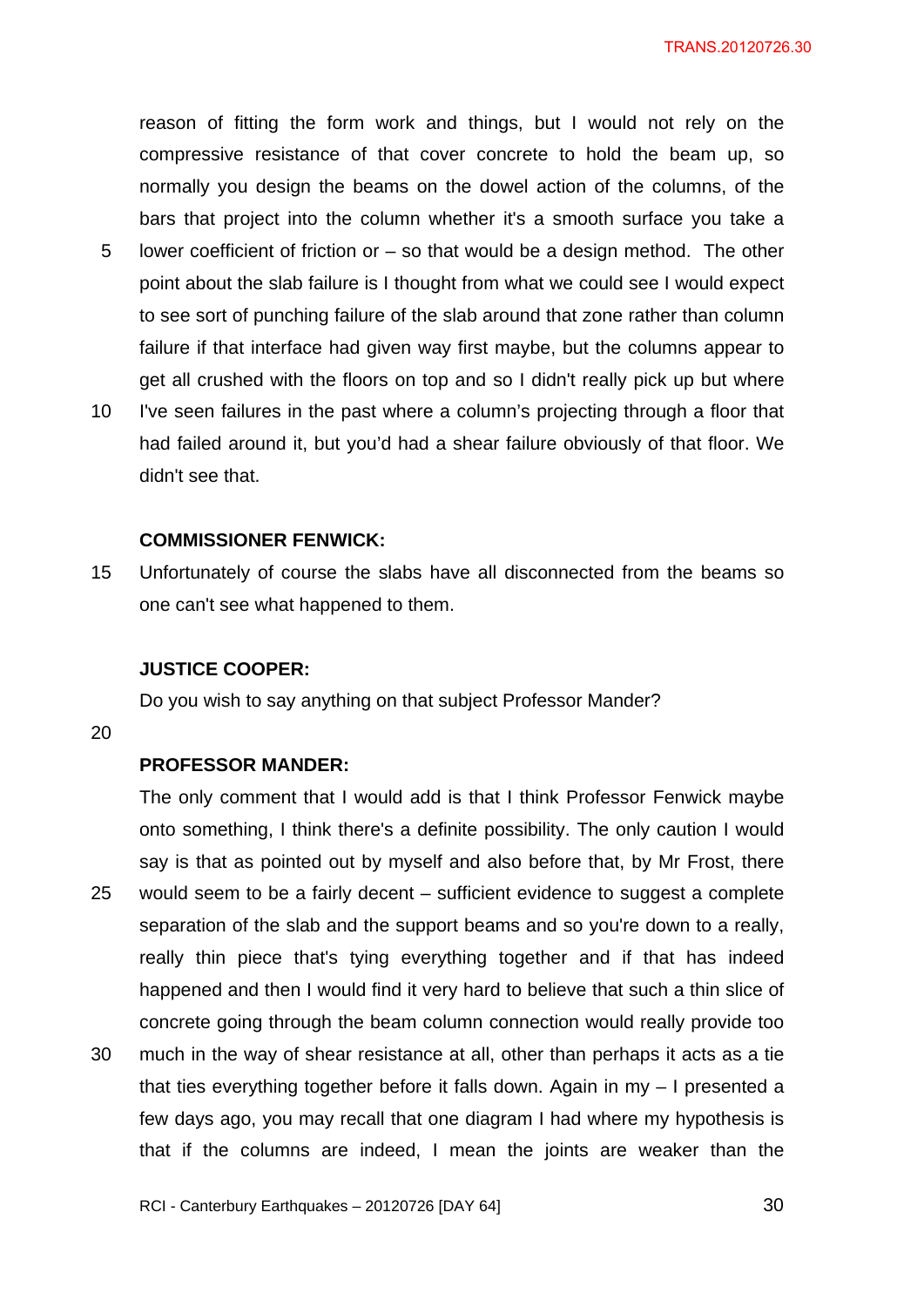connections then essentially what's happening is that they themselves turn into a fuse and in some respect protect the columns and I think that's one of the reasons why we see so many columns, particularly in the upper parts where they survived the fall, in reasonably good shape, particularly the interior

- 5 ones from what I can tell, and yet there's no evidence of joint concrete and I agree with what Commissioner Fenwick says about the powder in the joints, like it was astonishing to me that there's just no evidence at all of anything left so it seems to me that everything really just turned into powdery rubble within the joint and that's why it's lost for good.
- 10

### **COMMISSIONER FENWICK:**

15 Can we – I mean the south wall. No one, this doesn't seem to feature in anyone's collapse scenarios. Can we rule out quite definitely that there was no problem with the south wall and the shear transfer into that south wall? It's one of the aspects and you all received the minutes, saying please look at this. Everyone's quite convinced that south wall was – and the load transference it was adequate. Would you like to comment?

#### **DR HYLAND:**

- 20 I've just got  $-1$  mean there is a comment I think it's been covered in the design area about whether the design of it was done correctly, at the time in terms of interpretation of the standard but in terms of the performance of it I don't believe that you know that it caused the collapse in terms of it didn't collapse itself, until something else –
- 25

30

## **COMMISSIONER FENWICK:**

But let's forget about compliance with the standard. The forces we think went into it, could they actually be transferred into that wall. I mean I'm quite intrigued that we have the stack-up slabs at that point as though they just dropped and can we rule out that there was no fault there that might have initiated that type of collapse that we saw?

**DR HYLAND:**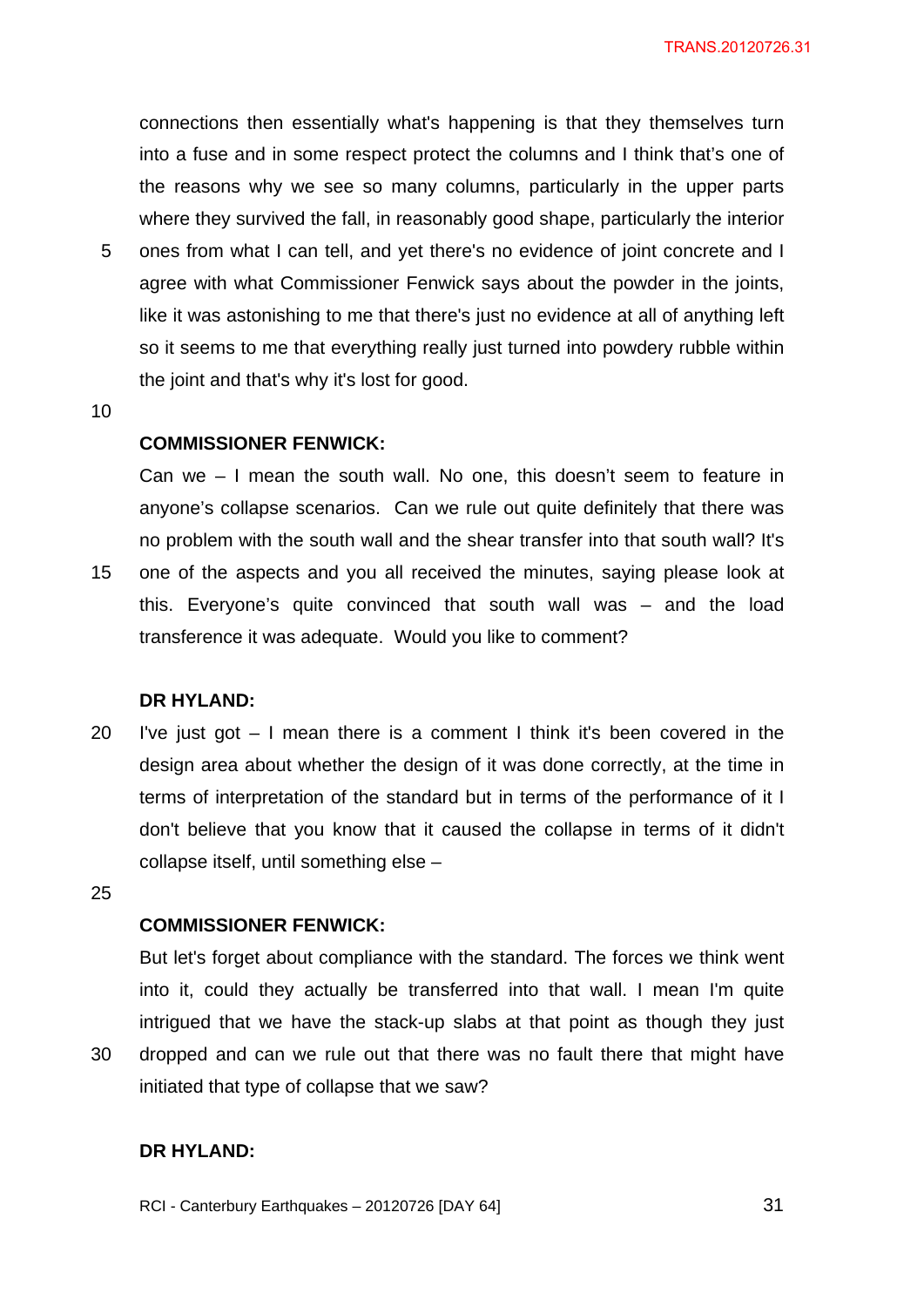Yeah I believe, I believe so.

# **COMMISSIONER FENWICK:**

You believe there is? Just for –

5

## **DR HYLAND:**

Yes, if you're looking at the shear transfer in compatible with the level of damage and the drift associated with that damage in that south wall, I believe there was adequate shear capacity there to get the transfer of load in there.

10

## **COMMISSIONER FENWICK:**

What about the development of the beams into the wall which was based on four high strength 24 millimetre bars going in I think it was 700 millimetres in length. Was that an adequate anchorage of those bars into that wall?

15

# **DR HYLAND:**

Well there were places in the collapse debris where it had appeared that the slab had pulled away from the wall elements, you know, you could – along construction joint lines but reflecting on that I think that must have occurred during the deconstruction phase. There was certainly evidence of those H24s

20

### **COMMISSIONER FENWICK:**

25 I'm sorry, I'm struggling to hear you and I'm missing a bit, now the slabs were stacked up one after the other. Now a question I'm putting to you is that the beams which were – the slabs were attached to the beams, were the beams adequately tied into that slab transfer. I mean when the you're transferring the inertial forces through you have to transfer them into the beams and then back into the wall.

where they had been developed into the wall, you know, fracturing.

30

### **DR HYLAND:**

Yes.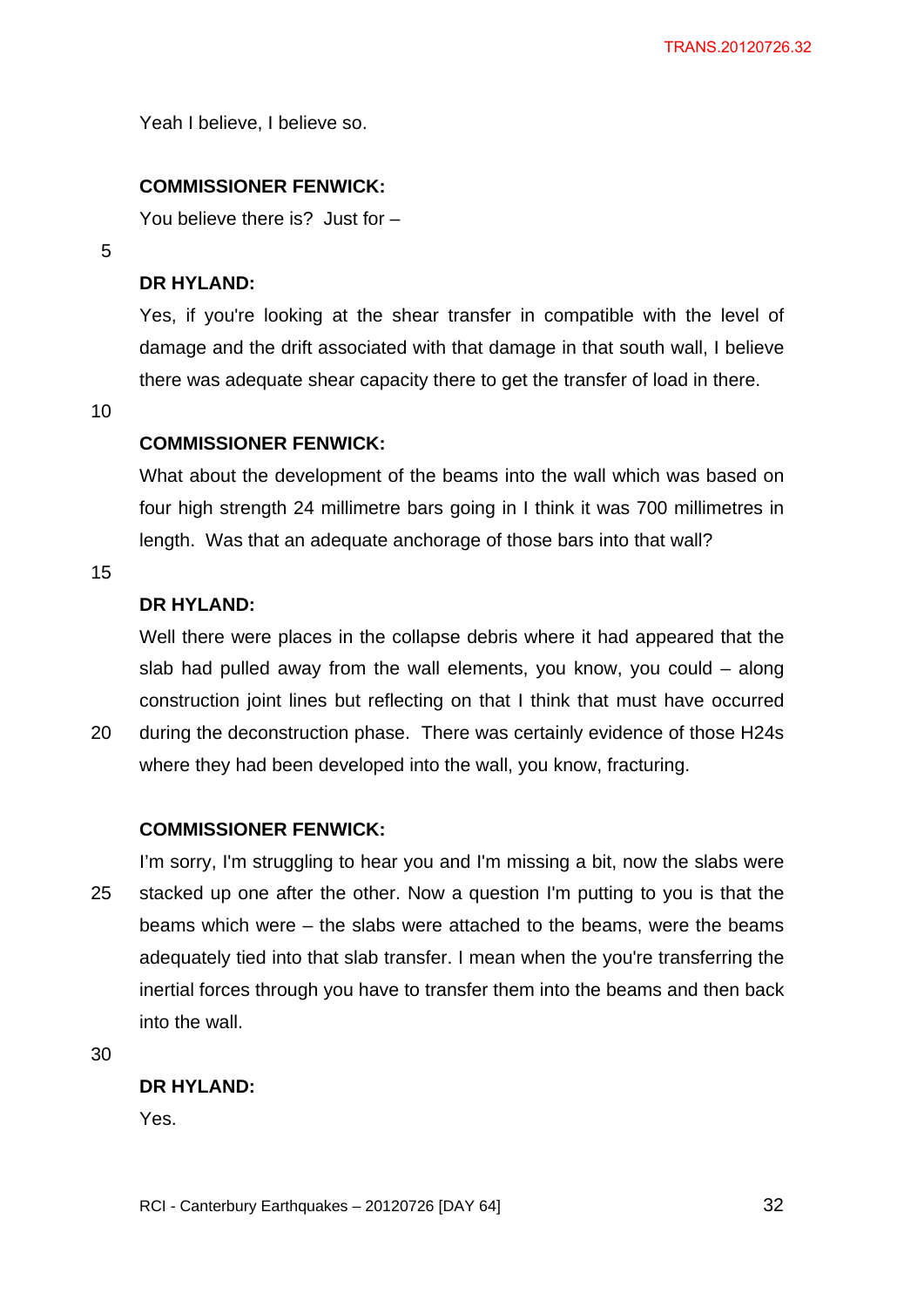# **COMMISSIONER FENWICK:**

Now could there have been a connection failure at that point, so the bars just went into the wall, there was no specific lap reinforcement to pick up that force and carry it through the wall, could those  $-$  is it possible that those bars actually pulled out of one or more beams which then would have lead to a progressive collapse?

# **DR HYLAND:**

5

10 No, I don't – I don't believe so, or that's not what my analysis shows. If you're applying a drift of say .4 percent where you're getting the coupling beams, level 2, level 3, level 4 yielding in shear, which seems consistent with what was seen, on site, at that level the level of shear transfer would be adequate just through the reinforcing steel that was over the length of the shear wall itself so there was adequate capacity there even without the H24s being fully

15 developed in my view.

1048

### **COMMISSIONER FENWICK:**

So in your view the eight, was it eight or 12 I can't remember now, six millimetre, 12 millimetre bars coming out would have been adequate to transfer the shear?

### **DR HYLAND:**

Well that's what the calculation shows, yes, at that level of drift.

#### 25 **COMMISSIONER FENWICK:**

At what level of drift?

### **DR HYLAND:**

.4 percent.

30

20

#### **COMMISSIONER FENWICK:**

Oh they were talking more about several percent drift I thought in those – in the south wall?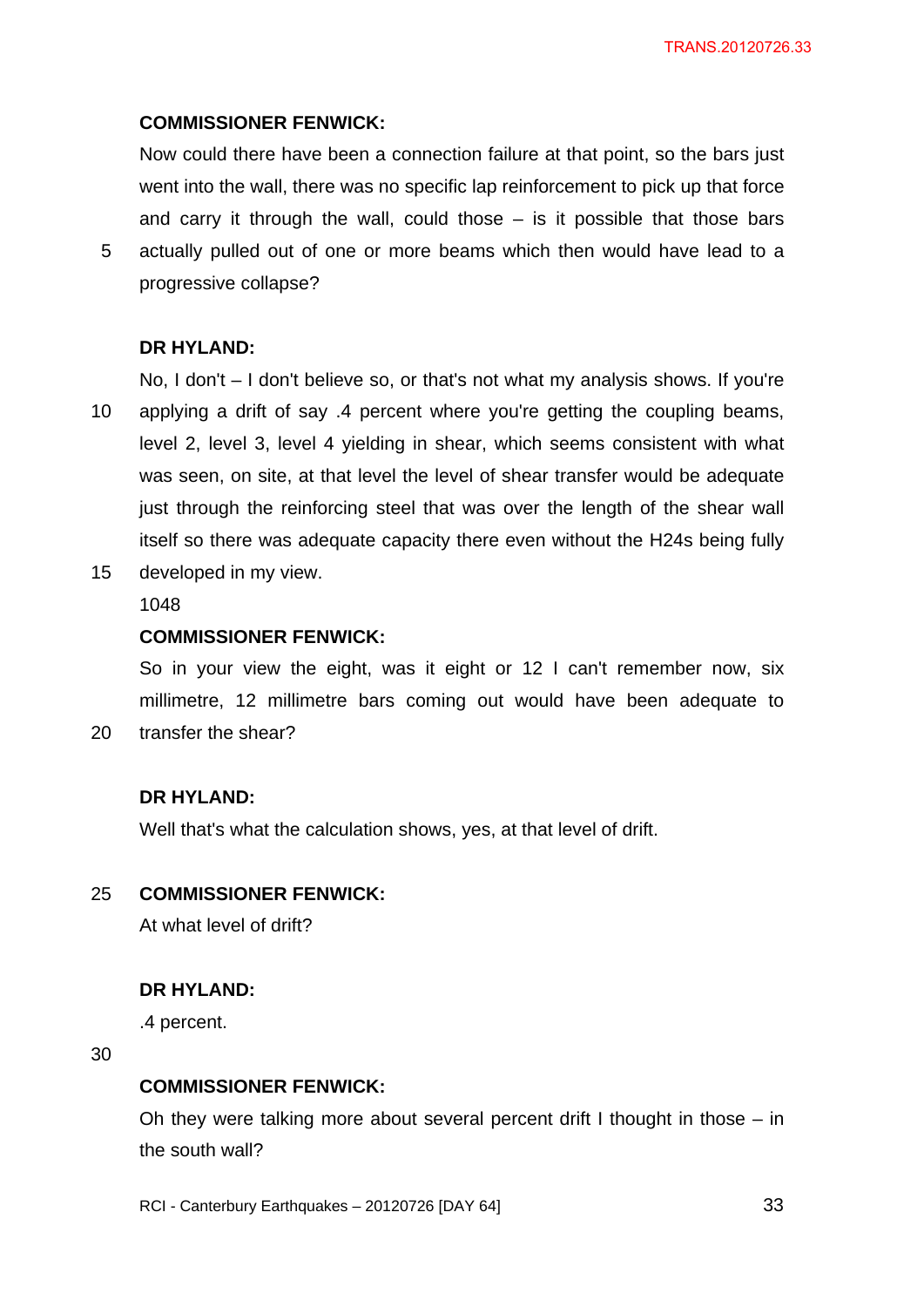# **DR HYLAND:**

Yes but if you – in the NTHA if you look at the damage in the wall that we see and sort of work back from the damage and say, well what is the level of drift

5 that would be consistent with that damage, it would indicate it was perhaps in the order of.4 percent at the time of collapse and at that level of drift the shear transfer into the wall would have been at a level that would have been quite adequately covered by that level of reinforcement.

#### 10 **COMMISSIONER FENWICK:**

Okay and that .4 percent drift would have been adequate to account for the yielding of the bar to the base of the wall would it?

# **DR HYLAND:**

15 Yes, yes.

# **COMMISSIONER FENWICK:**

That surprised me. Okay thank you.

#### 20 **MR SMITH:**

I think just to clarifying something there, the drifts, the 3 percent or whatever of drifts was the maximum throughout the record whereas the failure was indicated to appear prior to that, so you really only need to look at the drifts prior to the failure having occurred because we're looking at really a non – the situation following that is not stable in the analysis basically, as soon as we get one column failing.

# **COMMISSIONER FENWICK:**

So the analysis did not stop when you predicted failure.

30

25

# **MR SMITH:**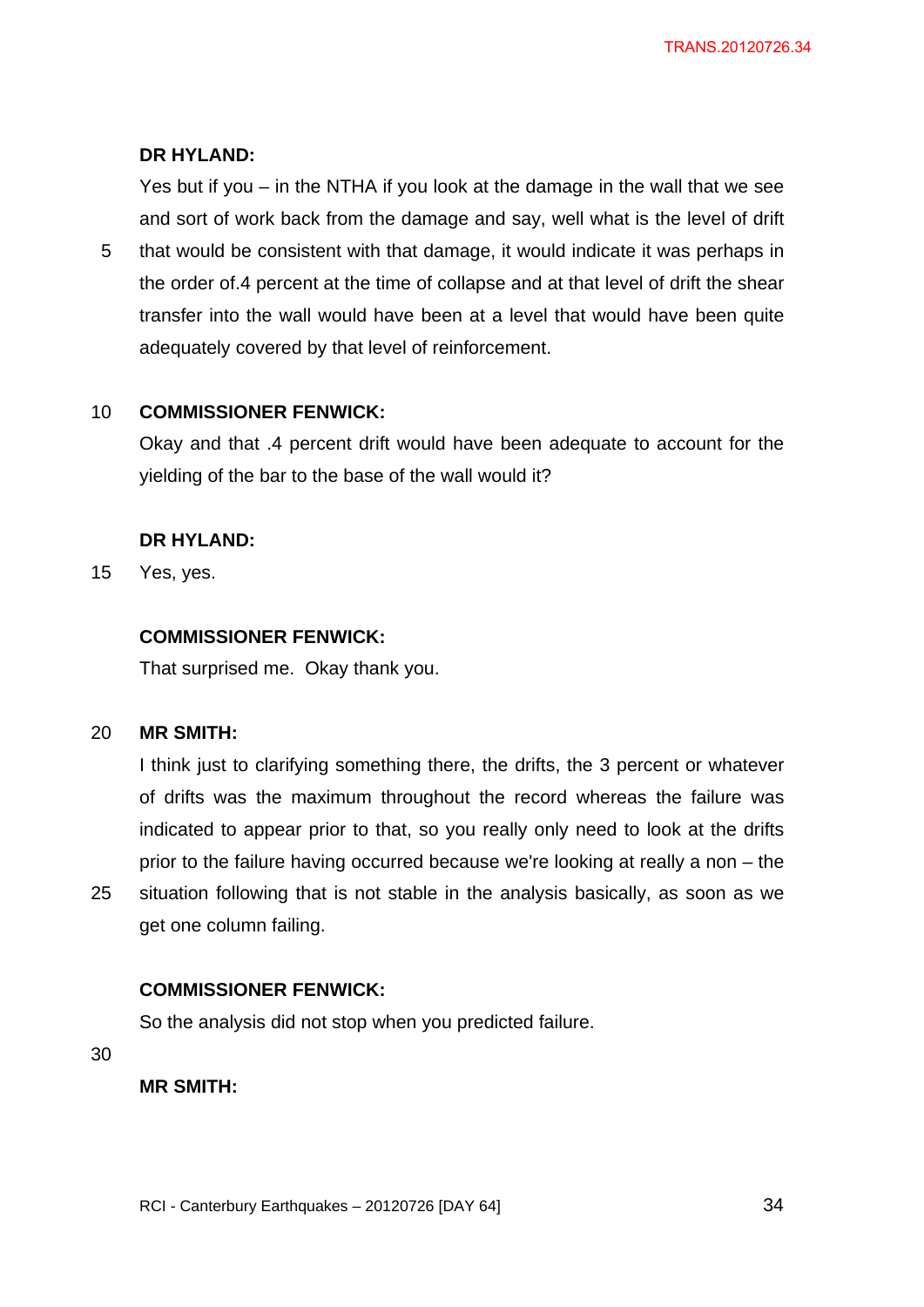No it didn't stop as I showed that green line on that plot falling away indicating a column failure, the analysis continued beyond that point but the results beyond that point are not reliable I would say.

#### 5 **COMMISSIONER FENWICK:**

So we can be sure that the failure occurred before those large drifts were induced in the wall?

#### **MR SMITH:**

- 10 Well we can look back at the drifts prior to that point in the analysis, that's all I'm saying, rather than looking at the maximum throughout the record yeah. The point about the slabs being stacked up on the inside. The points I noted in the collapse debris that I inspected was again that there were smooth construction joints in that wall at the underside of the floor and on top of the
- 15 floor so the wall was poured up to the underside, the slab poured through and then the wall continued again but all of those joints, no roughening, and so we saw that interface where that slab had pulled out. Again the reinforcing bars from the slab were not anchored around the slab, the wall reinforcing, there's no real anchorage out of plane so I think the collapse could have occurred by
- 20 the slab pulling out of plane and then dropping once it had lost its seating.

### **DR HYLAND:**

25 30 That's another observation sir, is if we look at the failure surfaces of the slabs to the beams on line 1 and also actually at line 4, we see a sort of vertical face with the reinforcing steel necked and fractured where it's come out which indicates a positive or negative bending moment depending on your definition so downwards, a downwards movement. On the interior beams we didn't see evidence of a downward or a negative bending type of failure. We saw as though the slabs had pulled away in the reverse direction which to me would indicate perhaps that the beams were dropping as the slabs pulled away from

the line 2 beams.

## **JUSTICE COOPER:**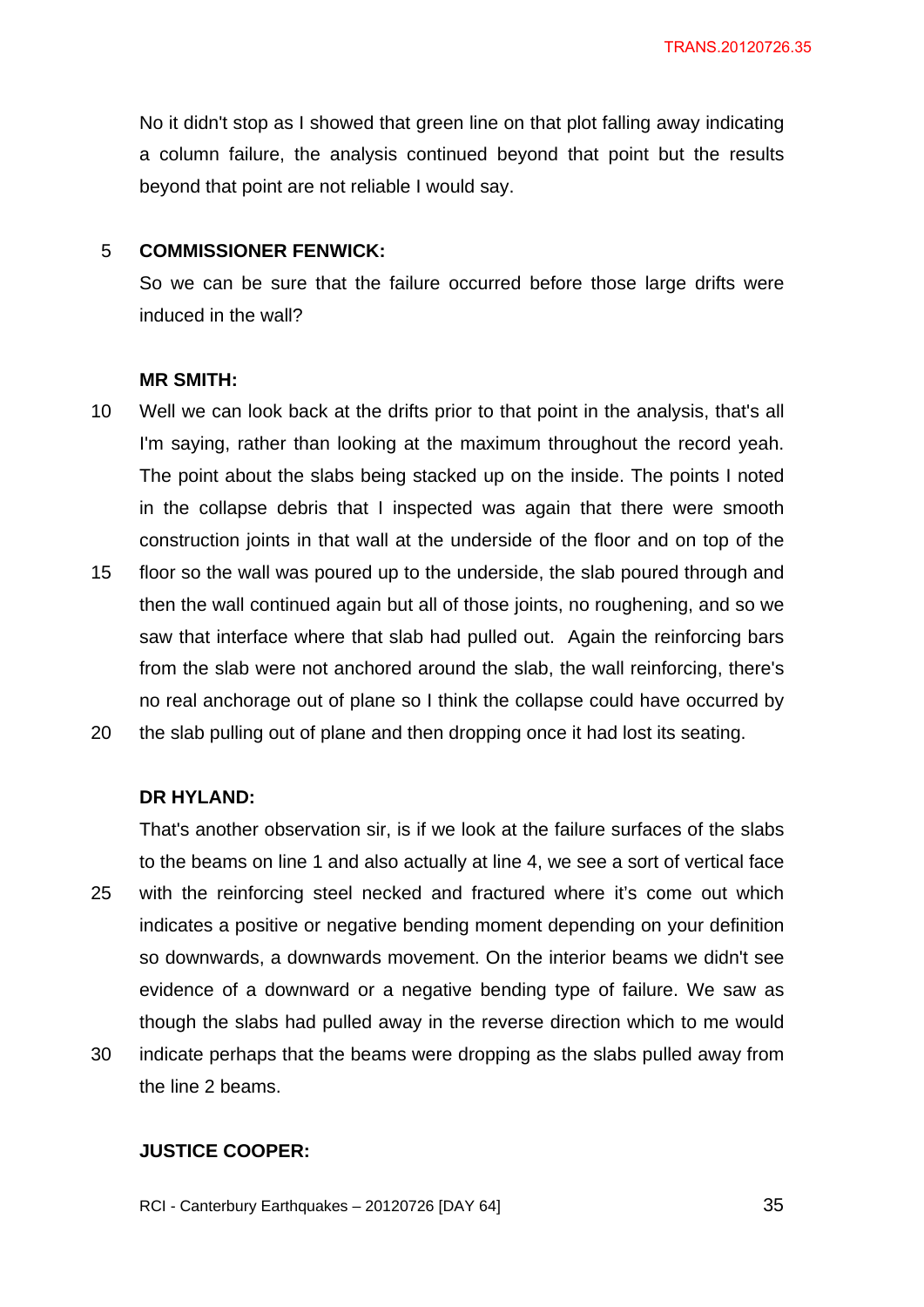Mr Jury, do you wish to contribute to that issue?

# **MR JURY:**

Not on that issue Sir.

5

# **JUSTICE COOPER:**

Professor Mander, anything to add on that issue?

# **PROFESSOR MANDER:**

10 No Sir.

# **JUSTICE COOPER:**

Dr Bradley.

#### 15 **DR BRADLEY:**

No Sir.

# **JUSTICE COOPER:**

Mr Smith was there something you wished to raise?

20

# **MR SMITH:**

25 Yes I just wanted to come back to discuss the modelling of the soils again. There was some criticism about the depth that we went into to modelling the soils in the second analysis, or in the first analysis for that matter. I only became – first became aware of that in Mr Rennie's questioning yesterday of Mr Sinclair and I hadn't heard that issue raised in the expert panel so I was surprised to hear that at that stage. I did discuss it with Dr Davidson yesterday and he had some thoughts on it which I thought he might like to give us at this point.

30

# **DR DAVIDSON:**

Thank you Mr Smith. I heard Dr Bradley's discussion half an hour or so ago and certainly I know he has a greater background than I do, a certainly more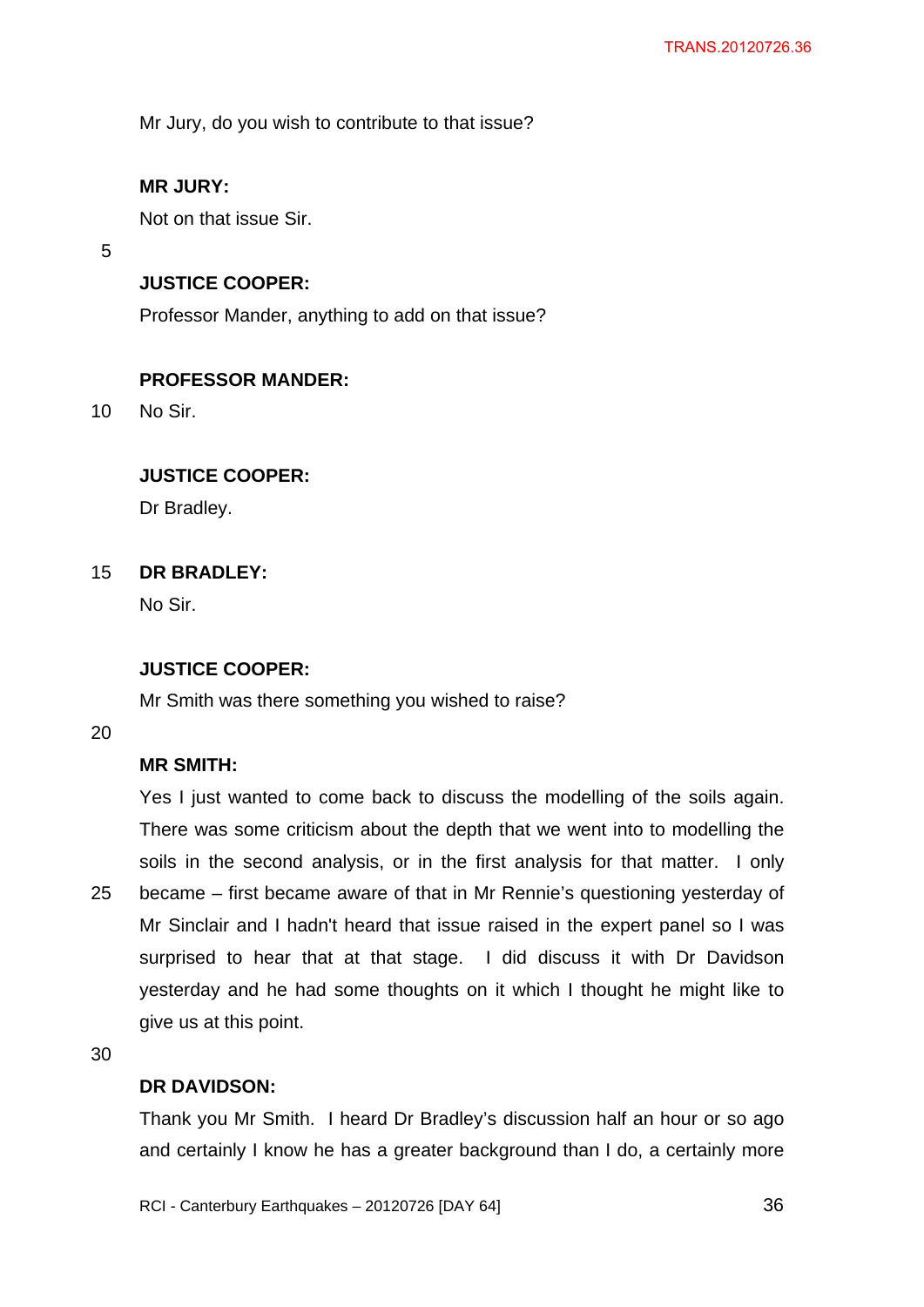recent background. When we started out this modelling process we were sort of using what we would consider state of art for the investigation back I guess close to a year ago when we started with the DBH and the major effect it's our belief that the gapping or the ability for the model to lift off the soil so having no tension capacity in the soil is probably would cover a large effect, and

- when I say large I mean 80 percent of the effect of the soil. There's no doubt that modelling soil is more common in other types of structures like dam structures, and maybe some very heavy structures, such as nuclear power stations and so on which have very big rafts and they deem to – tend to lower
- 10 if anything the demands on the structure. In other words my experience and I have not done a lot of it, but I have done this, is that usually modelling the soil with limited strengths and that is some non-linearities that was suggested tends to take away demands on the structure and I would say in that regard not only in the analysis of the CTV building but another analyses that
- 15 Compusoft engineering have done on structures in the Christchurch region, with our one might say simplistic soil modelling as maybe that's been stated, we do tend to see that the demands on the structures from our analyses tend to exceed what seems to be observed on site. Now there may be other reasons like the non-structural parts of the structure, partitions inside the
- 20 25 structure, maybe in this case the masonry, maybe absorbing more energy than our analyses include, but it could also be the soil modelling so there's no doubt that you know with unlimited time and money we could do always better and it's worth talking about the soil but I think in the main I think the soil modelling we've got is covering the major aspects of the behaviour and I think if we did something more sophisticated we would probably see a little less damage in the structure from our modelling.

#### 30 **COMMISSIONER FENWICK:**

5

One feature in the – when you look at the results and I'm sorry, it's some drafts back from this one, I hadn't had a chance to look at this one yet, but the inter-storey drifts seem to be very regular right up, almost uniform right up the

RCI - Canterbury Earthquakes – 20120726 [DAY 64]

 $\sim$  37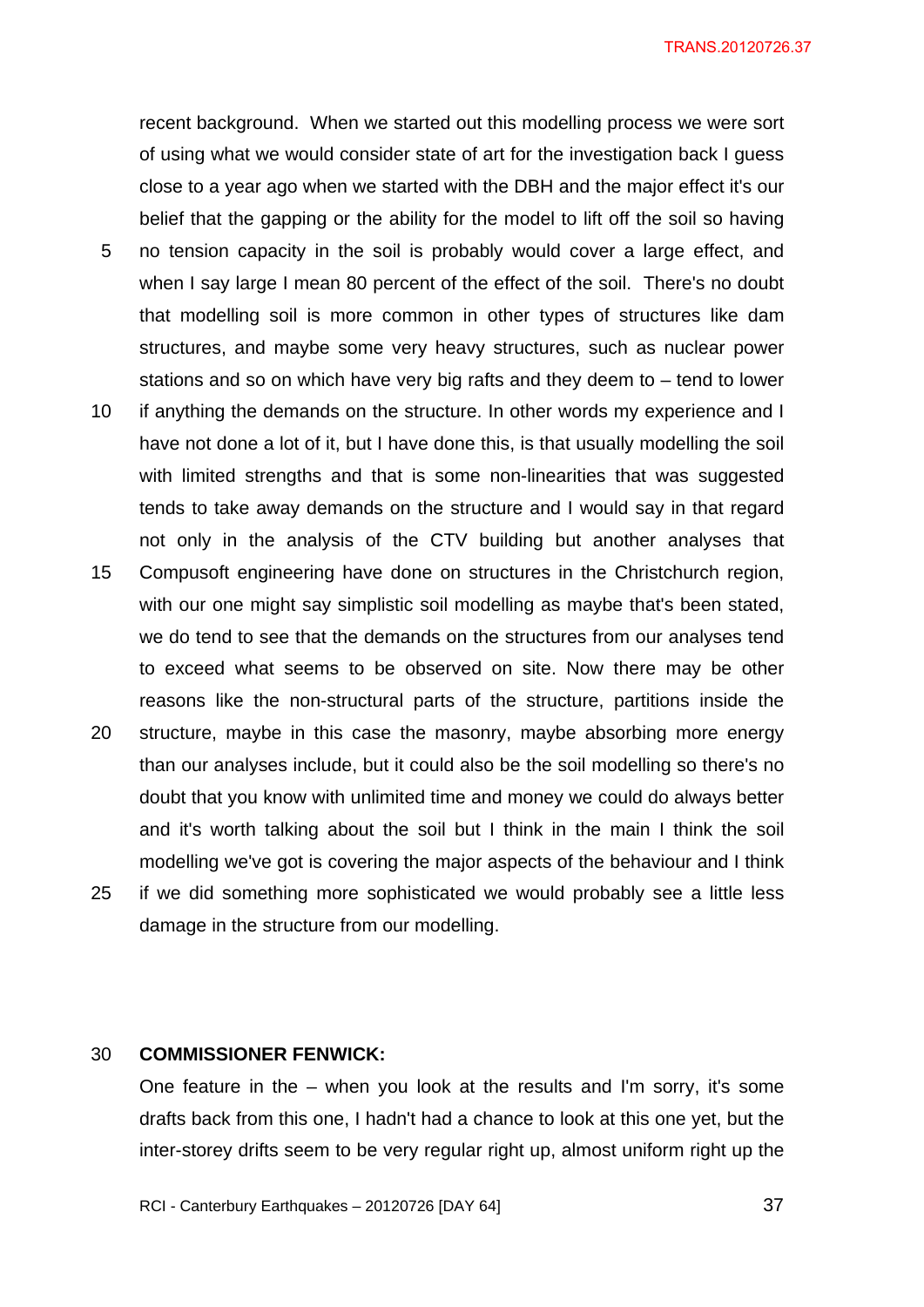building which implies either that there were plastic hinges forming at the base of the walls or that they were rocking. Was there any evidence of disconnection of the soil and rocking. How much did that actually account for the deformations you got?

5

## **MR BRADLEY:**

Yes, there definitely was rocking both in the north core and in the south wall, that occurs relatively early in the response and it did influence the drifts.

#### 10 **COMMISSIONER FENWICK:**

So if this had been designed assuming rigid foundations you would have got very different results?

## **MR BRADLEY:**

15 **Correct.** 

# **JUSTICE COOPER:**

Dr Bradley.

#### 20 **DR BRADLEY:**

25 Yeah, just a comment on those points from Dr Davidson. I think two points in particular. The first would be that when you do have this rocking behaviour that causes uplift on one side of the wall by definition that means you have reduced contact on the opposite side of the wall which will therefore increase the pressure acting downwards and therefore greater likelihood of non-linear soil behaviour. The other point would be that Dr Davidson noted that he often found there's a reduction in demand. I think that comment is probably made in the context of possibly a reduction in force demands but possibly an increase in displacement demands. Given this structure is probably more sensitive to

30 those displacement demands particularly in the gravity frames which aren't designed for those displacements, I would argue that's more important than the force demands into those elements. 1058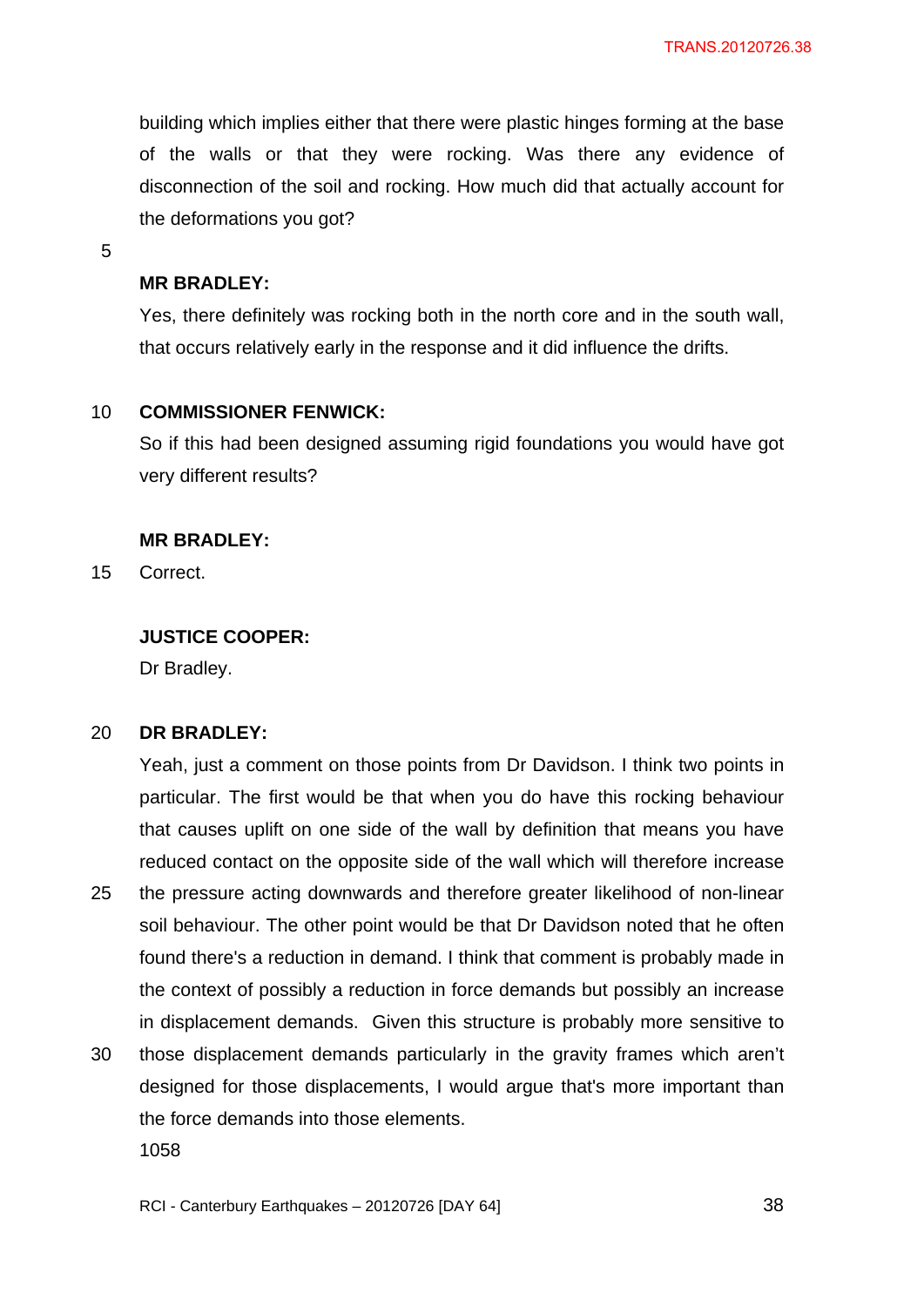### **PROFESSOR CARR:**

5

Yes, as I was cited earlier by Dr Bradley, I might make some comments. That work was based on research work done with (inaudible 10:58:35) element and boundary element methods in the early 1990s. The students found that the soil properties didn't affect the response for the structures and I can't remember whether the period of the structure was shorter than the period of the ground or vice versa. I'll have to go back and look at the data to see on

that now, but we also did a lot of research into the 1990s on wall structures

- 10 which were allowed to rock and that's the uplift situation and that's very important for wall structures on shallow foundations. The fact is how do you stop the rocking. There's no real means of doing so and our observations were, yes the deflections do increase. Maybe not the inter-storey drift per se because the structure's rotating as a rigid body perhaps a wee bit more problematic here because the different columns have different, separate
- 15 footings and it's like a form of base isolation. It tends to reduce the force response in the structure. As I say, it does increase your deflections. You can't win both. There's a lot of work going on to get better soil footing models which allow for plasticity as well as uplift and that but most of it still is done by moderately simplistic approaches. Inelastic springs maybe. We've had quite a
- 20 bit of research in the last four of five years using such models which seem to be working out reasonably well. I just wanted to make sure, yes, you can model it but it depends again on what the programs permit you to do.

### **JUSTICE COOPER:**

25 Was there anything else you wanted to raise Mr Smith [no], Dr Hyland [no], Mr Jury?

#### 30 **MR JURY:**

Just a comment really. I heard Professor Mander refer to errors in the first analyses. I'm not aware of any errors. I'm aware of refinements. I'm aware of differences of opinion in modelling but I'm not aware of any errors. I

RCI - Canterbury Earthquakes – 20120726 [DAY 64]

<u>29</u> and the set of the set of the set of the set of the set of the set of the set of the set of the set of the set of the set of the set of the set of the set of the set of the set of the set of the set of the set of the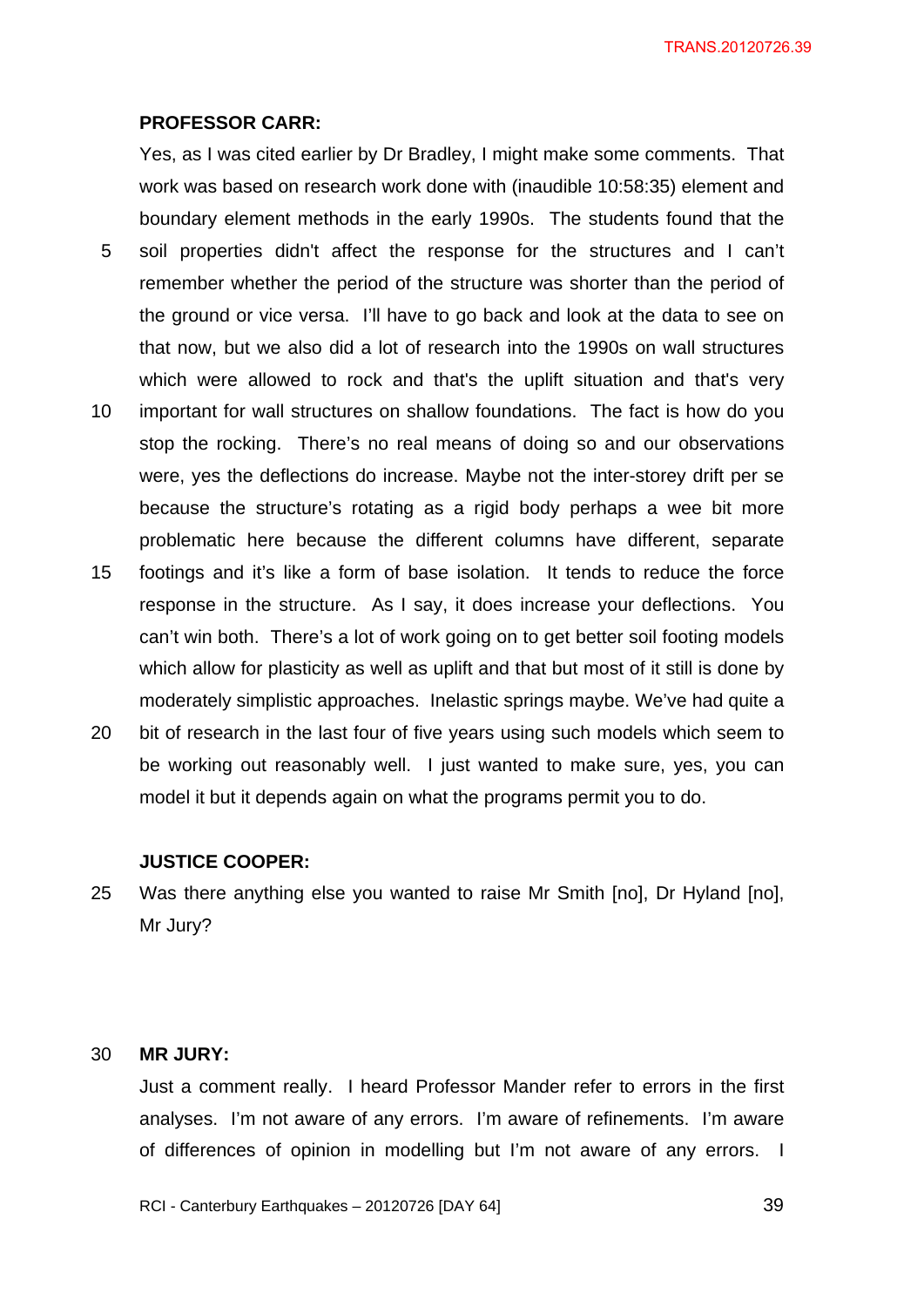wonder whether Compusoft could comment on whether they are aware of any errors in their earlier work.

## **MR BRADLEY:**

5 Not that I'm aware of. As I've explained there was some simplifications particularly with regard to the column hinge used but we believe that it adequately captured the building performance and we've seen that basin results of the refined analyses closely matching that of the original.

#### 10 **JUSTICE COOPER:**

Professor Mander do you want to comment?

## **PROFESSOR MANDER:**

15 Well I concede that saying errors is putting it strongly but I think it had the desired effect that if I had not said it that strongly maybe we wouldn't have done all this re-running. So I think it was worth putting it like that. Really I suppose a more correct word would be to say that these were significant shortcomings, the fact that I felt the concrete strength needed to be at least varied and that the beam column joints really did need to be in some way

- 20 incorporated because a hand analysis showed very quickly that the joints are the weak link in the chain. So I think those to me were the two principal ones and then of course is the interaction I did feel that it was a gross overstatement in the initial runs to come up with the conclusion that the exterior frames were largely affected by the spandrel panels where knowing
- 25 that the spandrel panels at the ends themselves are relatively flimsy. I felt that that was, if you don't want to call it an error, it's a miss call in that I really don't believe that could have happened, but those are my views there and I do feel that this is still not finalised but it's definitely a big step in my view in the direction because I believe it is actually pointing towards where things are
- 30 and part of this discussion is how to get it right and I see that time is of course not on our side and it never really is even if you have an infinite amount of time you have to call it quits somewhere so if we did more iterations I think we would make improvements and at the end you have to call it quits when the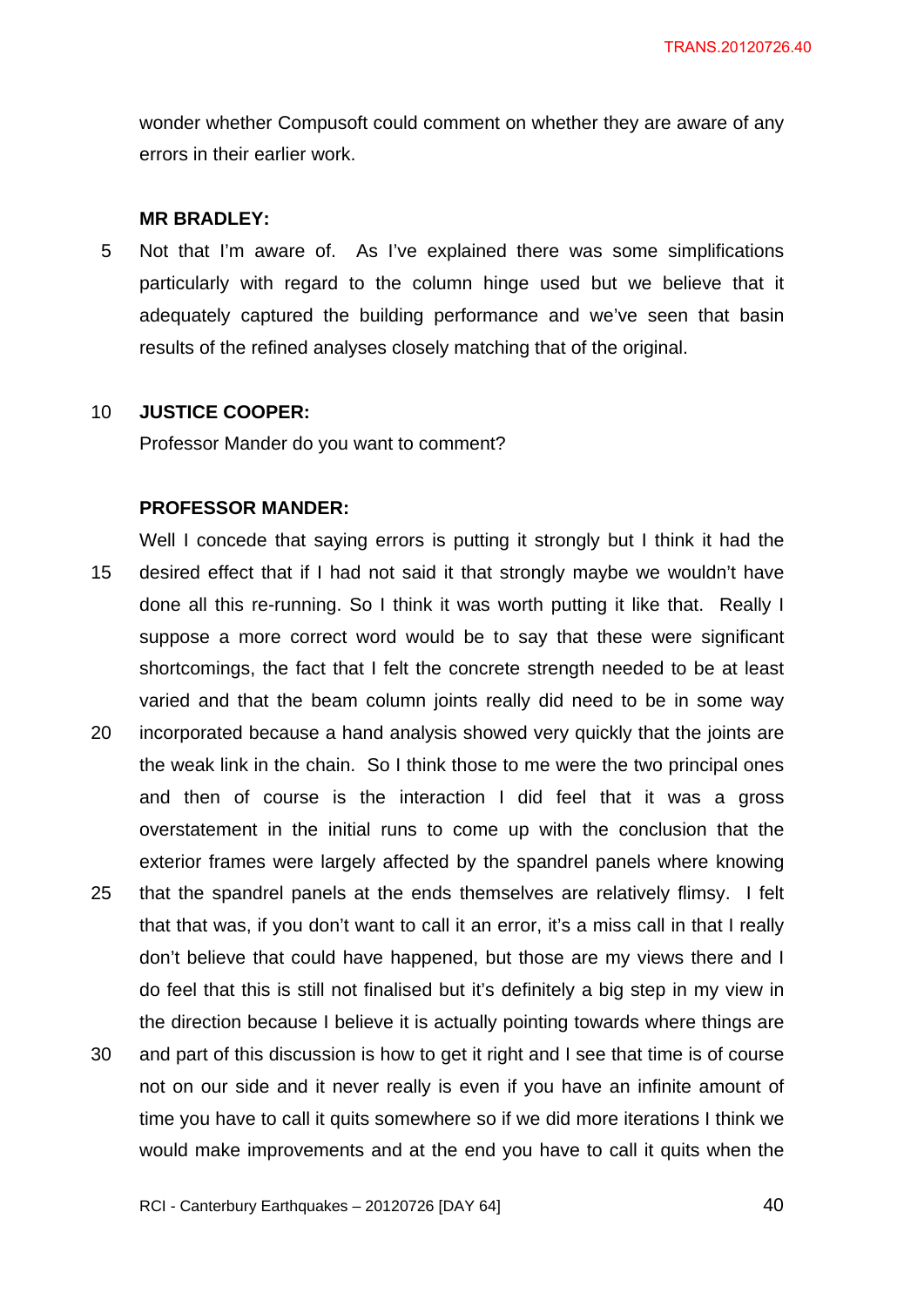TRANS.20120726.41

marginal improvements, you know, the law of diminishing returns kicks in and you're not getting much improvement for additional iterations and I think we've done one major iteration and that's a major improvement and really I think it would be nice, it's desirable but perhaps not essential, to do one more

- 5 iteration at least on one earthquake, perhaps at CCCC because that's the one that's been run all the way end on end to look principally at some of these other matters that have been brought up and my own personal one that I feel that is important is again the joints to do some variation on that, run it through with a lower strength, and I do feel that Professor Fenwick has some really
- 10 excellent points that he has raised that perhaps all of us have been remiss in not looking at a little bit more forcefully and it brings my memory back to work that we did in the Canterbury University labs in the early 2000s where we did the large scale so-called Mathew's test and where the floor slab steel was more or less identical to what we have here and we only did a few cycles of
- 15 loading and the HRC mesh which I think was 665 mesh from memory in a 75mm topping literally tore apart after a few cycles and the drifts I don't recall what they were but they were very very modest, and so I think it is very true what Professor Fenwick just mentioned that the slab connections over the south wall are very vulnerable and interestingly no matter how much you
- 20 calculate this, the calculations don't always show what some of these very large-scale experiments that have been done would show if we had the luxury of doing something like that. So really all we can do is fall back on things that have already been done and see if we can implement some of those ideas.
- 25 30 So those are my thoughts and I think, you know, maybe the time is now to draw the line and say well if we were to do it again we might see some differences in the joints but at the moment the columns are working as a surrogate for that. It's either one of the two without a doubt in my mind that it failed and led to the collapse and then of course the connections to the walls in both the north and south core are perhaps equally as important and in many ways they're actually more challenging to model because of the way the
- whole program and software are set up to do this.

## **JUSTICE COOPER:**

RCI - Canterbury Earthquakes – 20120726 [DAY 64]

41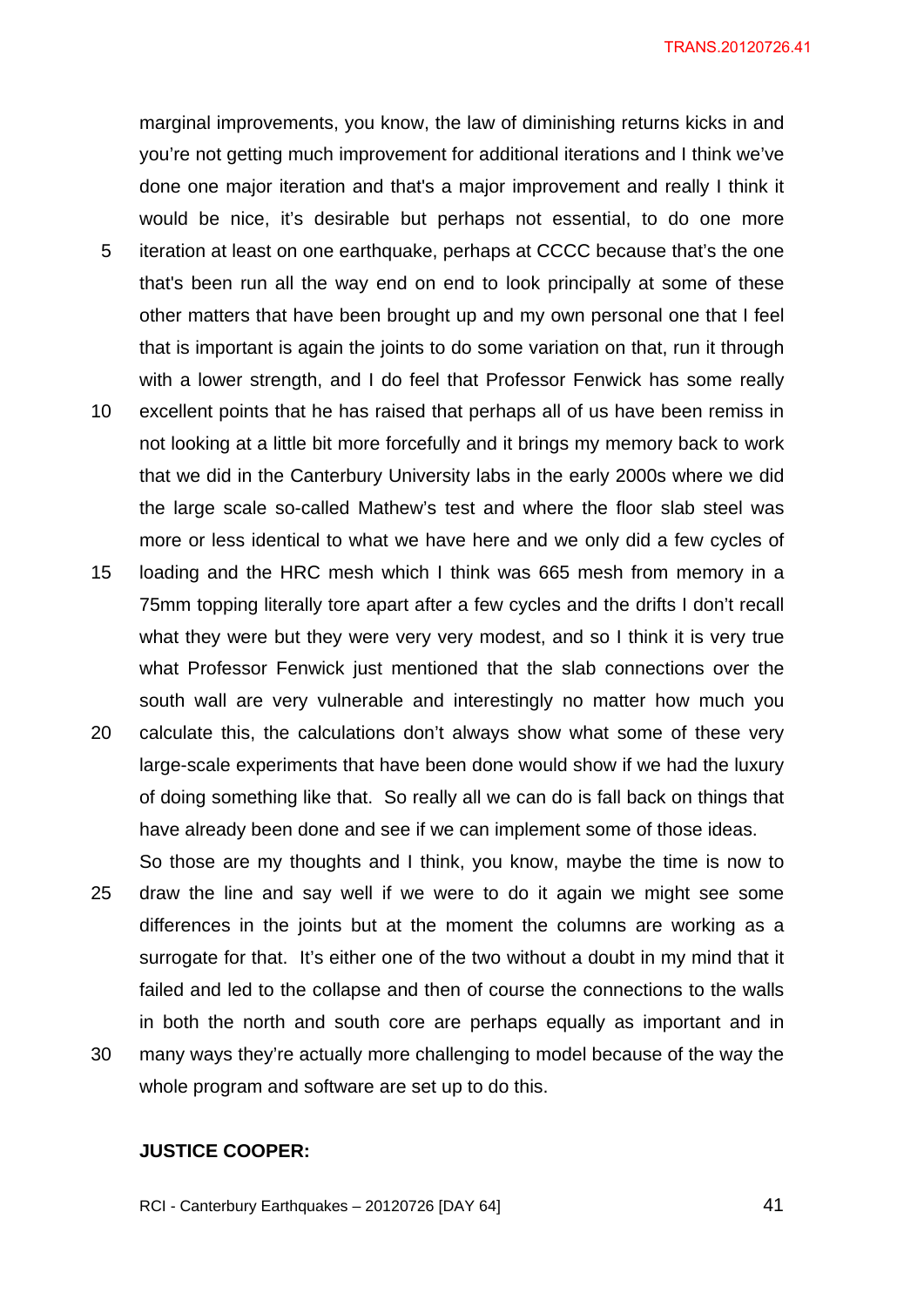Thanks very much. Now I'm somewhat taking my courage in my hands. May I ask whether learned counsel present have any questions they would like to pose to any of these gentlemen.

#### 5 **QUESTIONS FROM COUNSEL REID, CLAY, RENNIE AND ELLIOTT – NIL**

# **JUSTICE COOPER:**

Where does that lead us Mr Elliott?

#### 10 **MR ELLIOTT:**

Well that would conclude the session Your Honour. It might just be worth doing one check on the matters of areas of disagreement that have been identified in the joint report and I think it appears to me that they are mainly arising from Dr Hyland and it also appears that Dr Hyland has articulated his

15 reasons in his statement but it might be worth just checking to that extent disagreement has been articulated.

# **JUSTICE COOPER:**

Dr Hyland, your views you've set out in summary form haven't you?

20

# **DR HYLAND:**

Yes.

# **JUSTICE COOPER:**

25 And Professor Carr as far as you're concerned as the person who organised this, have the areas of disagreement been properly aired?

1108

# **PROFESSOR CARR:**

I think so Your Honour, yes.

30

# **JUSTICE COOPER:**

Well then can I just ask Mr Elliott, having reached that point is there anything further we need to do?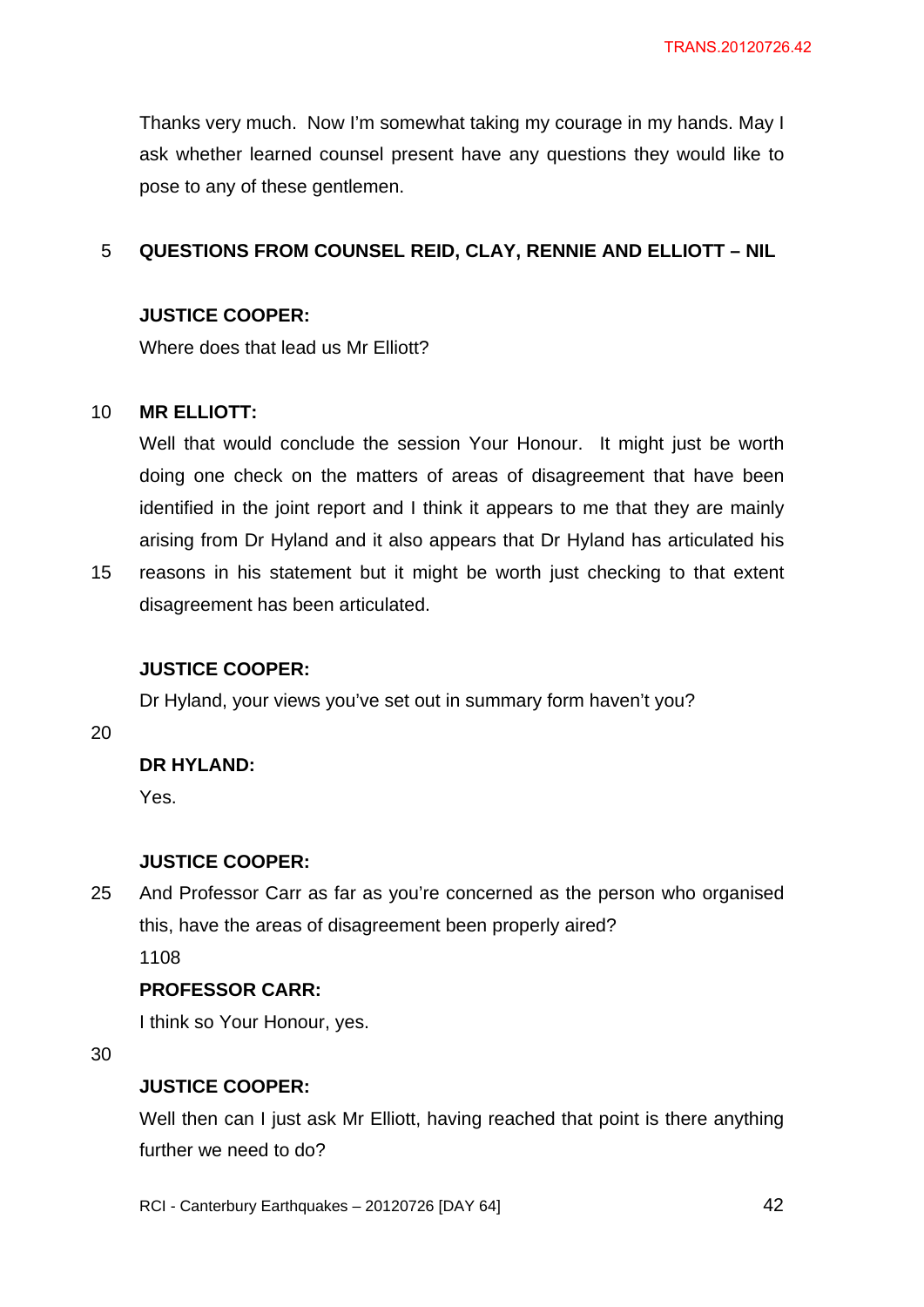## **MR ELLIOTT:**

I do need to ask the experts to sign the final version so if they can remain.

#### 5 **JUSTICE COOPER:**

That can be organised, yes.

## **MR ELLIOTT:**

10 But no Your Honour, not beyond, of course we have the ERSA session to move onto next and some of the same experts are staying for that. So perhaps if we could take the morning adjournment next.

## **JUSTICE COOPER:**

15 Well if we take the morning adjournment now. Professor Mander you're not involved in the ERSA are you?

## **MR ELLIOTT:**

He is Your Honour. He was.

#### 20 **PROFESSOR MANDER:**

I think I'm on that but I really don't have a lot to participate with, unless you really would like me to participate. Like I've been a, let's shall we say a silent partner on that and I'm very relaxed about issues on that. I don't think I've dissented from anything and I don't have a lot to contribute, so unless you would like me I can either stay or go, either way, whatever is your pleasure?

## **JUSTICE COOPER:**

Mr Rennie, what do you think?

#### 30 **MR RENNIE:**

25

Well Sir I am essentially in the hands of the professor in terms of his judgement as to how he can contribute and our primary participation in the ERSA is through work that Mr Latham has done, with no disrespect to the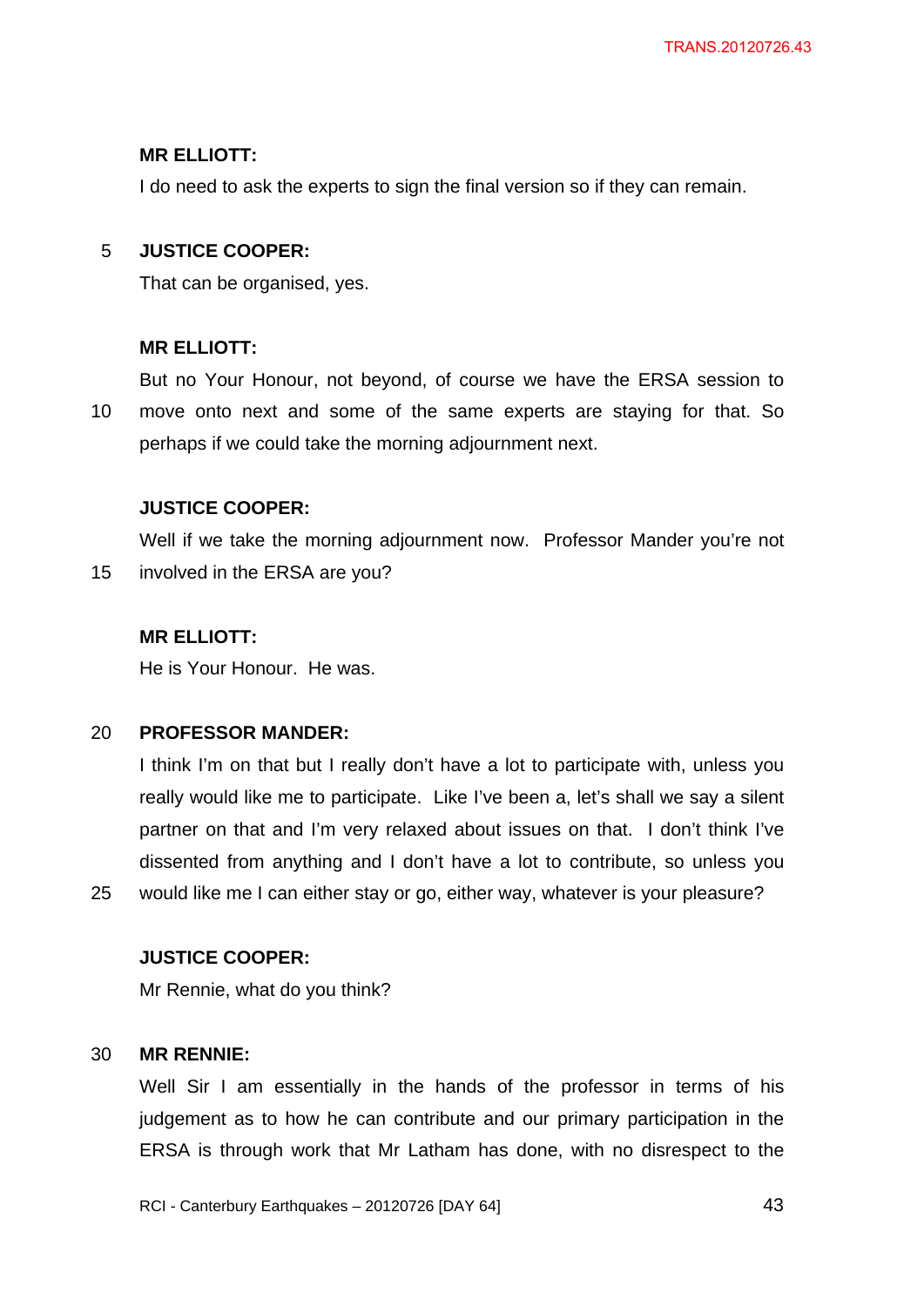professor. The only other matter I'd mention Sir which is not quite on topic is that I have received authority from Professor Mander to sign the experts' report on his behalf and you might just with him to tell you that directly before the video link is broken Sir?

5

# **JUSTICE COOPER:**

Yes, yes did you hear that Professor Mander?

## **PROFESSOR MANDER:**

10 Yes Sir, I did, I'm very happy for Mr Rennie to sign on my behalf.

## **JUSTICE COOPER:**

All right, I think we will release you Professor Mander until we meet again. Thank you.

#### 15 **HEARING ADJOURNS: 11.10 AM**

# **HEARING RESUMES: 11.28 AM**

#### 20 **MR ELLIOTT:**

Commissioners, the next session deals with ERSA which stands for Elastic Response Spectra Analysis, I'm told, and that is a computer modelling process was used by Dr Hyland and Mr Smith as a means by which to assess whether the CTV building was compliant with code. I understand, although

25 Professor Carr could correct me at the right time, that it's a form of successor to ETABS which was the modelling used at the time by Alan Reay Consultants Limited.

# **JUSTICE COOPER:**

30 Mr Elliott, you're not all that easy to hear at the moment. You need to get closer to the sweet spot.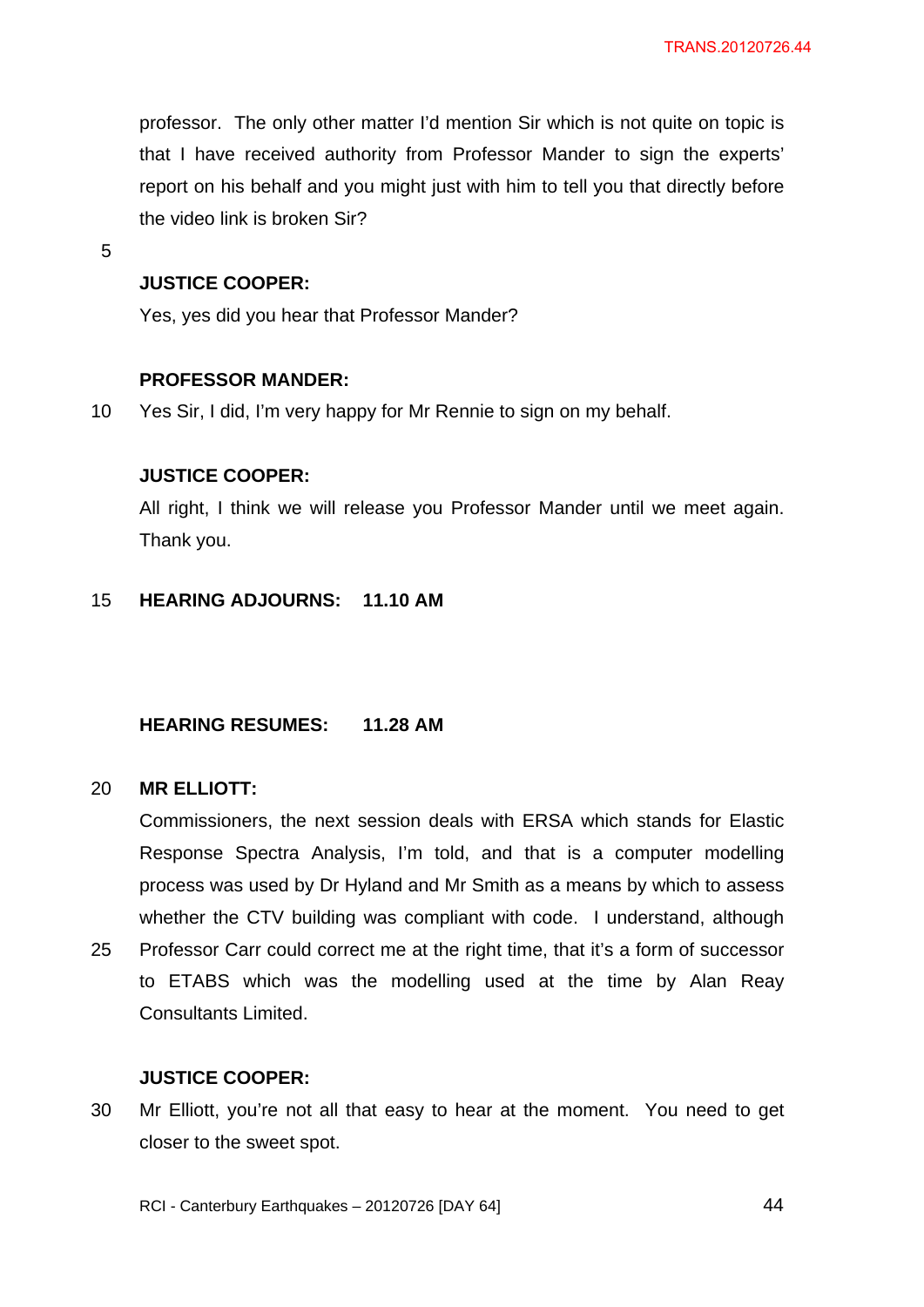# **MR ELLIOTT:**

How is that Your Honour?

#### 5 **JUSTICE COOPER:**

That's much better, but can you keep it up?

# **MR ELLIOTT:**

Should I repeat what I've said?

10

# **JUSTICE COOPER:**

Yes.

# **MR ELLIOTT:**

- 15 I've just outlined that the Elastic Response Spectra Analysis was used by Dr Hyland and Mr Smith as a means by which to consider whether the CTV building was compliant with the applicable code and as I understand it the ERSA is a sort of successor to ETABS which was the computer programme used by Alan Reay Consultants Limited back at the time of design. So the
- 20 manner in which Dr Hyland and Mr Smith used it was to assess the extent of inter-storey drift and to assess column capacity as against that drift. And again, as with the non-linear time history analysis there were inputs involved and so therefore some scope for debate and discussion about the selection of the inputs. For that reason the Royal Commission again directed that experts
- 25 confer and the Commission made an order, a copy of which is at tab 4 of the Commissioner's bundle. That order was dated 18 June 2012 and I'll just refer to one section of that BUI.MAD249.0533.2.

If paragraph 4 could be enlarged please. So the purposes the experts were directed to confer, they were directed to endeavour to reach agreement on the

30 input data to be used to conduct an ERSA of the response of the building to determine whether the design was consistent with the provisions of the applicable codes. Secondly, where agreement could not be reached on the inputs, to identify those inputs which could not be agreed and the reasons for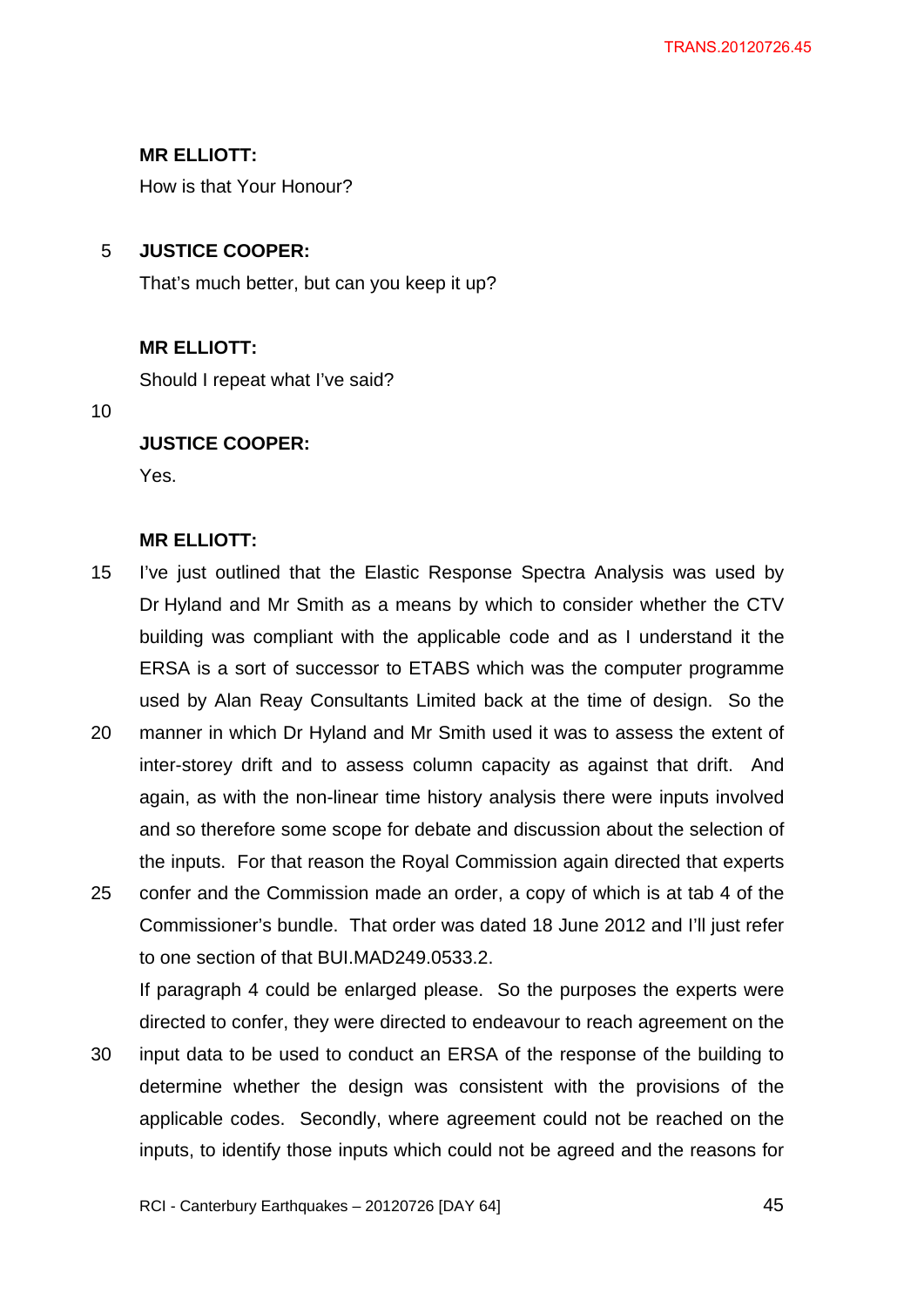the disagreement and as a further purpose to produce ERSA results which provide the most reliable model for the purposes set out in the previous clause 4.1 and which could then be analysed and interpreted. That was the purpose. The experts conferred and they produced a joint report for the Commission, a

5 copy of which appears at tab 5. Your Honour will see that that has not been signed by everyone and the copy that the Commissioners have but I have now obtained signatures by all except Mr McVerry but I think again his involvement was minimal.

#### 10 **JUSTICE COOPER:**

We have one that's signed by some but not by others. But anyway, it's all signed except for Dr McVerry.

## **MR ELLIOTT:**

15 Yes Your Honour, my copy is, yes.

## **JUSTICE COOPER:**

Thank you.

#### 20 **MR ELLIOTT:**

25 And as was the case with the previous session, Professor Carr has also produced an independent report effectively with a record of discussions and that appears at tab 6 of the Commissioners' bundle and once again I wasn't intending to ask Professor Carr to read that out but it's there as a record for the Commission but I will be inviting Professor Carr shortly to read out his joint report and then in the same way to the extent there was disagreement that can be canvassed between the experts. Your Honour, the experts have now been joined by Mr Doug Latham who appears to Mr Smith's right. Just by way of brief introduction, Mr Latham has a bachelor of engineering degree with

30 honours. He's a graduate member of IPENZ. He's employed with Alan Reay Consultants Limited as a structural engineer and during his time at the firm he has conducted or been involved with various linear elastic structural analyses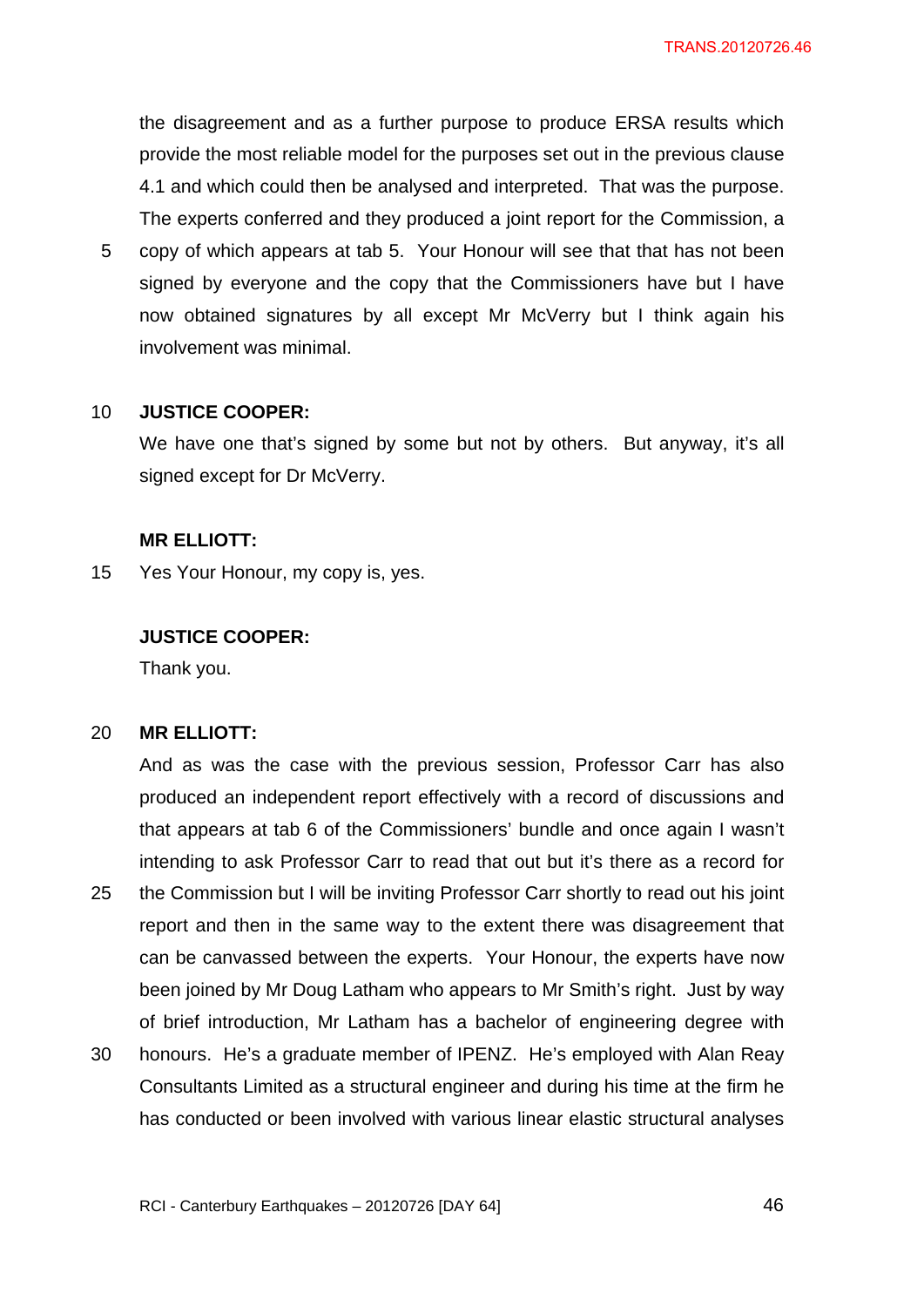of multi-storey buildings. Your Honour he will need to be sworn or affirmed and asked to confirm if he's read the code of conduct.

# **DOUGLAS LATHAM (AFFIRMED)**

5

# **MR ELLIOTT:**

Mr Latham, if you could confirm that you've read the code of conduct for expert witnesses and agree to comply with it.

#### 10 **MR LATHAM:**

Yes, I've read it and I agree to comply.

# **MR ELLIOTT:**

I therefore invite Professor Carr to present his report Your Honour.

15

# **JUSTICE COOPER:**

Thank you Professor Carr.

# **PROFESSOR CARR:**

- 20 This is a joint report of the Elastic Response Spectra Analysis panel. Introduction. This is the joint report pursuant to clause 9 of the order of the Royal Commission dated the 18<sup>th</sup> of June 2012 in relation to Elastic Response Spectra Analysis (ERSA). The purpose of the experts conferring were to endeavour to reach agreement on the input data to be used to conduct an
- 25 ERSA or analysis of the response of the CTV building to determine whether the design of the building was consistent with the provisions of NZS11 3101:1982 and NZS 4203:1984.

2.2 Where agreement cannot be reached on the inputs, to identify the inputs which cannot be agreed and the reasons for the disagreement. Then to

30 produce ERSA results which provide the most reliable model for the purposes set out in clause 1 to which can then be analysed and interpreted.

Topics. This report addresses the following topics.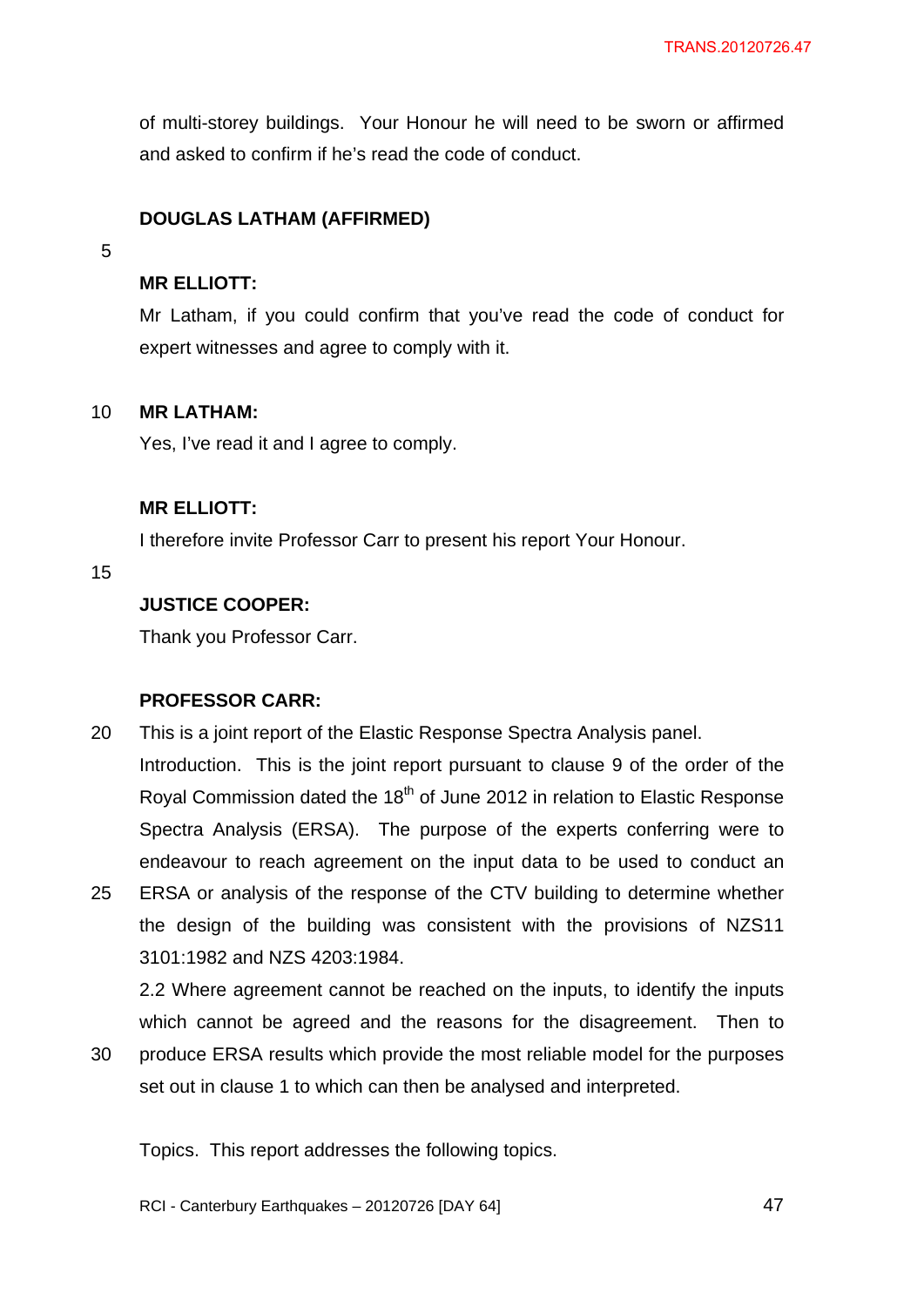- 3.1 Areas of agreement.
- 3.2 Areas of disagreement, including the reasons for the disagreement.
- 3.3 The results of any further Elastic Response Spectra analyses.
- 5 Areas of agreement.

Use of the Elastic Response Spectra Analysis (ERSA). From the lack of response from the panel, I had about two emails in total I think that occurred during the duration, it appears that all members of the panel were comfortable with an Elastic Response Spectra Analysis being used to verify the degree of

- 10 code compliance of the CTV building. I did have comment from Mr Latham. He queried whether an Elastic Response Spectra Analysis was required by the design standard of the time but this panel was asked to consider the data for an Elastic Response Spectra Analysis and not whether it was, or was not, needed.
- 15 Clause 3.4.7.1 of NSZ4203:1984, was obviously not written to deal with buildings that were dominated by a torsional response. Sub-clause (b) suggests that a two dimensional Elastic Response Spectra Analysis could be used instead of an equivalent static analysis. This two dimensional Elastic Response Spectra Analysis would not pick up the torsion responses at all.
- 20 Sub-clause (b) then did recommend that a three dimensional Elastic Response Spectra Analysis could be used and I have noted that the Alan Reay Consultants Limited designer did in fact use the three dimensional Elastic Response Spectra Analysis.
- 25 Point 6, I believe that the current standard NZS1170-5:2004 does not necessarily deal with torsionally dominated structures any better than the 1984 standard. The current standard requires the number of modes considered to be enough to represent 90% of the translational inertia or mass of the structure. The torsional inertia doesn't have units of mass. It has units of mass times length squared so it's a bit like comparing apples with oranges,
- 30 you've left the oranges out. Further consideration needs to be given to buildings whose fundamental response is in a torsional mode and I can make a wee comment, I've always told students that if their mode one is torsion, go back and think again. It's not a good structure.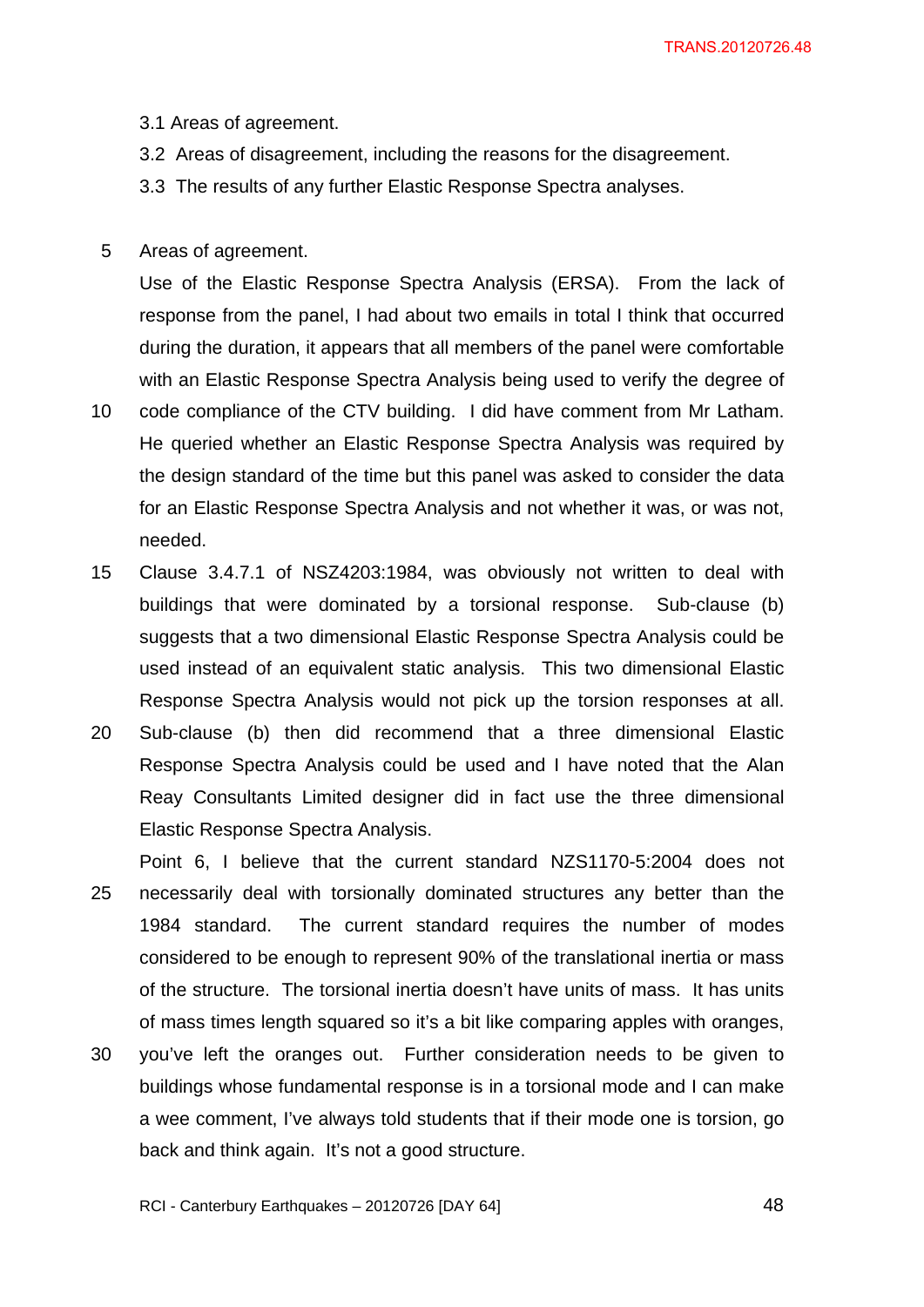Areas of disagreement.

Weights used in the analyses.

5 10 There was a degree of disagreement between Mr Latham and Dr Hyland on the weights used in the Compusoft elastic response spectra analysis that referred to in the Hyland Smith report and those used in the original design by Allan Reay Consultants Limited, ARCL. Mr Latham regarded that the weights of certain elements assumed on the Compusoft analyses were greater than those used in the original design. He considered that the overall building mass was therefore overestimated by approximately 5%. Mr Smith countered that the calculated weights differ by less than one percent from those used in the original analyses. It is important to note the original calculation of the building mass was likely to have been carried out before the building was fully designed.

15

# Foundation stiffness.

Mr Latham requested that the original Geotech Consulting Limited, Geotech, soil stiffness values supplied at the time that the building was designed to be used in the analyses rather than the Tonkin & Taylor Limited values used in

- 20 the Compusoft elastic response spectra analyses. The Geotech soil stiffness values are smaller than those supplied by Tonkin & Taylor and which were used in the Hyland Smith report. A lower foundation stiffness would give a longer natural period of free vibration for the structure. This would imply smaller design actions and possibly smaller inter-storey drifts. It appears from
- 25 the Allan Reay Consultant Limited calculations that the original analyses assumed a rigid foundation, i.e. the foundation is infinitely stiffer than that used for the Hyland Smith report.

Point 9. the analysis programme ETABS used at the time of the original design would need to use a dummy storey below the building to represent a

30 foundation, or foundation flexibility and there was no evidence in the design calculations that this was done. This however cannot be confirmed unless the original ETABS input or output is available. Dr Hyland found similar variations in responses when he conducted analyses, including and excluding the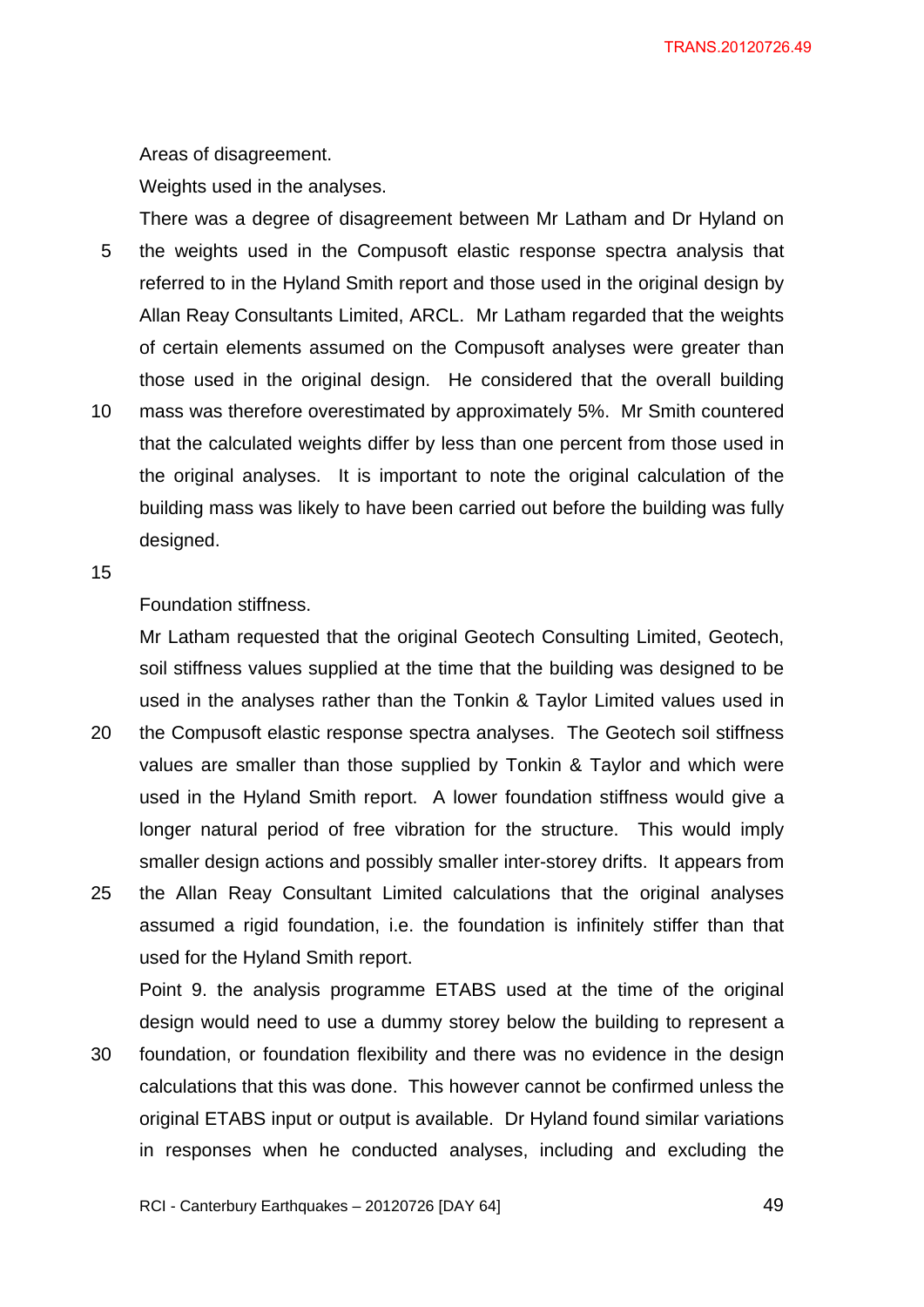TRANS.20120726.50

group 2 gravity only frames within the computational model. Dr Hyland commented that the stiffer structure leads to higher frequency response and the more flexible structure leads to a lower frequency response, resulting in similar demands. In the context of a subsequent capacity design process the

- 5 differences do not appear to be significant. The original design model appears to have excluded the gravity only parts of the structure, and this was also the basis of the Compusoft elastic response spectra analysis used for code compliance checks in the Hyland Smith report.
	- A.
- 10 Scaling of results.

The standard requires that the elastic response spectra analysis be scaled if the actions from the elastic response spectra analysis were less than a specified fraction of those obtained from the equivalent static analysis. Mr Latham queried whether the scaling used by Dr Hyland was in accordance

- 15 with the 1984 loading standard. Mr Smith responded by providing a revised table with corrections to two of the base shears and acknowledged the scaling was not exact but within a few percent which he considered reasonably good agreement.
- 20 25 30 11. a static analysis is much simpler than the elastic response spectra analysis and as a result is a little more conservative in the design actions used, i.e. the equivalent static design actions are somewhat greater than those obtained from the elastic response spectra analysis. An example where they were not was at the south wall. Dr Hyland commented that his understanding was that the elastic response spectra analysis drifts should be used if they are greater than the static analysis drifts. This is a little problematic in that theoretically the elastic response spectra drifts calculated the difference between maximum floor displacements and not necessarily the maximum drifts between floors unless a point drift option is used in the ETABS analysis. This option was not available in the ETABS programme used at the time of the design. However, Dry Hyland's checks indicated that the direct use of the elastic response spectra drifts are very similar to the point drifts. Dr Hyland thought that it was also better to use the elastic response spectra analysis drifts and perhaps make an allowance for additional effects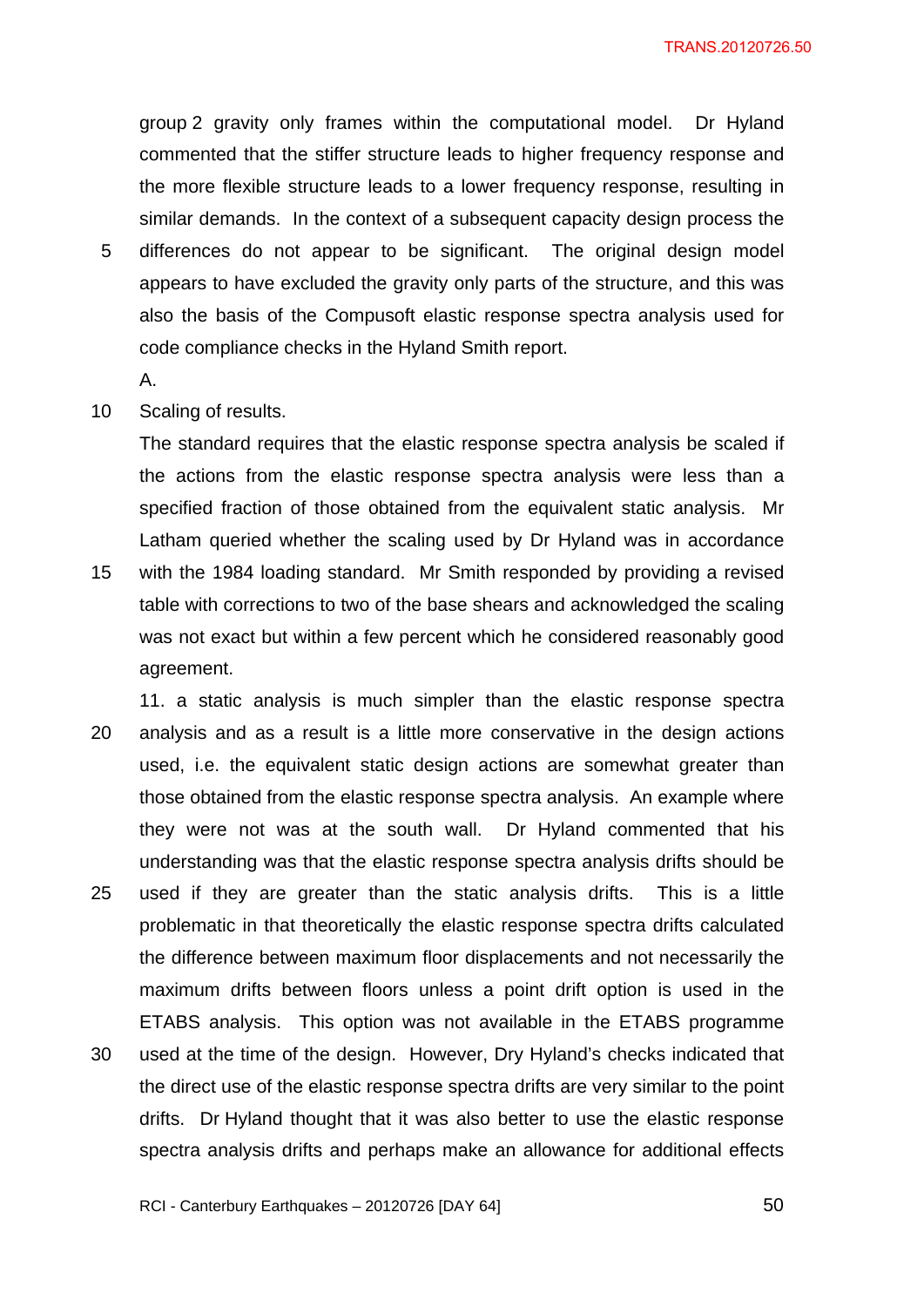rather than ignore them on a technicality. The scaling was done in accordance with the requirements of the standards NZS4203 1984. Mr Latham – oh, sorry,  $-$ 

5 Results of any further elastic response spectra analysis.

Mr Latham requested a further elastic response spectra analysis to be undertaken using the Geotech soil stiffnesses and the corrected masses. With little response from the panel to the discussions, and given that the different foundation stiffnesses would have compensating effects on the

- 10 analysis, Dr Hyland, Mr Smith and myself consider that a further elastic response spectra analysis was not warranted. The Compusoft elastic response spectra analysis input files were transmitted to Allan Reay Consultants so that Allan Reay Consultants could review the inputs and carry out further elastic response spectra analyses with modified inputs if they
- 15 wished. And that's the end of the report.

# **JUSTICE COOPER:**

Just in relation to that last paragraph Professor Carr, the second sentence?

### **PROFESSOR CARR:**

20 Yes.

## **JUSTICE COOPER:**

Where different foundation stiffnesses would have compensating effects on the analyses. "Compensating effects," could you just explain that for me?

25

30

## **PROFESSOR CARR:**

Well you're going to have a longer natural period. You'll have slightly decreased actions in the structure but it depends where on the spectra you happen to be but I suspect that the actions would decrease a little bit, but you'll have now a softer structure which will probably have slightly bigger deflections. So it was felt to be a compensating type, it would not make a great difference to the drifts.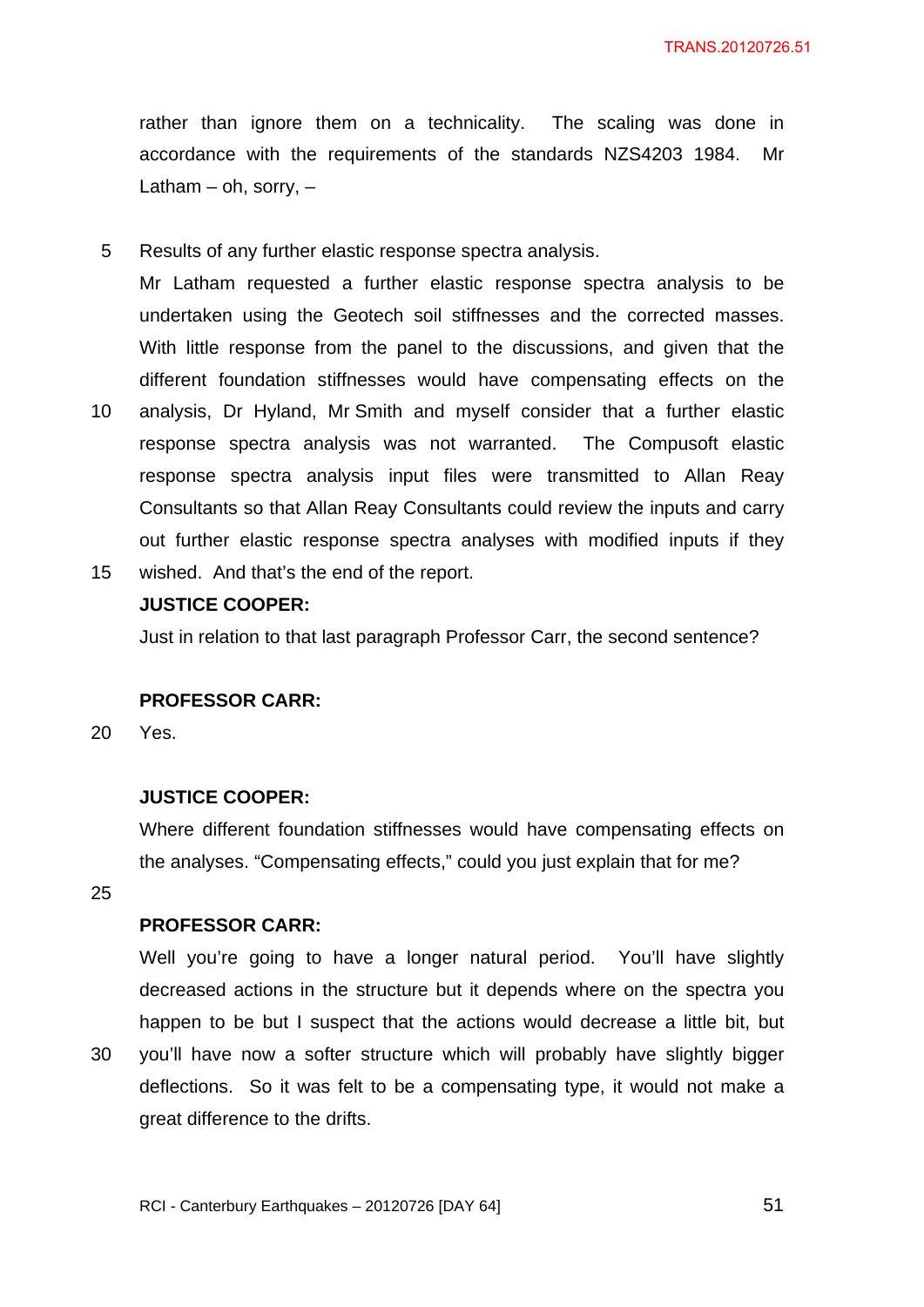## **COMMISSIONER FENWICK:**

But normally you'd expect those drifts to increase wouldn't you?

## **PROFESSOR CARR:**

5 If it's foundation it's a rigid body rotation. It depends how you measure interstorey drifts in those cases because part of it is actually a rigid body rotation rather than deformation in the structure.

## **COMMISSIONER FENWICK:**

10 In this case though you have foundation pads. I mean that's true for the wall itself, but we –

## **PROFESSOR CARR:**

Yes, for the foundation pads you'll get –

15

# **COMMISSIONER FENWICK:**

We have the beams and so on?

## **PROFESSOR CARR:**

20 You'll have pretty much the same drifts probably in that case. One lot would increase it, the other lot will decrease it, so it was felt to be a compensating effect and therefore not of great concern.

# **JUSTICE COOPER:**

25 Mr Palmer?

## **MR PALMER:**

(inaudible 11:46:01)

#### 30 **JUSTICE COOPER:**

Dr Bradley, Mr Palmer has kindly indicated that you might be able to contribute to the discussion which has taken place between Commissioner Fenwick and Professor Carr?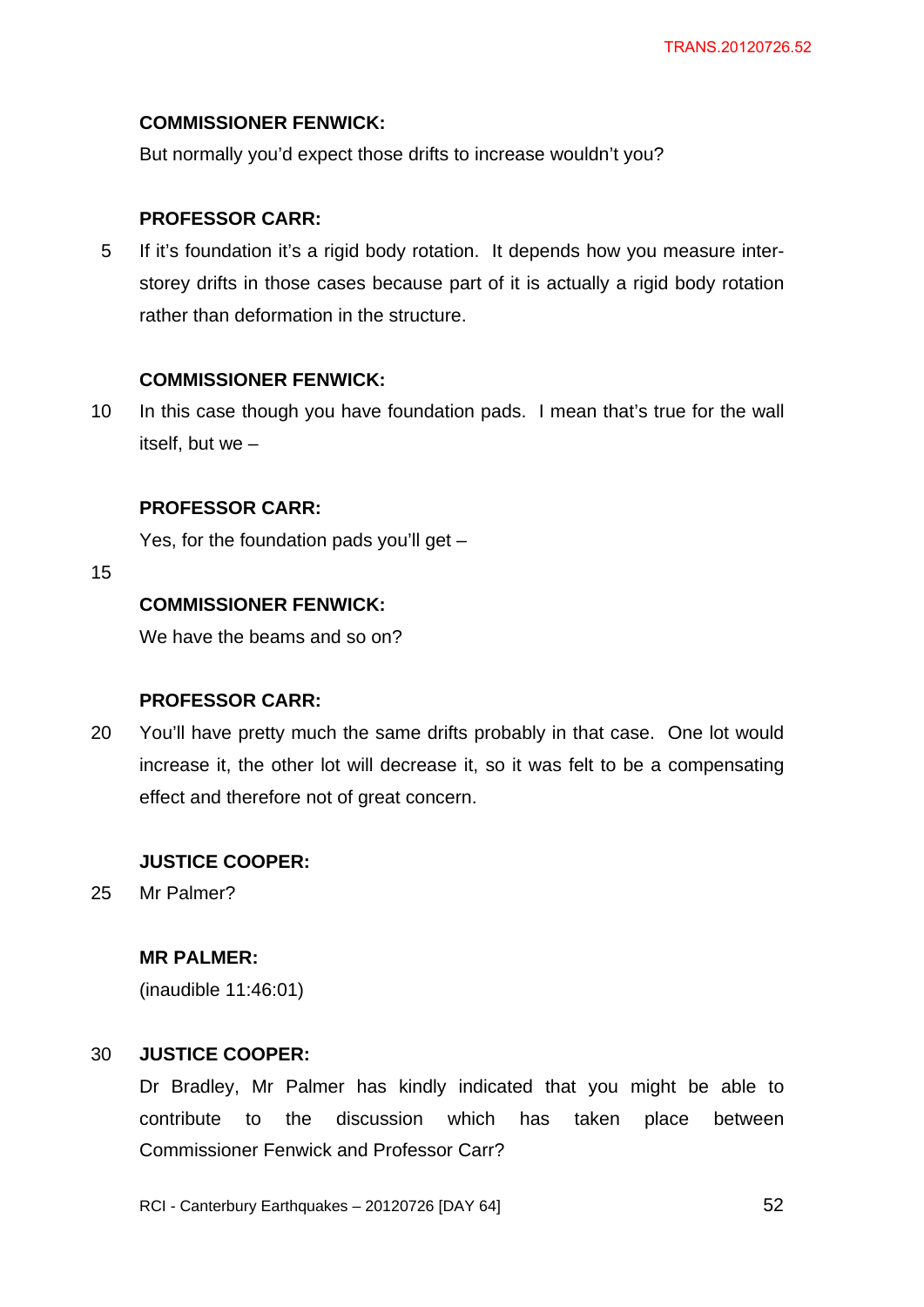## **DR BRADLEY:**

Yes, I think both views are respected in that regard. One comment I would make is that it is at least my understanding that the values of soil properties

- 5 that have been used in the ERSA analysis are those provided by Mr Sinclair and they were for the dynamic properties of the soil. I understand however in the 1986 design of the structure the values were provided by Mr McCahon and they were for the static properties of the soil. From previous evidence and values provided by Mr McCahon and Mr Sinclair it's relatively obvious that
- 10 those values from Mr Sinclair are on the order of two or more times larger, and therefore there seems to be some difference in terms of how this ERSA model has been set up as of 2011 compared with probably that which would have been set up in 1986.

### 15

25

# **COMMISSIONER FENWICK:**

Can you go on to tell us what effects do you think it would have in using the long-term softer values on the analysis results? What do you think?

#### 20 **DR BRADLEY:**

In terms of the design demands on the structure itself, at a period of approximately one second the CTV building sits on the descending branch of the design spectrum and therefore as the effective period increases, which would be the case if using softer values of the soil stiffness are consistent with those which would have been supplied to the designer by Mr McCann were used, that would result in an elongation of the period of the structure and

therefore a reduction in the design spectral acceleration ie the design forces would have been reduced.

1148

#### 30 **COMMISSIONER FENWICK:**

And the effect on the displacements?

## **DR BRADLEY:**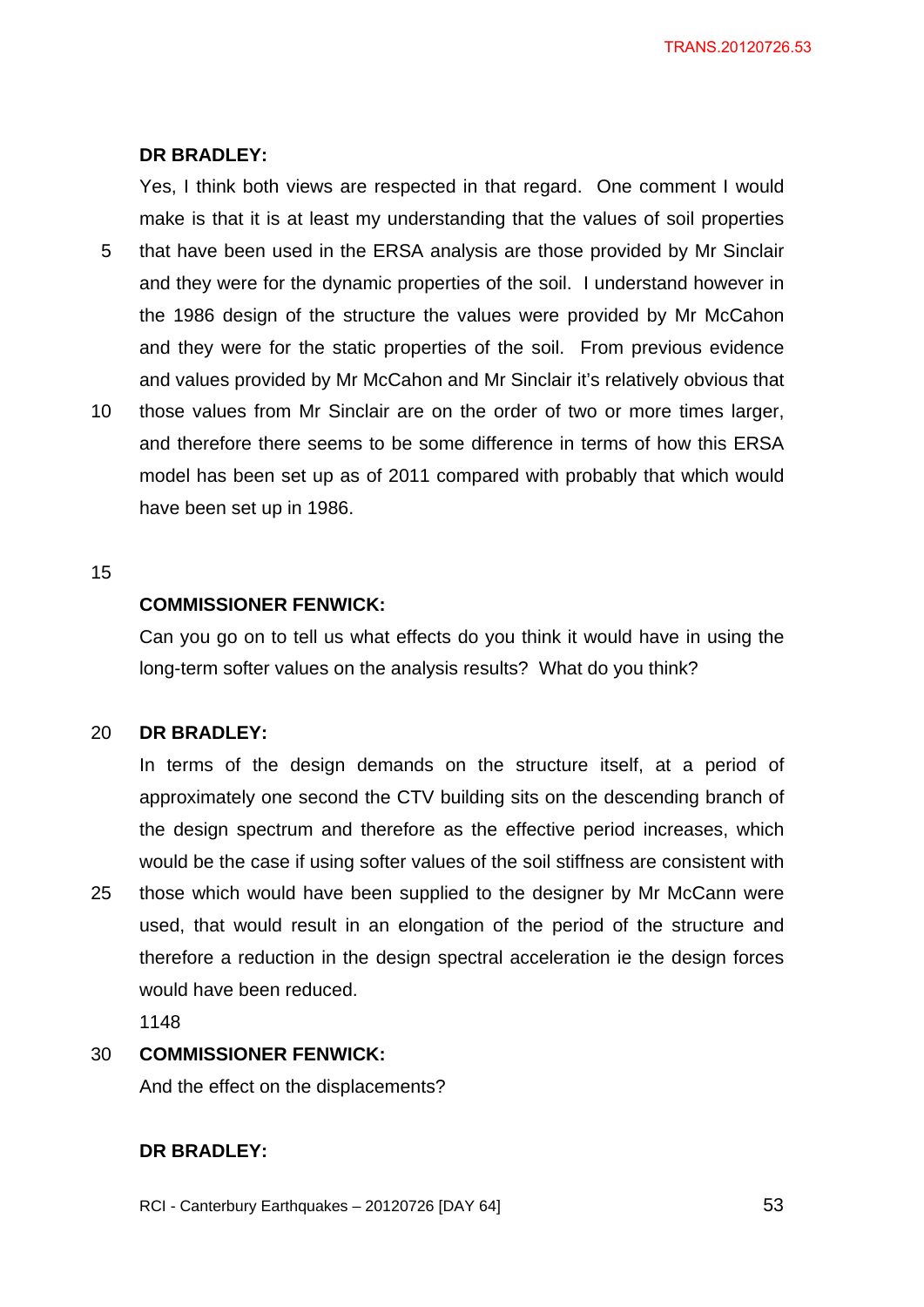By definition the displacements would increase.

## **COMMISSIONER FENWICK:**

And which feature do you think would be critical, the displacements or the forces?

5

# **DR BRADLEY:**

I think that would be dependent in particular on do you reach for example does that increase in displacements cause you to go beyond a point at which

10 you would then have to design that gravity system for seismic loading?

## **COMMISSIONER FENWICK:**

In that terms the displacement would be critical?

15

# **DR BRADLEY:**

In that regard yes.

# **MR PALMER:**

20 25 30 I've been looking for an opportunity but haven't found one but now's as good as any particularly relevant to these questions. Just so that you're aware the questions that have been asked may be answered by some work that Mr Latham has done, I don't know whether you've seen it and I apologise sincerely for the lateness but we got caught by the twin problems of having the panel sign off without another ERSA being run and this ERSA panel being brought forward to today that we originally thought that it was going to be next week and that the intention was to file some evidence by the end of this week relevant to the very issues that you're talking about now. I understand that it's on the shared website but Mr Latham has prepared a second statement of evidence and noting that the last paragraph of Dr Carr's report that inputs were provided to Alan Reay Consultants Limited. Mr Latham has busily re-run the ERSA using the different inputs as Dr Bradley said from Mr McCann's

work in 1986 and he has prepared a report and attached that to a second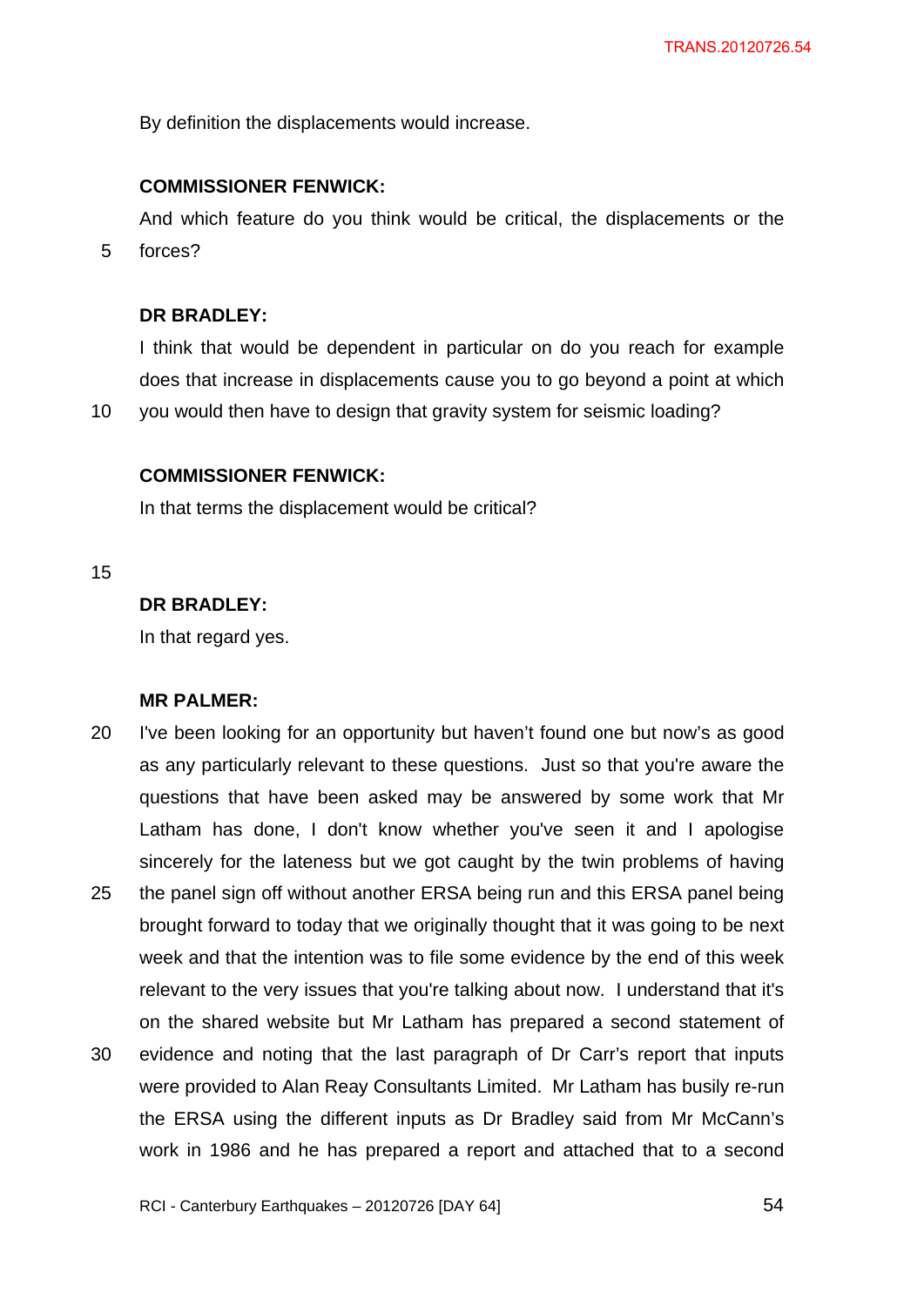statement of evidence and I again apologise for the lateness of this but we did the best we could in the circumstances. I don't know how to or what to suggest as to how to go forward on this. Mr Latham would be in a position to read it today but I imagine that nobody else has seen it either but it is certainly

5 evidence which is germane to what we're talking about now and which will perhaps be relevant to the Code of Compliance section later in the hearing schedule.

## **JUSTICE COOPER:**

10 Yes, well that's the way – we've heard about this and we've been wondering when you would be seeking leave to introduce it, but it's not in accordance with the way we want our proceedings to run or statements to be made, which others haven't had an opportunity to read and –

15

## **MR PALMER:**

Yes Sir.

### **JUSTICE COOPER:**

20 - your comment on.

# **MR PALMER:**

You will appreciate that this session was slightly earlier than intended and Mr Latham –

25

# **JUSTICE COOPER:**

I don't, I don't actually but I mean that's  $-$  I didn't  $-$  I thought we always intended to deal with the two matters on which we'd asked the experts to confer together but I don't know that I'm right on that. Do we need – we don't need to –

30

## **MR PALMER:**

We don't need to go there so.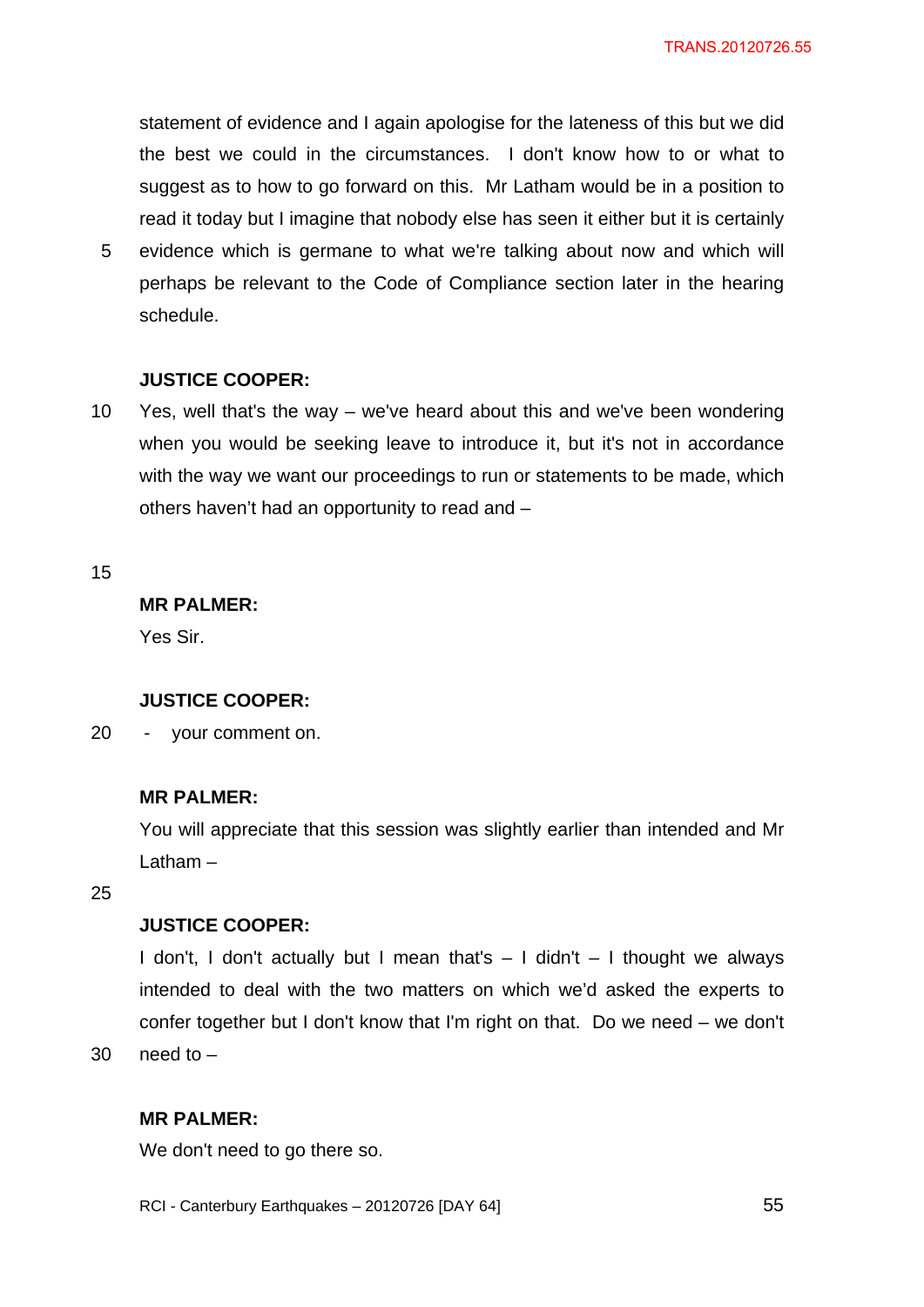### **JUSTICE COOPER :**

So we'll deal with that in due course, probably during the design phase evidence. Is that –

5

### **MR PALMER:**

Well in the Code Compliance section, Mr Latham's due to come back for that. Is that as you see it Mr Mills?

#### 10 **MR MILLS:**

Well that's certainly what I proposed and I don't want to make a big issue about this changed schedule but I think this has always been scheduled here but certainly in terms of where to go from here, my understanding is that these ERSA issues beyond what has been reported today are being raised on

15 behalf of Alan Reay Consultants in respect of Code Compliance issues. That seems to me to be the logical place to accommodate this and then allows everyone who's affected to have time to properly read these new briefs and consider what they might be saying and how they might be responded to.

#### 20 **JUSTICE COOPER:**

Well the only thing that would give me pause would be if there's a suggestion that what we're intending to do today would misfire because of this other evidence.

#### 25 **MR MILLS:**

It's certainly not my understanding. I think what we're hearing today is the response to the direction given by the Commission about what was to be done by the expert panel, facilitated by Professor Carr and the additional issues which have now been picked up which that panel chose not to pursue, about

30 getting another ERSA done with different data, because that does relate as I understand it directly to Code Compliance issues it seems to me on my knowledge of it any rate that that can be deferred and that's the proper place to deal with it.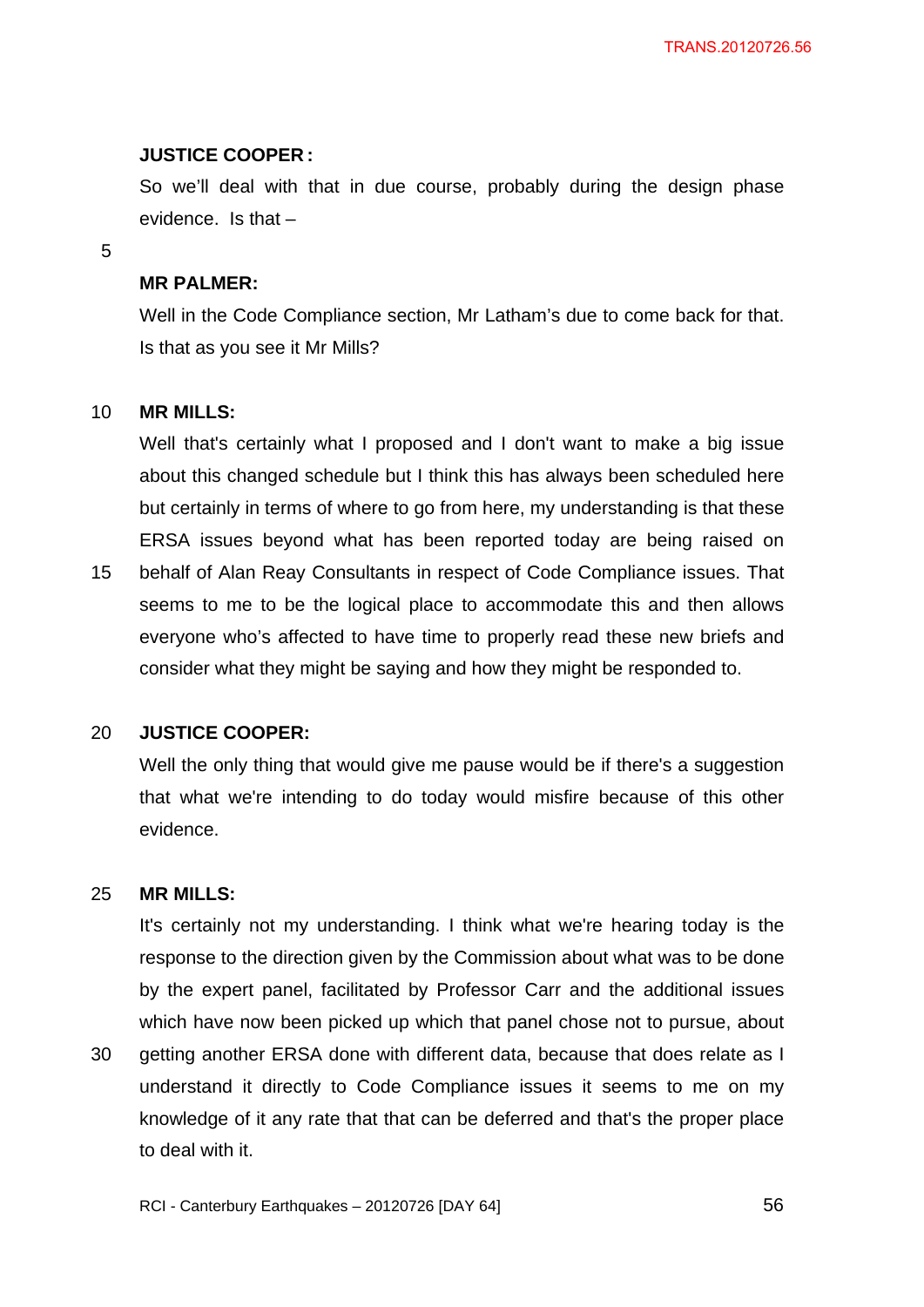### **JUSTICE COOPER :**

Well that'll be – that's as we all see it too.

#### 5 **MR PALMER:**

I'm happy with that Sir but just to point out that it's not quite as simple as that like all things there are complexities and one is that Mr Latham I imagine will draw upon the work that he's done and will present later during the hearing in his answers on the ERSA panel today but I imagine that he'll be able to give

10 enough of an explanation in his verbal responses to inform the Commission about what he's discussing.

## **JUSTICE COOPER:**

15 So I think this takes us to, sensibly to the areas of disagreement that are identified, the first of which is weights used in the analysis and Mr Latham's proposition is that the weights of certain elements assumed in the Compusoft analyses were greater than those used in the original design resulting in an over-estimation of the overall building mass by approximately 5 percent and Mr Smith considers that the difference is less than 1 percent so there's an

20 obvious disagreement. Can I – shall we hear from you on that Mr Latham?

## **MR LATHAM:**

25 Yes, we're comparing different things there. There's one, the original mass used in the original design which would have been calculated before the building design was finished because it's in effect one of the first steps you must work out before you can continue with your design. There's another mass that Mr Smith has used for their analysis and those two masses are within one percent according to Mr Smith.

#### 30 **JUSTICE COOPER:**

You don't disagree with that?

## **MR LATHAM:**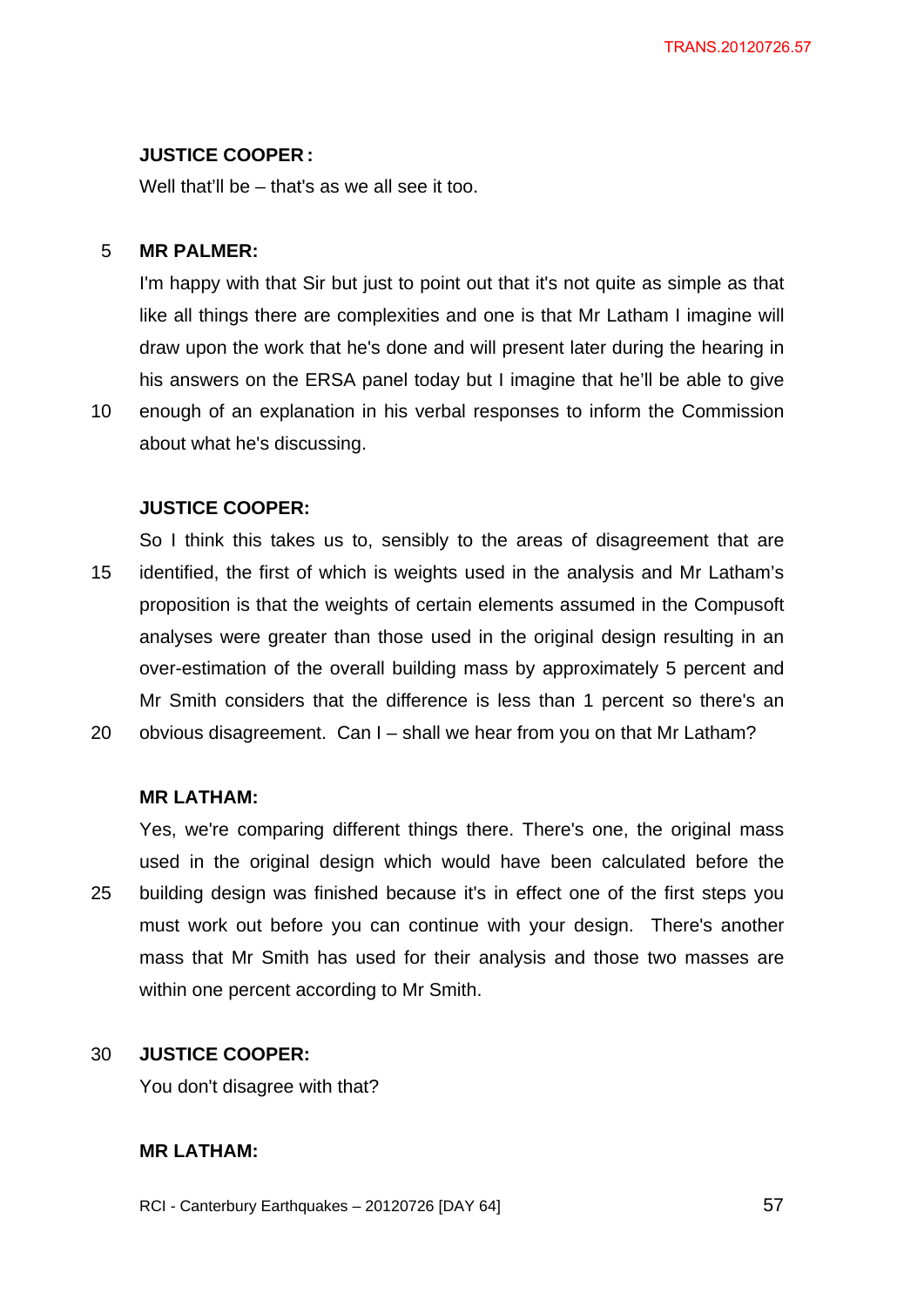I don't disagree with that number no. I have calculated what I think the building mass should be and I get a different answer from Mr Smith by 5 percent. My answer is also different from the original maths used in the original design so there's three different masses there hence the different numbers.

### **JUSTICE COOPER:**

Yes, well what is the significance of this Mr Latham?

#### 10 **MR LATHAM:**

5

So the mass of a building is, or the design forces of the building are directly apportional to the mass so reducing the mass by 5 percent reduces the design loads by 5 percent, it reduces the design deflections by 5 percent, so therefore I think that should be considered. The basis of my mass calculation

- 15 is using product data that was available at the time. That was also used in the original calculations, there's a factor called a superimposed dead load. That allows for the weights of partitions, ceilings, mechanical services. The number that was used in the original design was 0.5 kpa, the number, and that's the number I have used in my calculation, the number used in the Compusoft
- 20 ERSA was inflated from that figure and I do not know the reason why.

## **JUSTICE COOPER:**

What was the figure, do you recall?

25 **MR LATHAM:** 

I believe it was 0.55 kpa.

### **JUSTICE COOPER:**

So these are for what elements is this?

30

### **MR LATHAM:**

That was for the superimposed dead load. The other difference was the weight of the floor, so there was in the main part of the structure it had a 200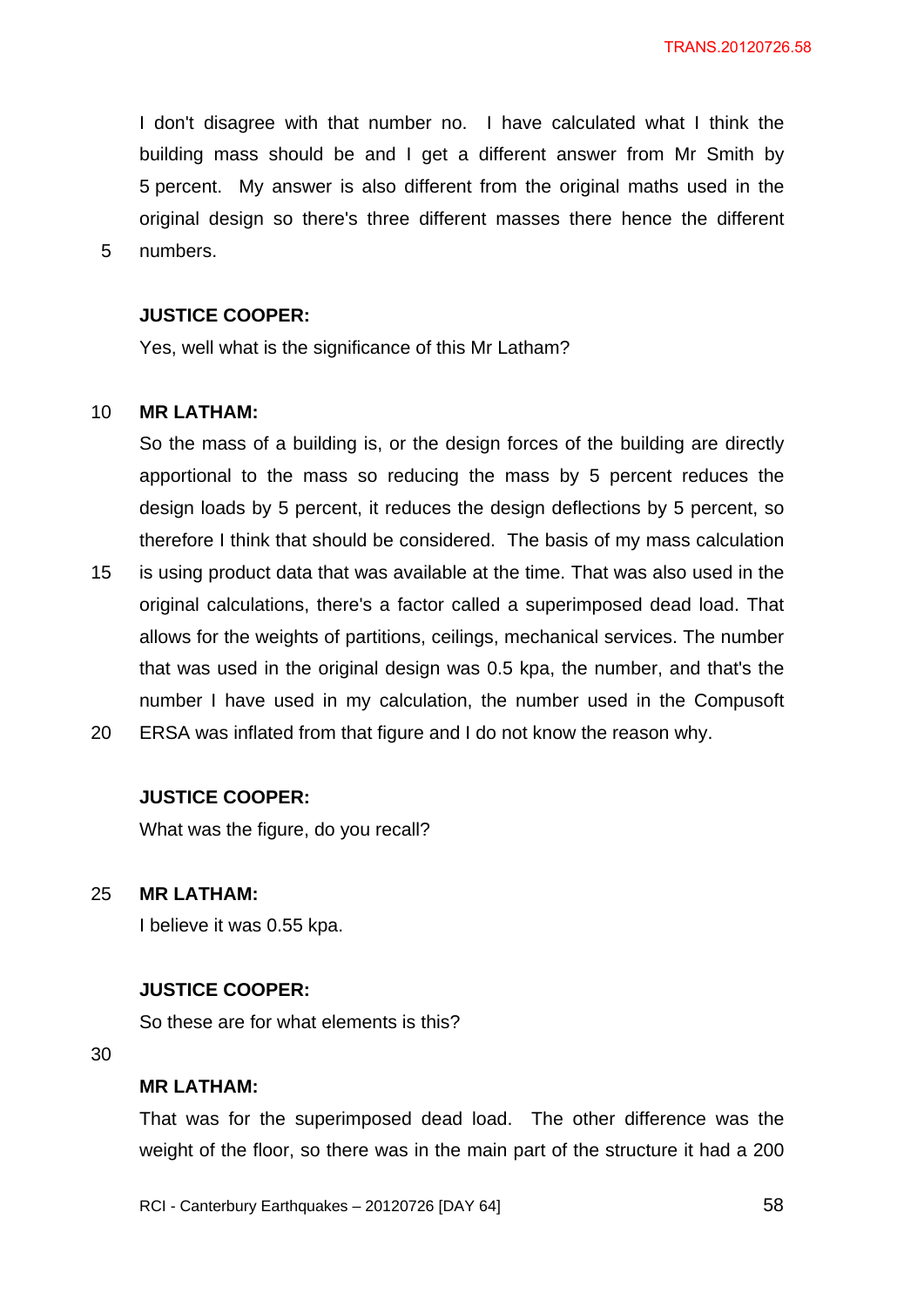thick Hibond floor. Now I have a copy of the product literature that was applicable at the time which I sent around to the panel and that recommended a weight of 4.0 KPA for a 200 thick floor. That is not the number that was used in the Compusoft ERSA analysis.

5 1158

# **JUSTICE COOPER:**

What was their number?

## **MR LATHAM:**

10 I'm not sure on the exact number Sir. I believe it was around 4.2 to 4.3 KPA. The third one is the weight of  $-$ 

## **JUSTICE COOPER:**

Just on that floor weight, your 4 KPA, was that the same as was used by

15 Mr Harding?

## **MR LATHAM:**

Yes, yes it was.

#### 20 **JUSTICE COOPER:**

Yes, well the next element.

## **MR LATHAM:**

25 The next one was the density of concrete. In my mass calculation I used a density of 23.5 kilonewtons per cubic metre which was the same density assumed by Mr Harding in the original design and it appears that the number in the Compusoft ERSA was 24 kilonewtons per cubic metre.

## **MR ELLIOTT ADDRESSES THE COMMISSION**

30 Excuse me Your Honour. I asked Compusoft to stay. Mr Bradley has just said he could respond to these points if necessary so I would invite him to return to the witness box please.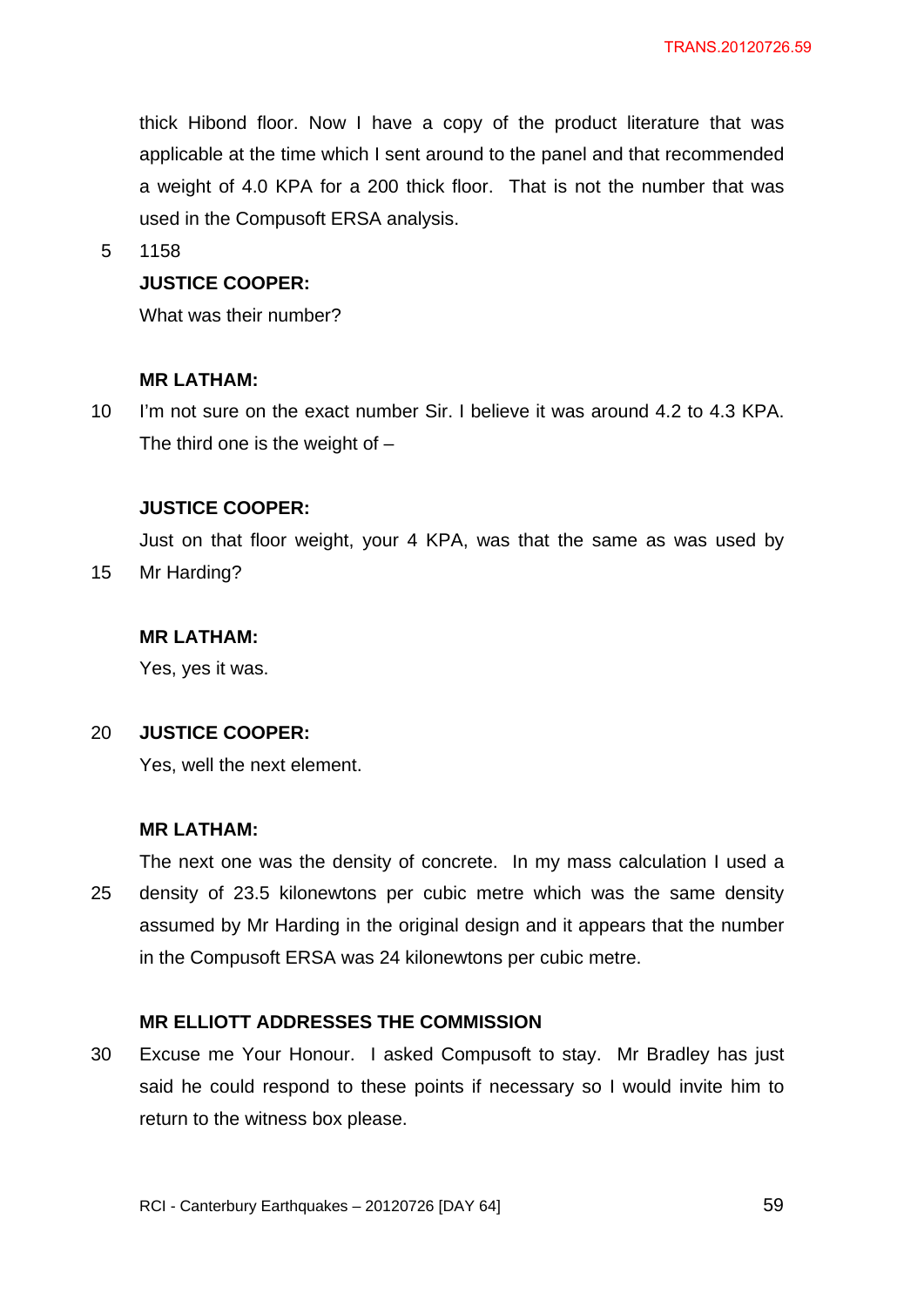# **MR BRADLEY RETURNS TO EXPERT PANEL AND AFFIRMS**

# **JUSTICE COOPER:**

So we've got density of concrete. Is there another element?

5

10

15

## **MR LATHAM:**

Those are the primary differences and I guess it's just how you add them all up. Now I've done that. That is provided in the report that was submitted yesterday which has been talked about earlier so that will be available for other people to review as to how I've determined my answer.

## **JUSTICE COOPER:**

You spoke of there being three figures: those of Mr Harding, your own and Compusoft's. In terms of the individual elements about which you've just advised us, there doesn't seem to be any difference between you and Mr Harding –

## **MR LATHAM:**

That's correct.

20

## **JUSTICE COOPER:**

That I take it the difference then comes in, in how you do the addition?

# **MR LATHAM:**

25 That's correct and so when Mr Harding would have calculated his mass the building was not designed so he couldn't necessarily be a hundred percent sure on all the geometry of the structure and so he probably would have made some simplifying assumptions and come up with a number that was greater than what could be justified.

30

## **JUSTICE COOPER:**

These analyses are undertaken aren't they for the primary purpose of demonstrating compliance with the standards?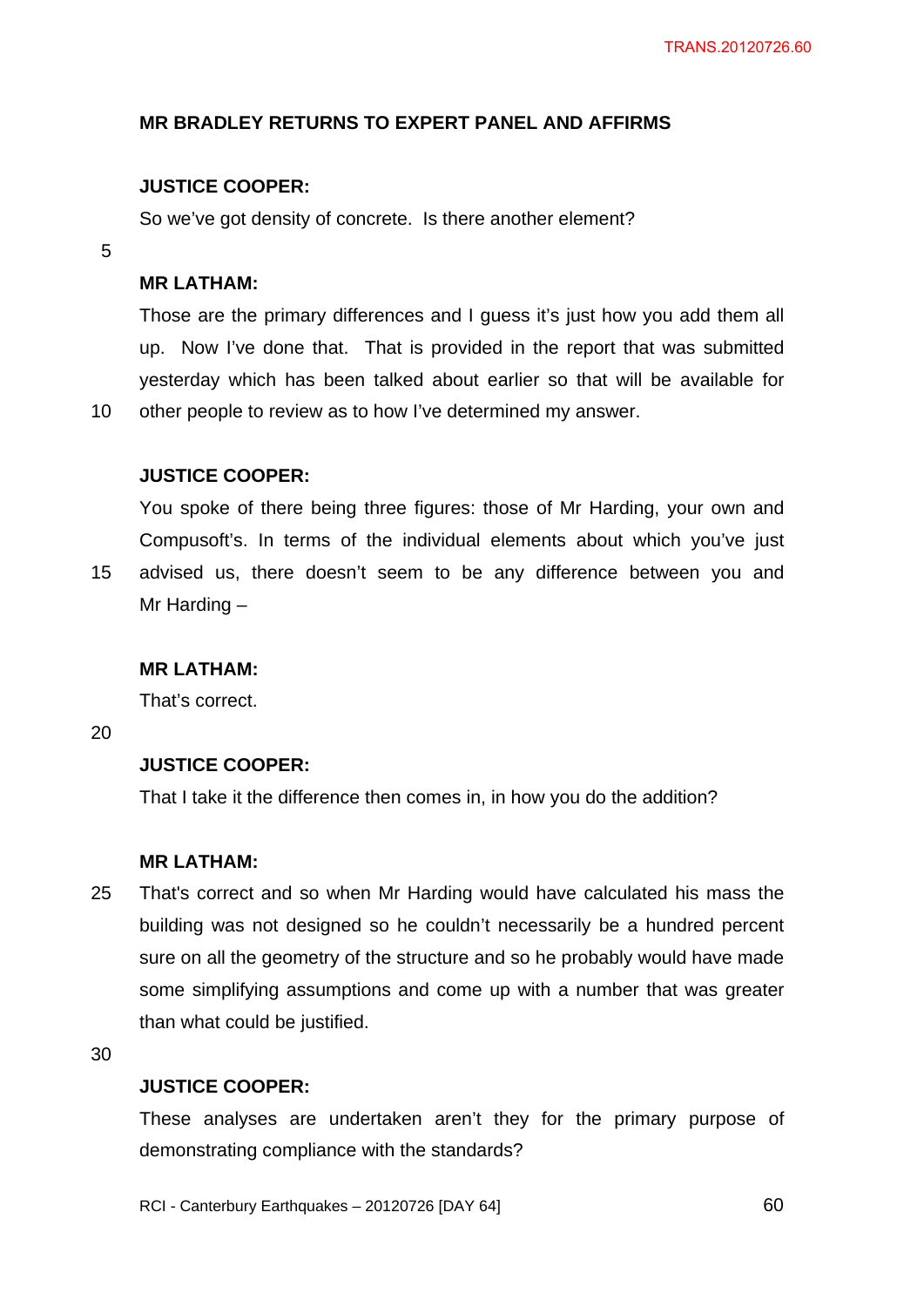## **MR LATHAM:**

Yes.

#### 5 **JUSTICE COOPER:**

So speaking as the only non-engineer on the panel why is that required to be done at a time when the structure is not fully designed, leading to what you now report as significant inaccuracy?

#### 10 **MR LATHAM:**

It's part of the design process, Sir. I mean to start off with there's a lot of things that you don't necessarily know for certain. Generally you'll make some assumptions about those things. You'll then carry out your design and then you need to go back and check.

15

# **JUSTICE COOPER:**

You need to recalculate it?

# **MR LATHAM:**

20 25 Well you need to check your assumptions and what that means in terms of your design. Now in this case if Mr Harding's mass was greater than what could be justified, you could make the decision that no I don't need to recalculate it or redo all the analysis because it would result in conservative loads but if you're looking at what could be justified then he had the potential to go back and recalculate the mass and in effect make any changes accordingly.

# **JUSTICE COOPER:**

30 Well then going back to paragraph 7 of this joint statement Mr Smith countered that the calculated weights differ by less than 1% than those used in the original analyses. Mr Smith that calculation was presumably based on the structure as you understood it to be built?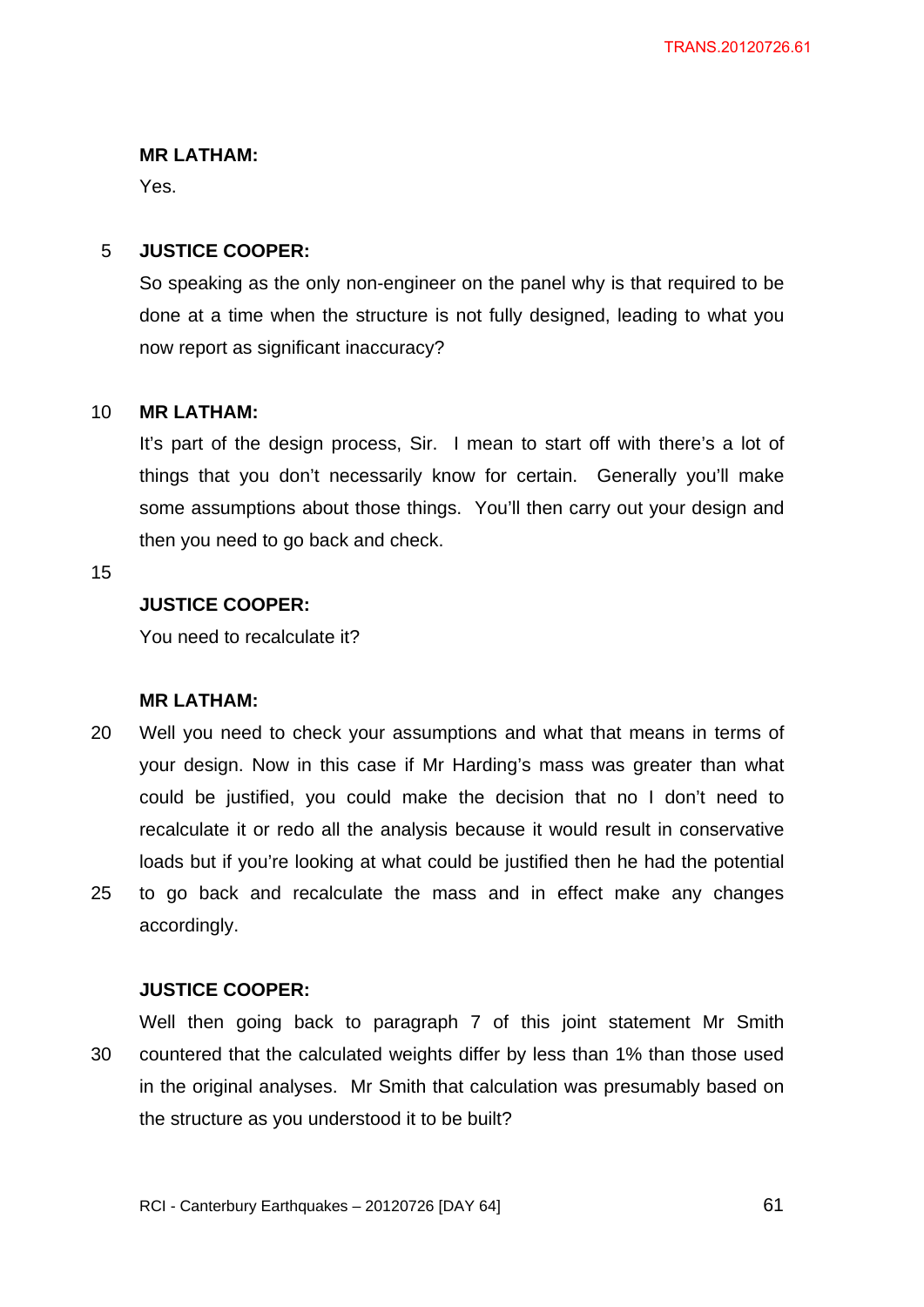### **MR SMITH:**

That's correct, well just explaining –

## **JUSTICE COOPER:**

5 Well the finished design I mean.

## **MR SMITH:**

10 15 As designed, yes, just explaining the process that we took. Mr Bradley and myself independently calculated the weights of typical floors and found ourselves to come to an independent agreement about that number and then when comparing it with the original calculations, again very good agreement within one percent I think I said. So we considered that we had independently come to agreement about the seismic weights that would normally be used for design. There may be variations, as Mr Latham has pointed out, between these three items. We haven't had an opportunity to review his full summary

- of where all the weights come from but we're happy to do that before the code compliance session. But I think the point I'd make is I believe we're talking about the difference between a process that might be used for design where I wouldn't be at all surprised if you were five percent higher than what was
- 20 25 actually there because that is a common process of adding up what you believe the weights of various elements and in my experience there is invariably elements that you hadn't considered at that time. So five percent over estimation is not uncommon from my experience in the design sense, but I guess Mr Latham is saying at this point it may be critical that we refine that and he's got varying opinion but we haven't had a chance to review that in detail.

## **JUSTICE COOPER:**

Mr Bradley is there anything you wish to add to that?

30

### **MR BRADLEY:**

Yeah, I think one of the differences is, you know, this density in concrete that was the difference between the two. When I assessed my weights I used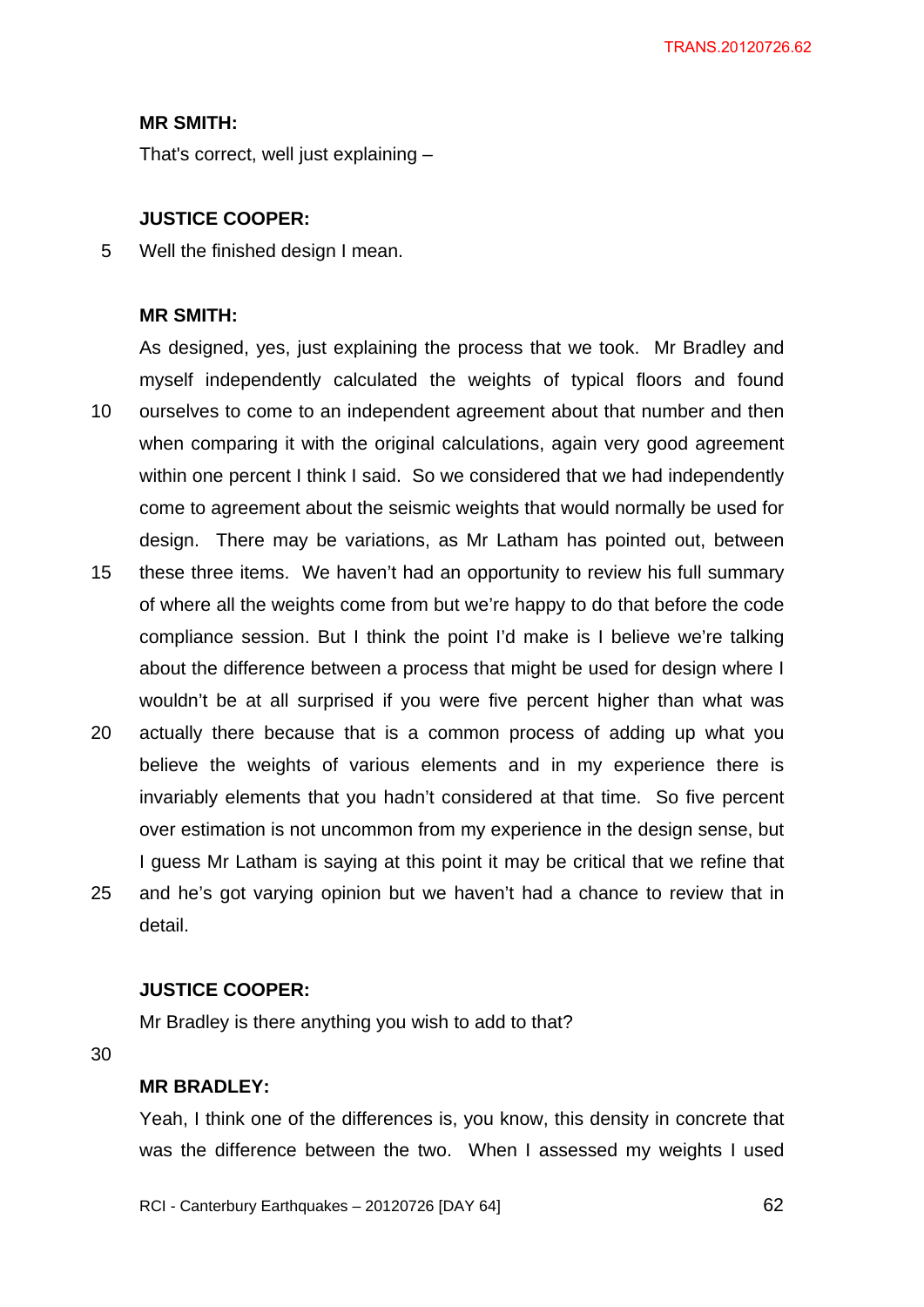TRANS.20120726.63

what is a generally accepted density of 24 kilonewtons per cubic metre. Now in reality that number will vary and it will vary across the country depending on what aggregates you have in your concrete. My brief was to create analysis model that would be appropriate for design at that time using the stiffness

- 5 parameters that were appropriate for 1984. Now when I did that I obviously just went through and used 24 as being a standard density to use for when you're assessing something like this or if you're going about design. I would note that quite often you do your best to allow for as much weight in the appropriate weight distribution in a structure but there are a number of things
- 10 that can add to that like for instance there could be ponding. You specify a minimum thickness of slabs, say 200mm. In reality it varies from 205 to 210 or 200 or 195 so it's common practice to actually make allowances for a bit of ponding and stuff like that and generally engineers would err on perhaps the conservative side and without knowing the exact thicknesses of the floor it's
- 15 difficult to say what the exact weight of that building would be, but the approach we took was to take one as if you were designing that building now or modelling that building now what would you go about doing and that's what we did. I agree with Mr Smith that it's not uncommon to get variances, one engineer added them up and another one a few percent is neither here nor
- 20 25 there. One thing I would say though that Mr Latham's assertion that a 5 percent change in mass would lead to a 5 percent drop in demands isn't quite correct because it depends on where you are on the force spectra or the load spectra. If you drop the mass you increase the relative stiffness of the building, the period drops, therefore the demands actually also increase so you chase your tail a little bit, it's not a direct correlation, there would be a drop but it's – a 5 percent drop would not lead to a 5 percent decrease in

demand.

1209

## **JUSTICE COOPER:**

30 Do you disagree with that Mr Latham?

## **MR LATHAM:**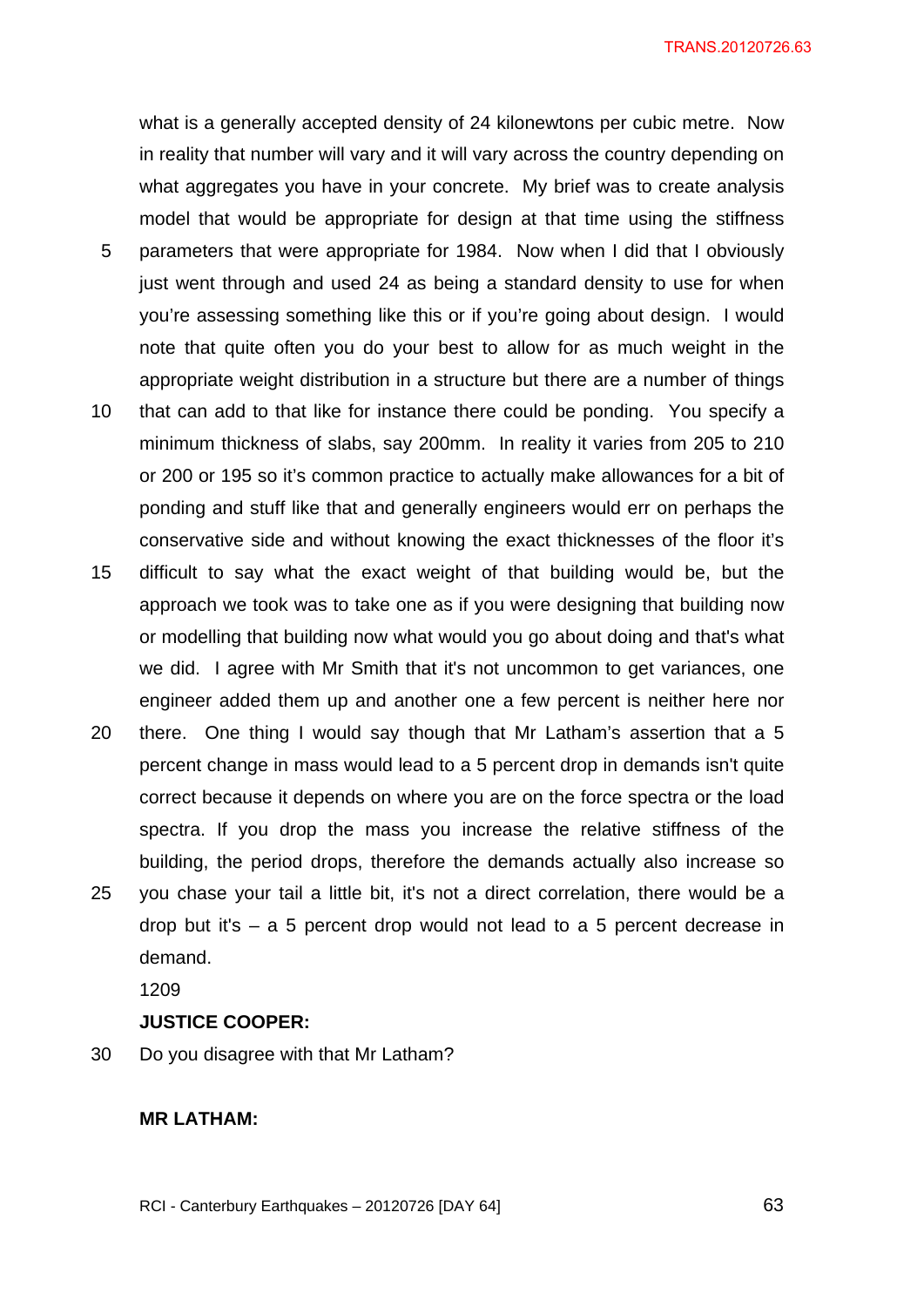Yeah, again it depends on where you are on, or your building period. The spectrums in effect got two flat portions and one range where that spectrum is on a diagonal so if you're on that diagonal range then yes what Mr Bradley's saying is correct, if you're on the flat range then what I consider it is a direct –

5 it is a direct drop but it is dependent on where you are, what your period of your building is.

### **COMMISSIONER FENWICK:**

10 And that's – get this straight, your period range was of the order of one second and the flat range goes from .45 seconds, 0.45 and from 1.2 up so you're on the sloping range exactly as –

### **MR LATHAM:**

15 Yeah, so if I just respond to that. With softer soils that period, or the period of the structure is in effect going to lengthen, so in effect using the recommendations by Mr McCahon, the original Geotech engineer on the building, his recommendations result in a period that is longer than 1.2 seconds so therefore you are getting that direct drop.

#### 20 **COMMISSIONER FENWICK:**

25 30 Can I just comment on the concrete strengths. My understanding was that 23.5 was the standard value for Christchurch aggregates, provided you didn't have a lot of reinforcement in the section, and 24 is pretty well the standard value where they have a higher density aggregate in Auckland, again provided you didn't – you had a reasonable reinforcement content. If you have a high reinforcement content it's too low so you've always got to look at that. If you want to get down to the 1 or 2 percent that we seem to be discussing now and I'm not quite sure why but 1 or 2 percent we haven't an answer, but if you want to get to that level then you have to start allowing for the reinforcement content as well.

### **MR BRADLEY:**

I agree.

RCI - Canterbury Earthquakes – 20120726 [DAY 64]

**64**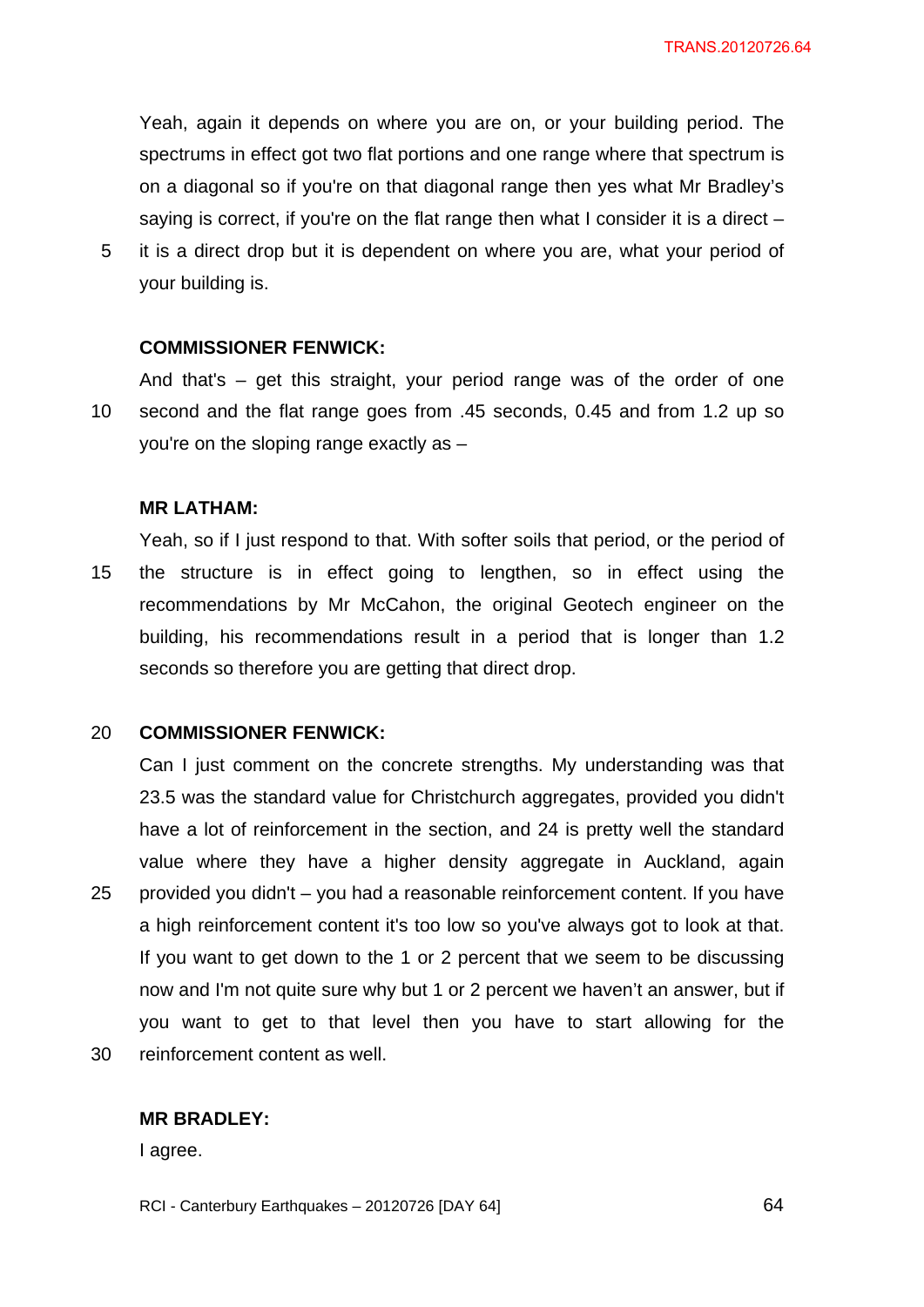## **MR LATHAM:**

5 So one comment I can make, there was some density tests done in the Hyland Smith report, I can't recall the exact figures but they were – my understanding is the general average was around the 23.0 mark and so that would then give you some allowance for reinforcing on top of that.

## **MR BRADLEY:**

10 I guess it comes down to the approach of whether you're looking at it from a design perspective where you don't know the density and whether you're looking at it for sort of a forensic and in hindsight where you can actually ascertain what that density is. In design you just generally take general guideline, and engineers tend to, if there was a variance from 23 and a half or 24 most engineers would probably take the 24.

### 15

# **JUSTICE COOPER:**

As I understand what's being said, Mr Harding took the 23.5 kilonewton per cubic metre figure and that may have been his standard approach.

#### 20 **UNKNOWN:**

Is that correct that he did?

## **JUSTICE COOPER:**

In Christchurch?

25

# **UNKNOWN:**

Can we confirm that he did actually use the 23 and a half?

### **JUSTICE COOPER :**

30 Is that the case? I think that's what was said before.

## **MR LATHAM:**

Yeah, I mean if I can – we can look at the calculations if you wish.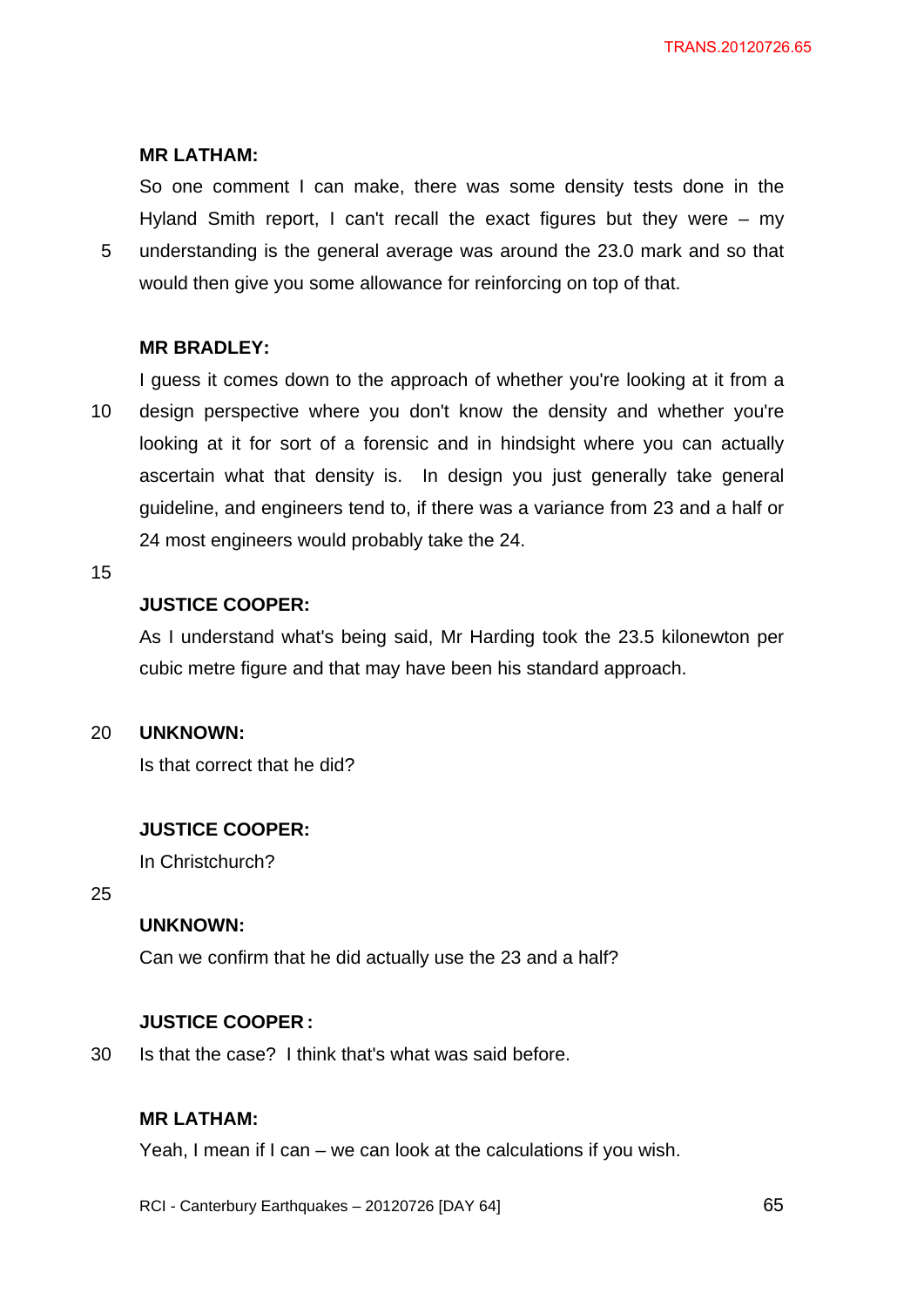## **JUSTICE COOPER:**

Well you've told us haven't you that that's what he used?

#### 5 **MR LATHAM:**

Yes, that is correct he did use 23.5, that's evident in the calculations that he prepared.

## **JUSTICE COOPER:**

10 I was just reporting what you had said a few minutes ago. Dr Bradley?

# **DR BRADLEY:**

15 I think there's an important distinction that needs to be made here in regard to whether the question is were the inputs required correctly, and then the second question is given the inputs into the model and the forces that the model, the ERSA model predicts does the detailing of the structure then comply given those forces. So I think if it is acknowledged for example 23.5 kilonewtons per cubic metre is an appropriate value then I think given that Mr Harding used that value it would seem appropriate that that is then used in

20 this ERSA analysis to obtain demand forces similar to what he would have obtained rather than taking the view that 24 is a relatively ballpark figure and maybe something which we would use today. My understanding is the idea is to replicate as close as possible that which Mr Harding would have used.

#### 25 **DR HYLAND:**

Is that really correct?

# **JUSTICE COOPER:**

30 Well it depends for what purpose this is being done, if we're seeing it as a Code Compliance issue that does sound to me like it might be the correct approach but we haven't got a firm conclusion to that effect.

# **DR HYLAND:**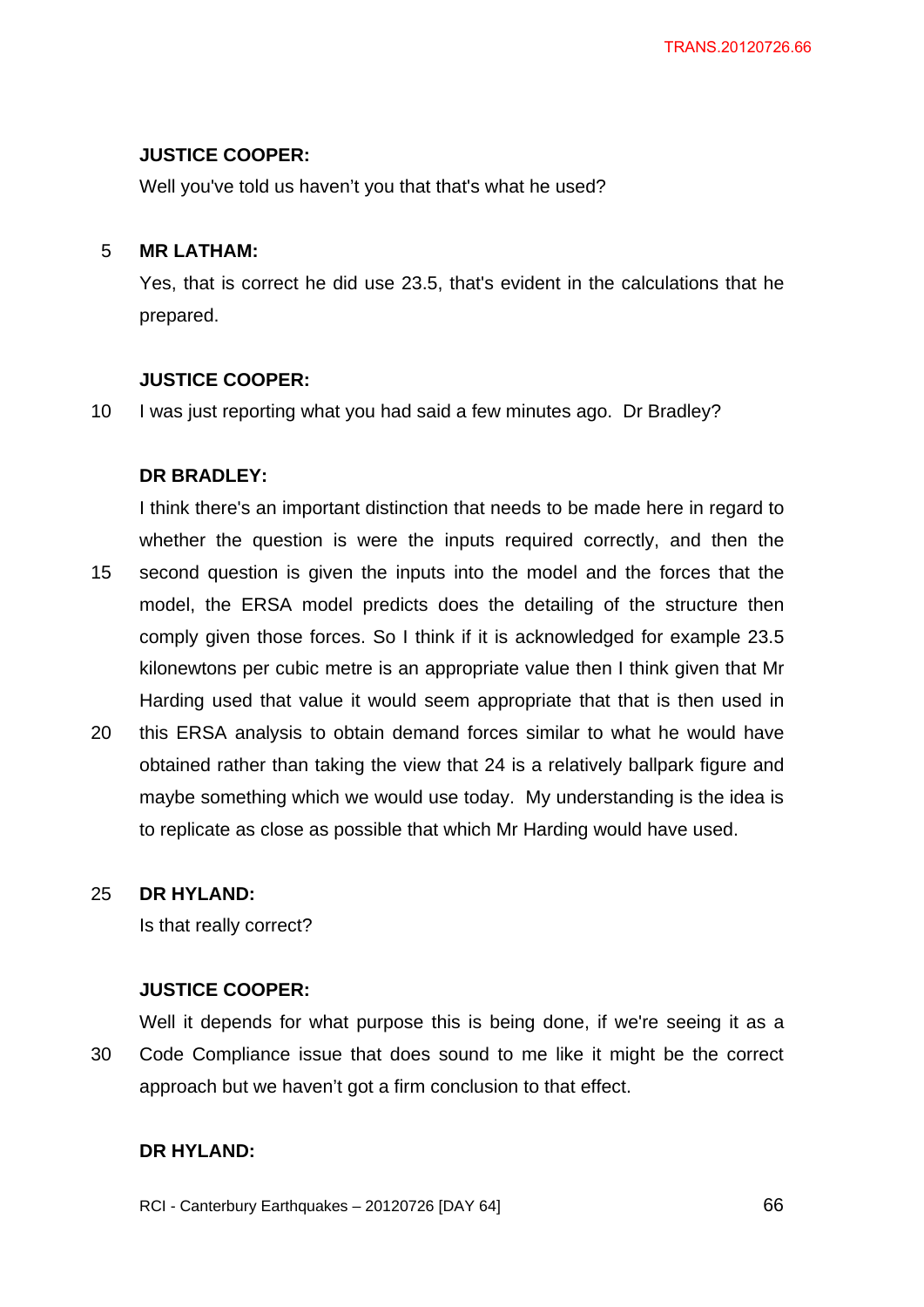I mean I guess the counter to some of this is what would have been reasonable design practice at the time in terms of considering estimating super-imposed dead loads and allowances for ponding and unknowns during the design process and one may take a very minimalistic approach which may

- 5 have been taken here to perhaps not account for ponding and not into, to consider perhaps very low bottom end consideration superimposed dead load but is that what would be normally done. I think what we ended up with is something in the analysis which is close to what Mr Harding used. I guess there's some debate about whether that was perhaps sharpening the pencil
- 10 as much as you could and whether a check by another engineer using perhaps normal or perhaps slightly higher superimposed loads would perhaps also be quite consistent with practice at the time.

### 15

# **JUSTICE COOPER:**

Can I just enquire whether this is an issue that's going to be addressed by Mr O'Leary or Mr O'Loughlin, Mr Reid?

#### 20 **MR REID:**

Well certainly part of Mr O'Leary's evidence is for the purposes of compliance it's important to try and replicate what would have been done at the time, so he addresses that specifically.

#### 25 **JUSTICE COOPER:**

Does he descend into the detail of the ERSA analysis?

### **MR REID:**

30 No, no and he's – I mean he'll have the opportunity no doubt to review it before the compliance section. I'm not sure what he'll make of it.

## **JUSTICE COOPER:**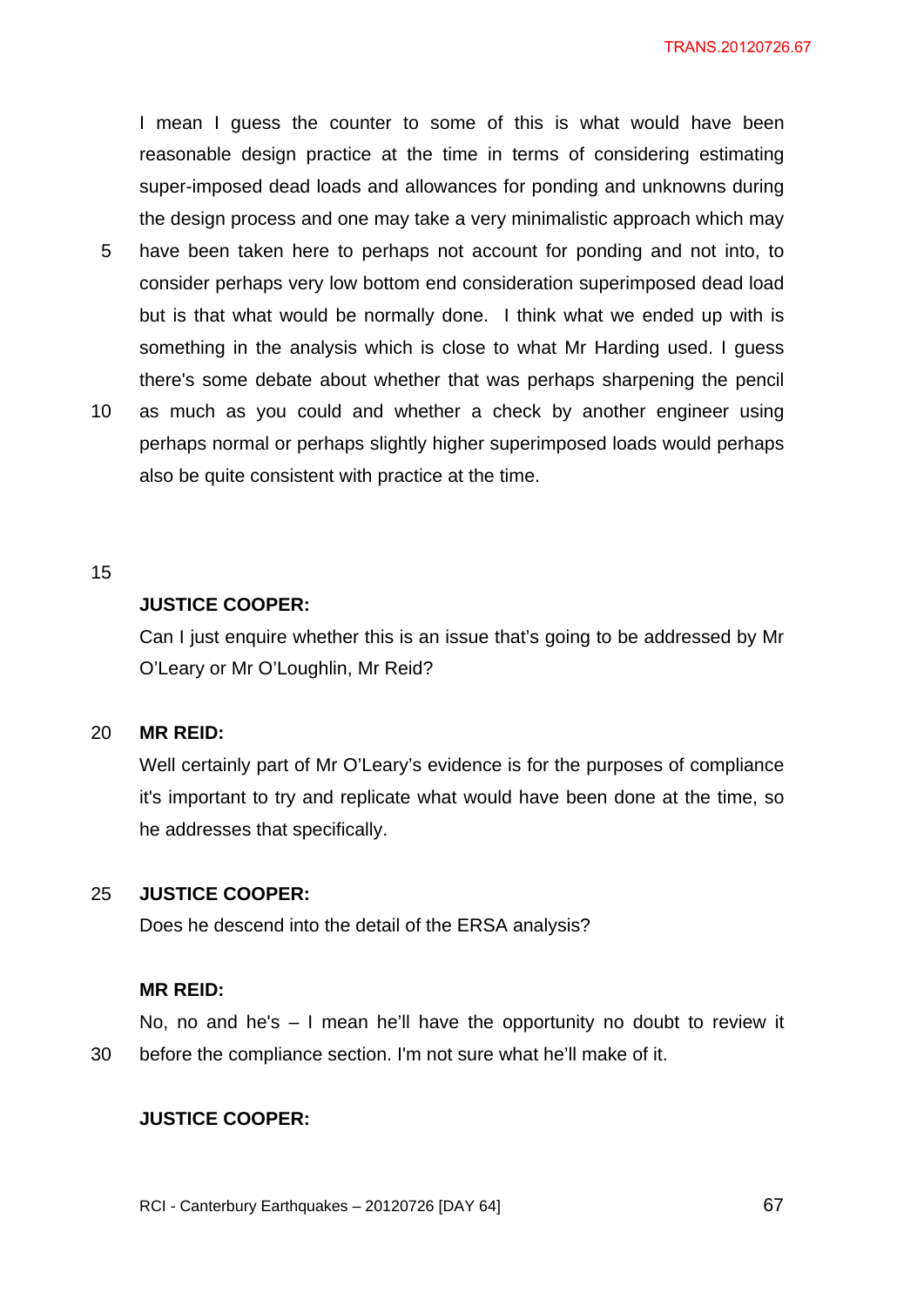Mr Bradley, this will be no criticism of you if you didn't have these figures but are you in a position to respond to what's being said about (inaudible 12:15:55) Mr Latham. I haven't asked you Mr Latham whether you're a Dr Latham?

5

### **MR LATHAM:**

No, just a Mister Sir.

### **JUSTICE COOPER:**

10 Just a Mister. You're in quite good company. These figures that have been quoted, the differences in the inputs?

### **MR LATHAM:**

15 I obviously don't – it's a while ago since I've done it but as a designer I wouldn't have complaints. A few percent difference in building mass, it's neither here nor there from a design perspective if you were doing a design at the time, if you reviewed a designer I don't think you'd complain that your mass was 2 percent or 1 percent different or in that order of magnitude.

#### 20 **JUSTICE COOPER:**

All right, well can we take that any further? Is there anything –

### **PROFESSOR CARR:**

25 I'd just make a brief comment is that a 5 percent difference in mass gives a two and a half percent difference in natural period. It works its way down a wee bit but there are differences. Engineers don't all think exactly the same.

### **JUSTICE COOPER:**

30 Yes is that – does that open the floor to you Dr Bradley?

## **DR BRADLEY:**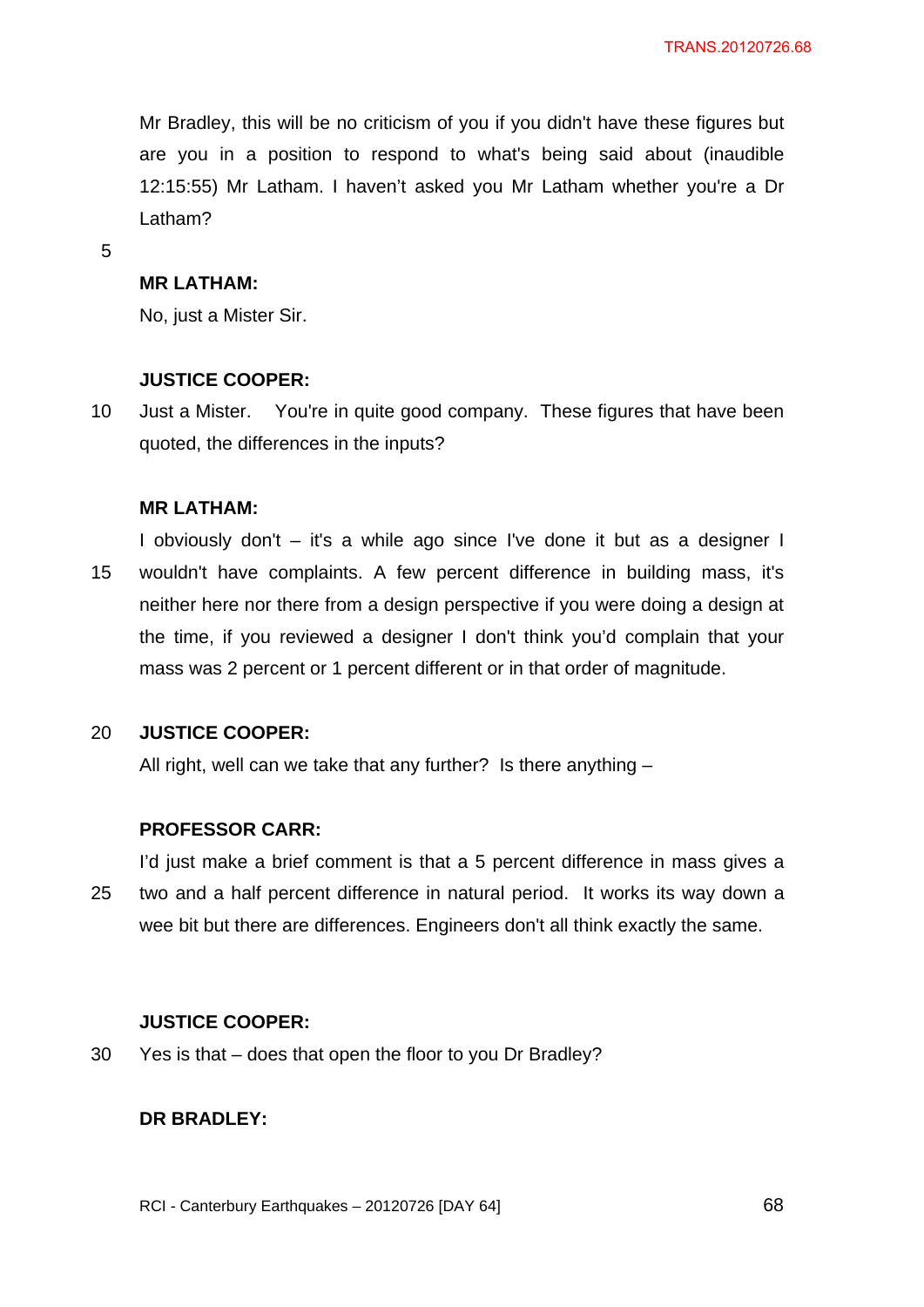Yes Sir, I think maybe as a way of for the Commission to move forward would be to note that this difference in density of concrete is going to result in a relatively uniform increase or decrease of the mass throughout the structure and therefore one could take the current values and simply multiply them by

5 the difference in design spectra acceleration that you would have using these two assumptions so it wouldn't require two completely different sets of analyses to be (overtalking 12:17:46) so I think the Commission could move forward with that in hindsight when reviewing the result.

#### 10 **JUSTICE COOPER:**

Thanks very much. But you – I thought you might be wanting to respond to what Professor Carr has just said about the significance of this? 1218

# **MR LATHAM:**

15 I agree with Professor Carr. It's a square root relationship but it would be closer to 2.3% rather than 2.5 if you want to be pedantic Sir. I was using mental arithmetic.

### **JUSTICE COOPER:**

20 So it's slightly less significant than Professor Carr thought?

## **MR LATHAM:**

That's correct.

#### 25 **JUSTICE COOPER:**

2.3 %?

## **MR LATHAM:**

Approximately.

30

## **JUSTICE COOPER:**

To one decimal place. That's a few seconds?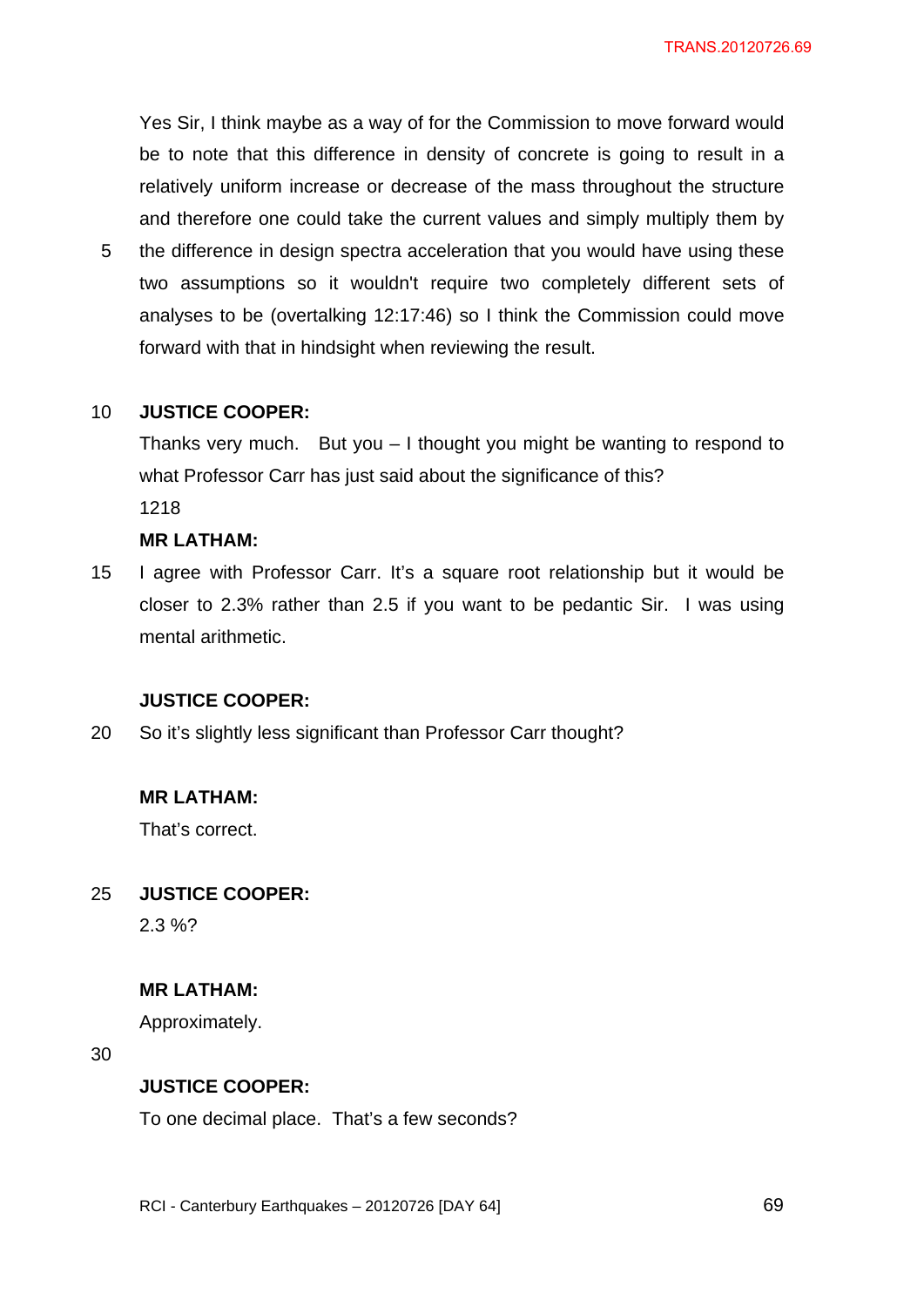# **MR LATHAM:**

Yes.

# **JUSTICE COOPER:**

5 Well is there anything else anybody wishes to raise about that area of disagreement?

# **MR LATHAM:**

10 The only thing I would say is if the mass that was used in the Compusoft ERSA, if they took those three items, the concrete, the Hibond floor and the SDL and used the values that I have used and were used in the original design I'm sure that they would get very close agreement to what the number that I have come up with.

#### 15 **JUSTICE COOPER:**

Right well it's just a matter of arithmetic isn't it at that point?

# **COMMISSIONER CARTER:**

20 What allowance one makes with a definite thickness of the slab. I mean it's certainly one thing we do know, it won't be precisely 200 millimetres.

## **MR LATHAM:**

Yes, yes that's correct.

#### 25 **COMMISSIONER CARTER:**

So in fact using, using a number that comes out of a chart in a handbook might be a convenient way to establish a number but it has no exactness related to it.

#### 30 **MR LATHAM:**

No, no it does not in that sense.

# **COMMISSIONER CARTER:**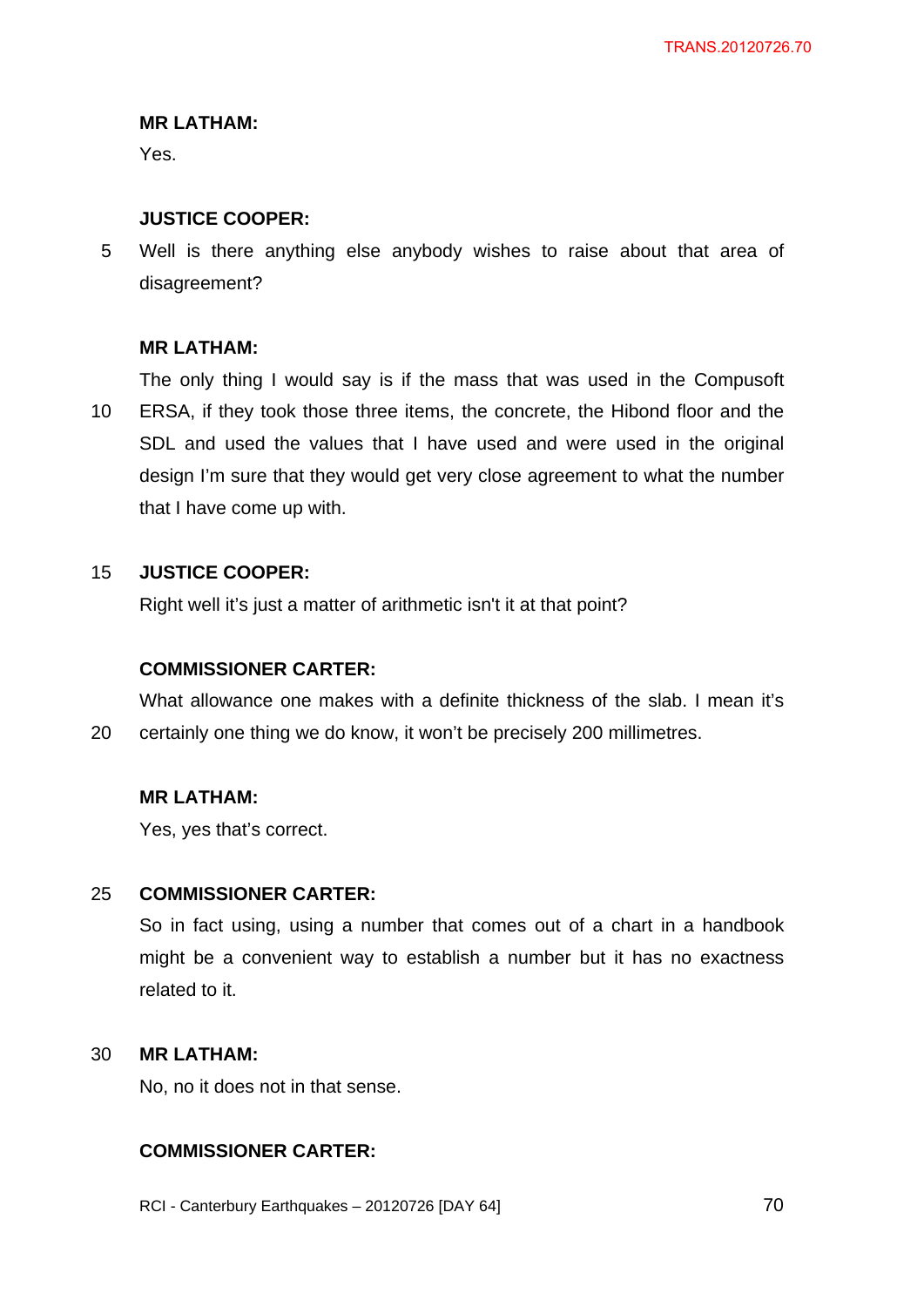So therefore, you know, one, whether one should be conservative in that regard or not immediately comes to mind.

### **MR LATHAM:**

- 5 Yep, so I mean in that respect I mean effects such as ponding, which would increase the allowance or increase the weight. In this particular case the floor was propped and it was pre-cambered so it was built with a, or should've been built with a hog, and so those effects would be minimal. I also understand there was some floor measurements taken of the actual thickness. I can't
- 10 recall those exact values but they were consistent with a 200 thick floor. I believe two of the numbers were under 200 and one number was above 200. I don't know where those measurements were taken from or what –

### **COMMISSIONER CARTER:**

15 Effectively we don't exactly know what the thickness of the frame is?

### **MR LATHAM:**

No you don't know, all you can do is say what a designer would've reasonably been expected to do. There's literature from the manufacturer of the floor

20 system which provides a recommendation and I guess then the question is can one rely on that recommendation or not?

### **COMMISSIONER CARTER:**

25 And I think we also need to just note that the mass of this building was dominated by the weight of the slabs.

### **MR LATHAM:**

Yes.

#### 30 **COMMISSIONER CARTER:**

The extra weight in other vertical elements and beam thickening et cetera would be quite minimal so the question of the accuracy of that slab calculation, it's either there for the point of view of a designer of the structure,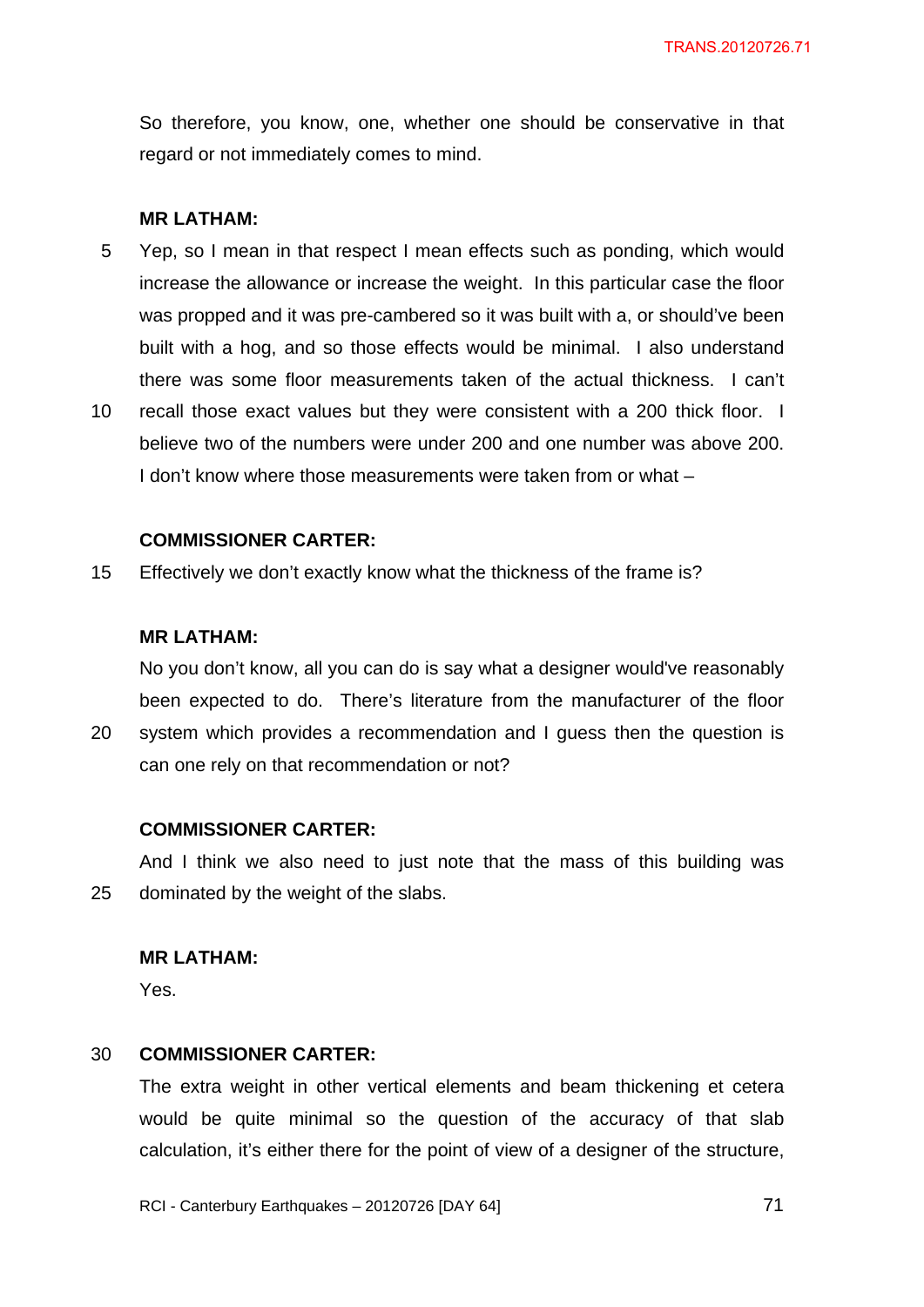or for the triggering of a particular requirement in the code which is something I think that you intend to develop later. There's two particular points of emphasis for thinking about this matter, and I think they're probably thought of differently, whether you're a designer or whether you're actually calculating

5 how to utilise the code. Is that, do you agree with that sum – that summary?

## **MR LATHAM:**

Yes.

#### 10 **DR HYLAND:**

Can I comment?

## **JUSTICE COOPER:**

Yes?

15

# **DR HYLAND:**

20 Just because I think Mr Latham there said that there wouldn't have been any ponding because the high bond deck was propped. Now if we were to look at the drawings of the slab I think the props were at quarter points. I think that's correct isn't it? About 1.9 metres, something like that, or was it something like that? Perhaps if we had a look at the drawings but.

#### 25 **JUSTICE COOPER:**

What drawing do you want us to look at?

## **DR HYLAND:**

30 Let's see, it'd be the floor slab drawing? S15, that's 0284.16. Okay so the slab is propped at 1.775 centres. That's 1.975 at the end spans perhaps. It's 200 millimetres thick. This isn't a precast floor system where if you propped at that distance you'd expect there to be no ponding but this is actually just a tray, like a, we've got a portion of it over there and it will deflect, it will deflect.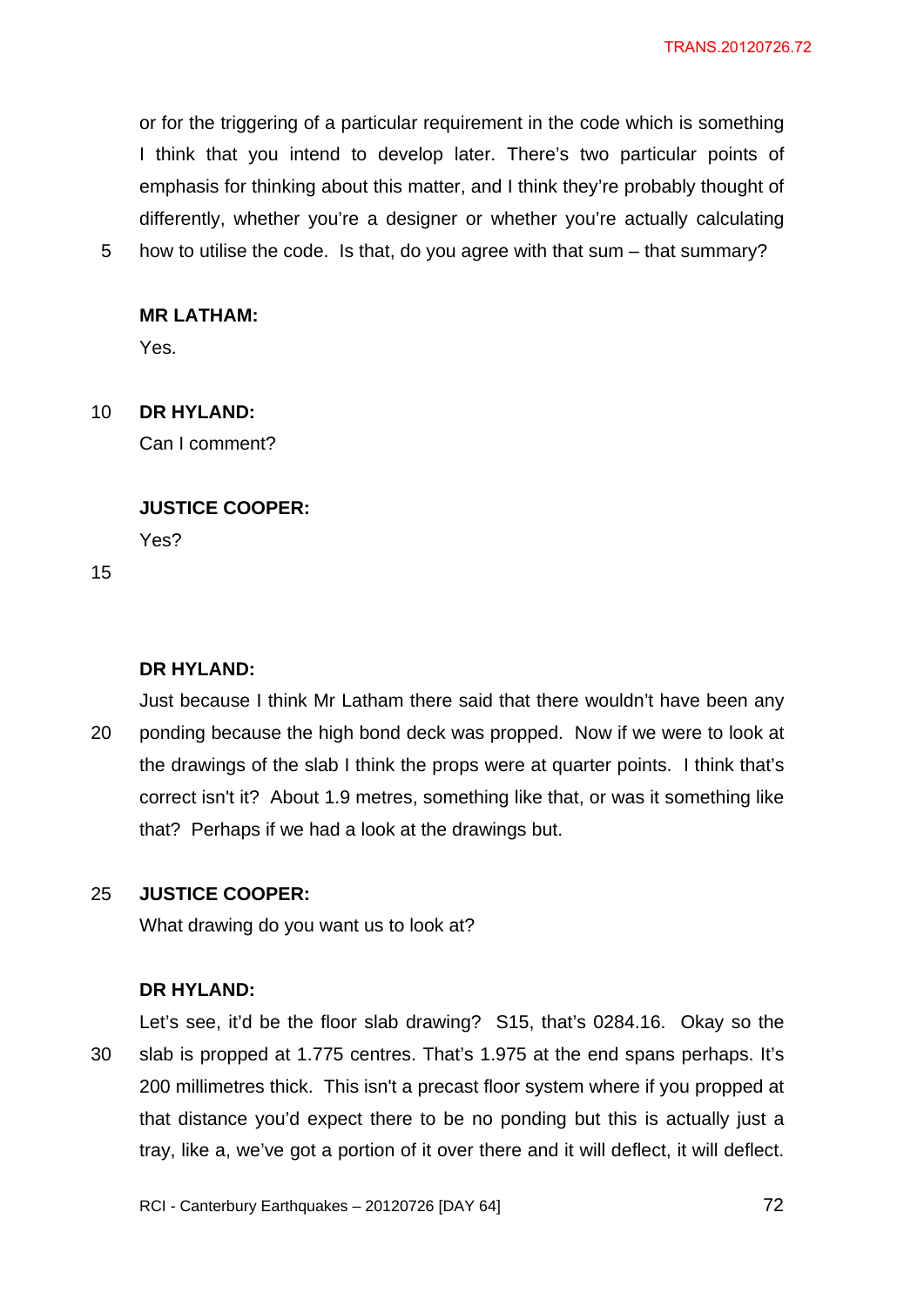1.775 metres is a reasonable span for this sort of deck and particularly with that level of concrete on it. So there would be a ponding effect that would need to be allowed for when you're doing it and that is normal with these composite metal deck slabs. You do have to allow for ponding in addition to what the manufacturer said is the ideal weight for the cross-sectional area so

5 there would be some ponding that should be allowed in my view, and weight –

### **JUSTICE COOPER:**

That increases the thickness?

10

15

### **DR HYLAND:**

That'll increase the thickness. I think if I recall my interview with Bill Jones about pouring the slab he noted the flexibility of the system as he was putting it down and it is quite common when you're putting concrete down on these sort of slabs that you do get, they do feel quite flexible and require quite some skill to get a consistent thickness of concrete through the slab, and experienced designers understand that.

### **JUSTICE COOPER:**

20 Thank you, I'll have my plans back now thanks. Is that accepted Mr Latham?

### **MR LATHAM:**

25 Yeah, I mean there's a number of things and it depends on the construction methodology of the floor and whether it was screed to level or screed to thickness would have effects. I don't know the answer to that. Again I'd come back to there was a number provided by the product manufacturer in their literature and you know, was a designer reasonably expected to be able to rely on that number?

#### 30 **JUSTICE COOPER:**

Which is what we understand of the views that have been exchanged on that subject. We'll move on to foundation stiffness and Mr Latham you were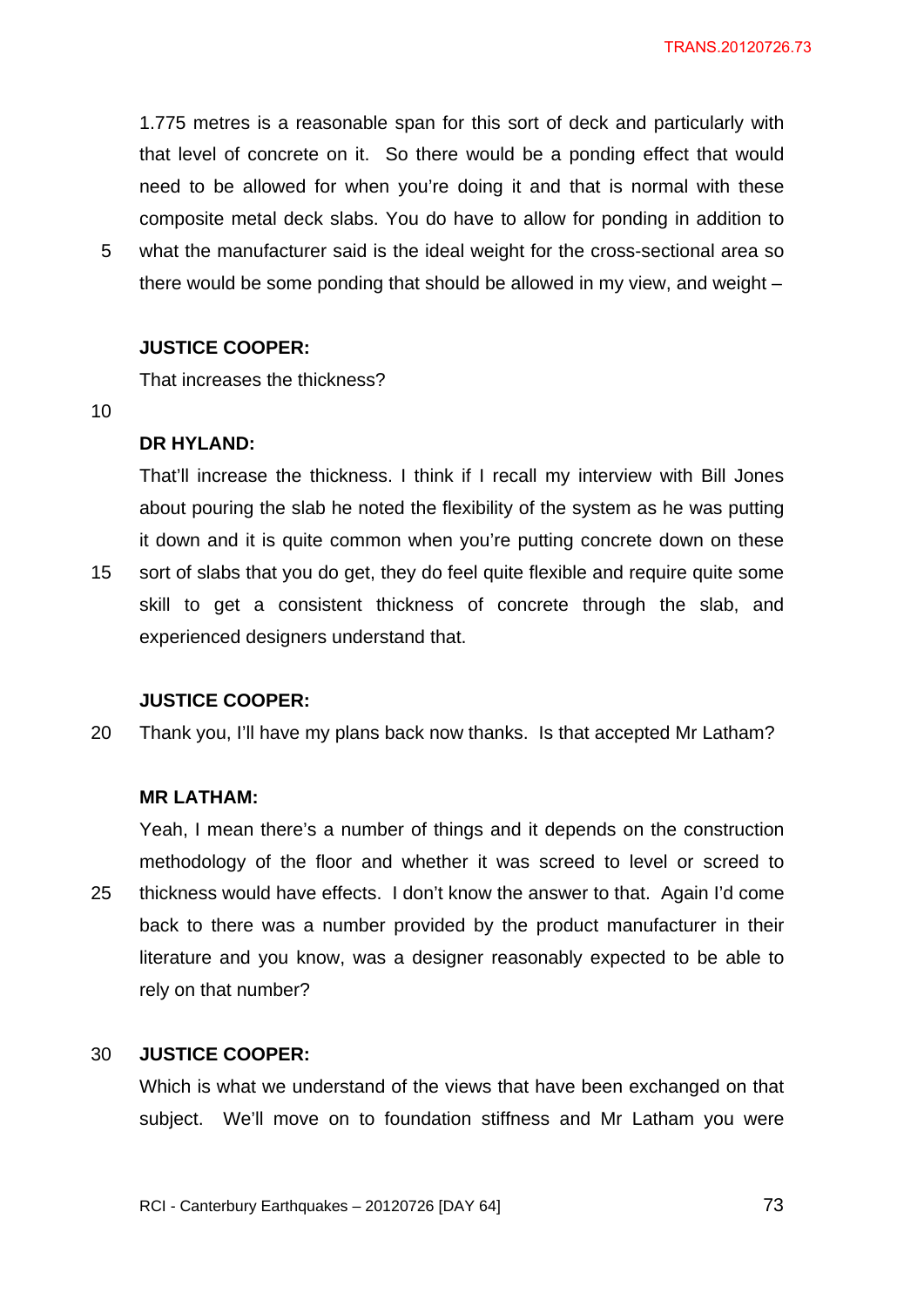proposing that the original stiffness values be used which are smaller than those provided by Tonkin & Taylor, is that right?

### **MR LATHAM:**

5 Yes that's correct. The numbers recommended by the original Geotech engineer.

### **JUSTICE COOPER:**

Now I suppose for the purposes of a, well again this is this issue isn't it that I

10 infer what your purpose is in carrying out this analysis? You're coming from the point of view of code compliance again are you?

### **MR LATHAM:**

Yes, yes I am.

15

## **JUSTICE COOPER:**

Dr Hyland?

### **DR HYLAND:**

20 Foundation stiffness?

### **JUSTICE COOPER:**

Yes.

#### 25 **DR HYLAND:**

I think it's probably best for Mr Smith to answer that because he did some analysis on that.

### **MR SMITH:**

30 I'm just getting the reference for a page to put on the screen.

## **JUSTICE COOPER:**

Dr Bradley did you wish to say something in the meantime?

RCI - Canterbury Earthquakes – 20120726 [DAY 64]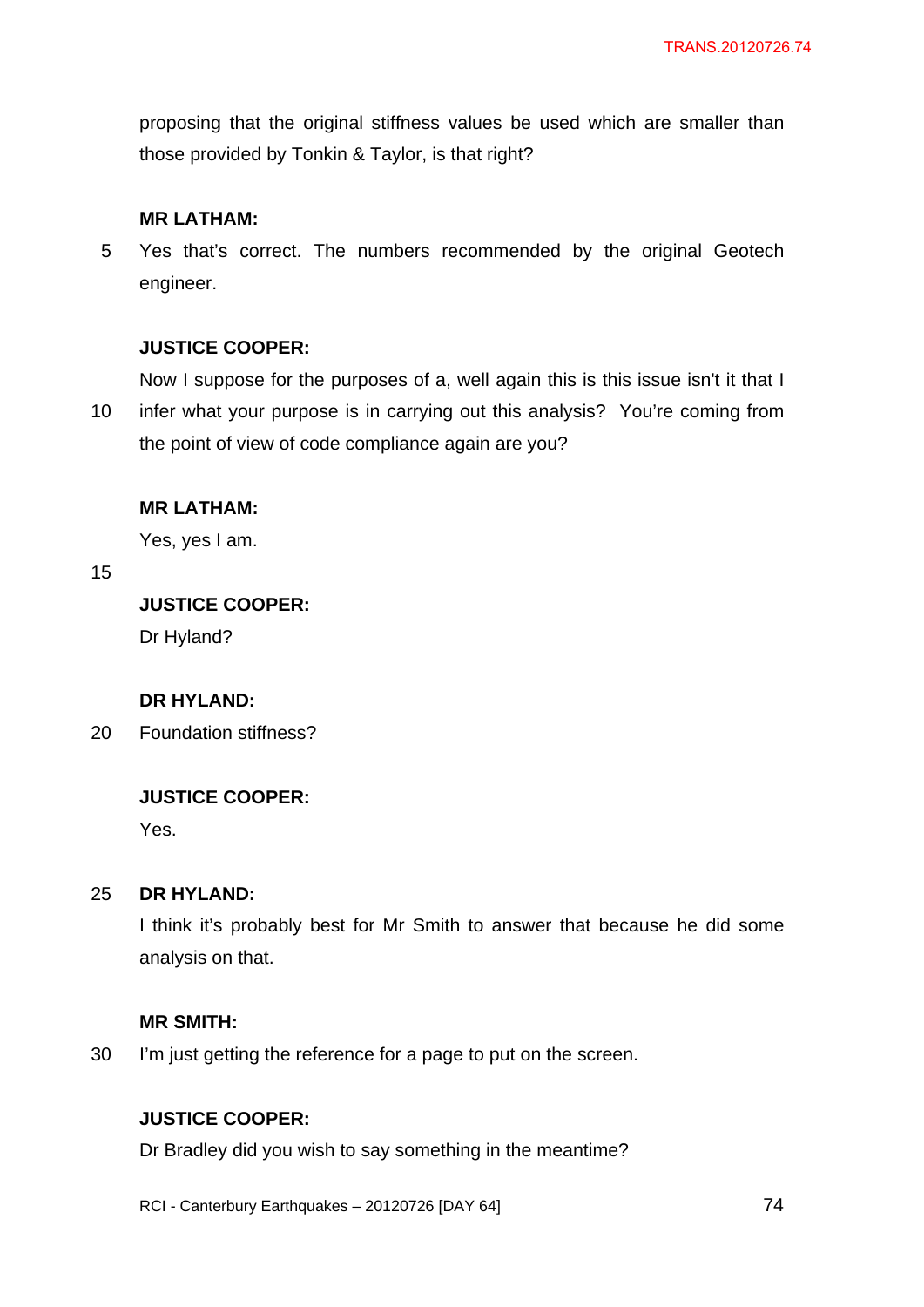### **DR BRADLEY:**

My comment Sir was, it's certainly, as I understand it, that the purpose of an ERSA analysis is for code compliance rather than for an understanding of how

5 the structure actually behaves. How the Commission wishes to see it is of course up to them.

### **JUSTICE COOPER:**

Well in fact is that an issue that we need to resolve or what view do you take of that?

### **MR SMITH:**

10

15 20 25 30 I'm using it for the purposes of code compliance, or I'm referring to it for that purpose. I'll just point out one of this, this on the screen if we can. WIT.CARR.0002B.15. Can we zoom up on the, in the left-hand column it's got accidental eccentricity. If we can zoom up on the portion below that please, or including that and below, so it's just the bottom section? What we're looking at here is when we did this response spectra analysis we wanted we're looking at the purpose for code compliance but we're also testing the sensitivity of various, various components. So if we look at the top line as the most relevant for code compliance because that is the model that we had with the concrete walls only, so and we understood the original design basis modelled the structure with just the concrete shear walls. The other ones below that were including the potential effects of masonry and the masonry in the concrete frame but we, we went back to the top line because we understood that was the design basis. So that's probably the first thing to agree. But so we're calling it model 1A and if we're looking across that line we're looking at, actually I apologise, I need to go, include the next row up that starts, "Model foundations," so we've just missed one row out there. "Model foundations," at the left-hand side. So we're looking at the top row of the highlighted numbers and we're looking at the column headers for that. The code compliance ones that we looked at were based on an upper bound stiffness given by Tonkin & Taylor so that's what I've referred to as 1.36K at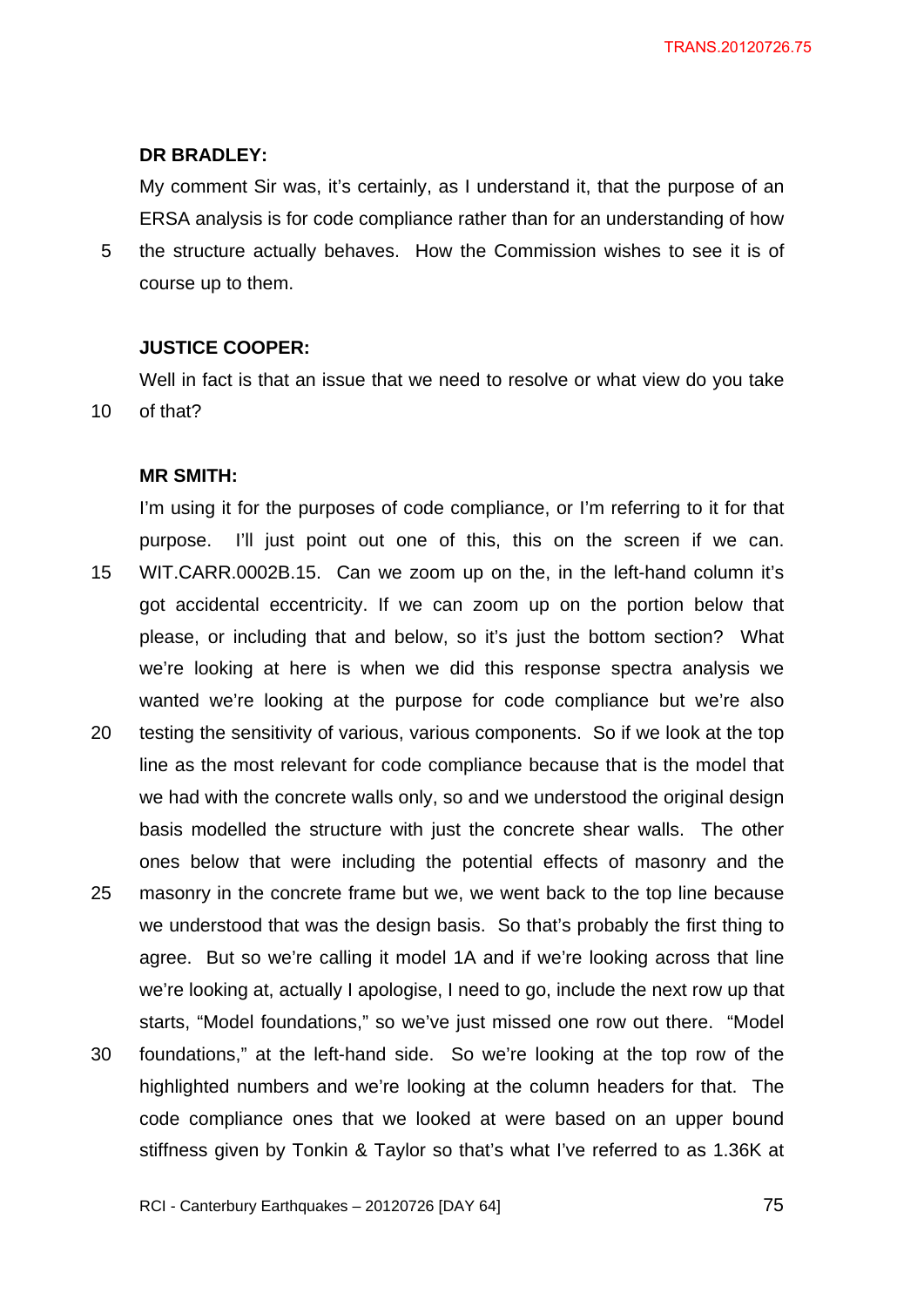5 10 the top column, top row. However we also tested the response assuming that the foundations could be rigid, which was a point of contention in the original standard. But by comparing the two, so we look at the two first columns entitled "concentric" that's with the mass concentric. Comparing the, those two values we see there's quite a big change in the base shear which is the kilonewtons, the overall force at the base of the structure due to this effective lengthening or shortening period. So if we obviously go to the rigid foundation we're getting a lot more base shear than with a flexible foundation. So and then, so my purpose for this is that we, we did some studies to investigate the variance on this sort of behaviour and Mr Latham has taken it to another extreme of softer soil again. So we just look, have to look at his numbers for that to see that, but we did sort of form some view on how that effect would

#### 15 **JUSTICE COOPER:**

change things.

Well outside the context of the discussion which we're going to have in several weeks time about code compliance, it's unclear to me what we can achieve with this today. What do you think? Does anybody disagree with that, and you will have had an opportunity to see Mr Latham's approach on this issue given some flesh?

### **MR SMITH:**

20

30

I'm happy with that.

#### 25 **JUSTICE COOPER:**

Now in paragraph 9, Professor Carr, that's just reporting, yes. So scaling of results. The question raised there is whether scaling in fact had been used by Dr Hyland that was in accordance with the 1984 loading standard and the response given in the procedures that have been followed. Mr Smith providing a revised table, is that that one we've just been looking at in fact?

**MR SMITH:** 

Yes it is, yes it is.

RCI - Canterbury Earthquakes – 20120726 [DAY 64]

<u>2012 - Paris Carl The Carl The Time State of the Carl The Time State of the Carl The Time State of the Time St</u>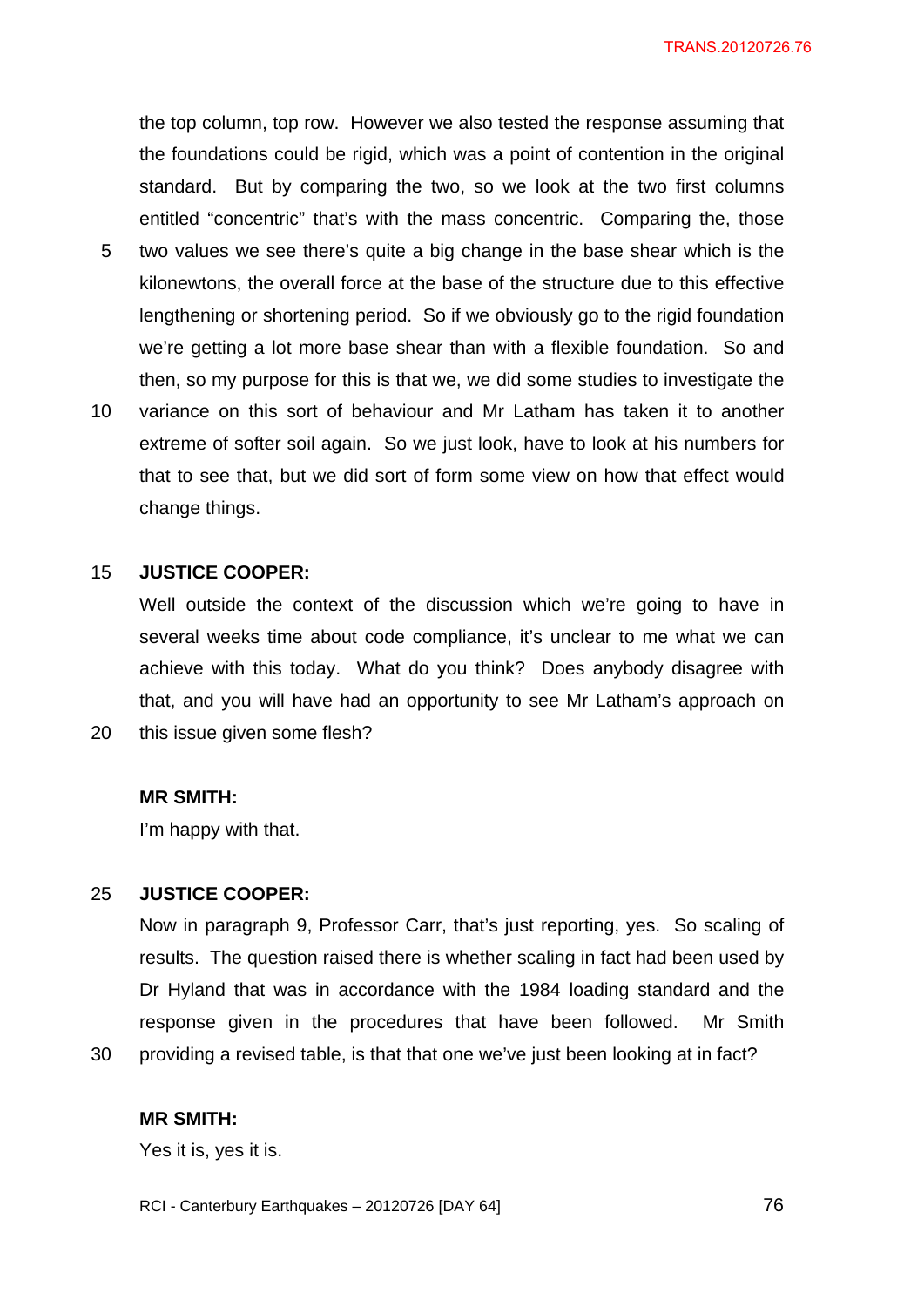## **JUSTICE COOPER:**

So here we are again. So the scaling is not exact but within a few percent which you considered reasonably good agreement. Do you want to comment

5 on that Mr Latham?

## **MR LATHAM:**

I don't really need to comment on that. I mean initially the numbers didn't really add up from my calculations. That correction was made. I accept that

10 they're a few percent out because they still don't, you know, add up exactly but they are, they are a few percent out.

## **JUSTICE COOPER:**

But the difference is not significant?

15

# **MR LATHAM:**

20 I, I can't answer that with any certainty but they assure me anyway that they're done in accordance with the standard. I haven't, I haven't rechecked them all myself.

### **JUSTICE COOPER:**

25 Well what, I don't think we can discuss that issue further either can we? So and then paragraph 11 is more reporting isn't it or comment?

# **PROFESSOR CARR:**

30 Well sort of tidying up loose ends and the confirmation of the scale to the 1984 standard.

# **JUSTICE COOPER:**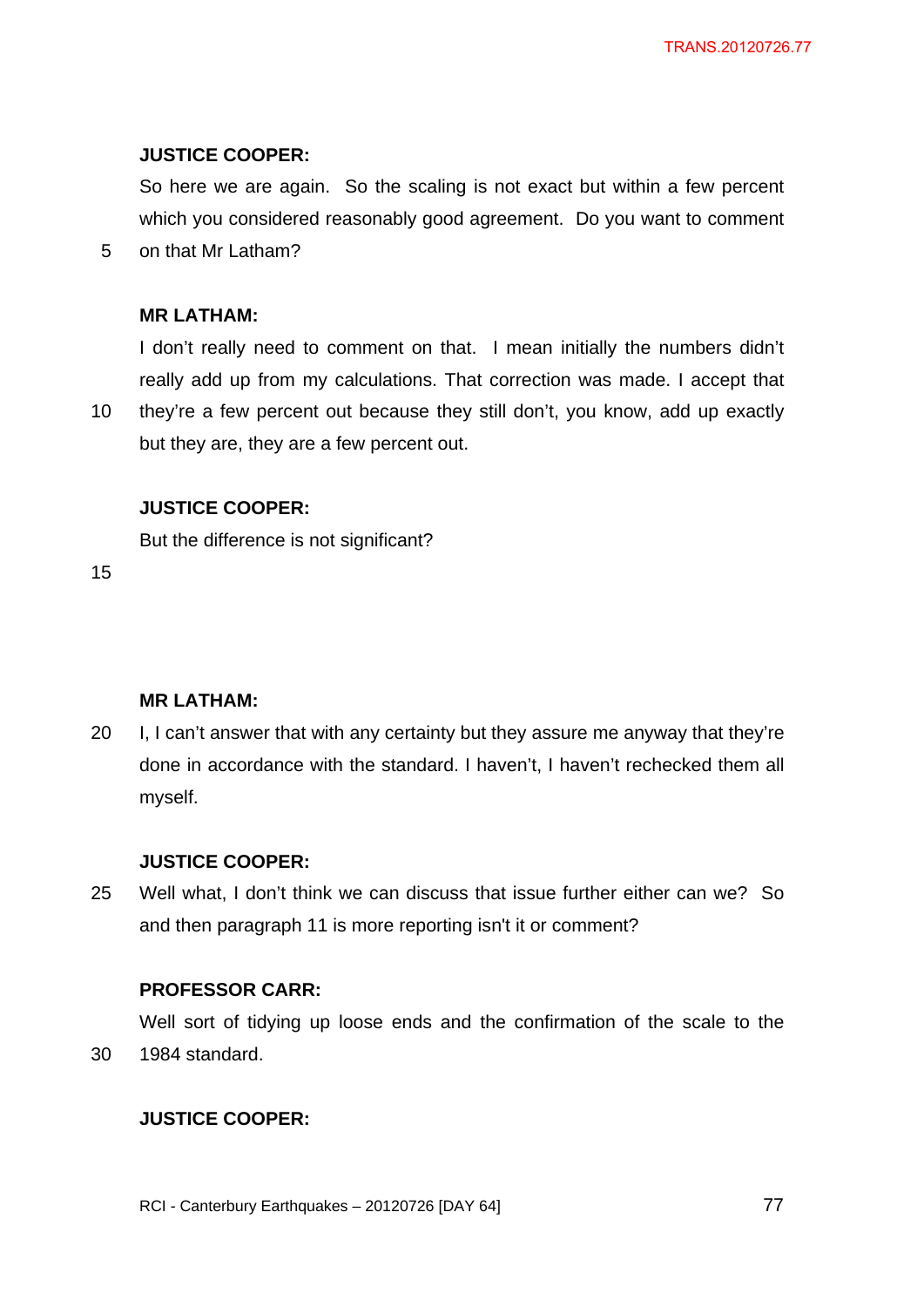So that's an agreed position that's set out there. And then there's a disagreement about a further ERSA being needed. I suppose that's a matter for the Commission to resolve isn't it?

#### 5 **PROFESSOR CARR:**

Well I think the additional analysis is possibly the one that Mr Latham is going to give us in his statement.

## **MR LATHAM:**

10 I was going to say that the report submitted yesterday outlines that additional analysis using the inputs that I've put forward so that's been presented to the Commission.

## **JUSTICE COOPER:**

15 So there can be a discussion about that in due course.

## **HEARING ADJOURNS: 12.37 PM**